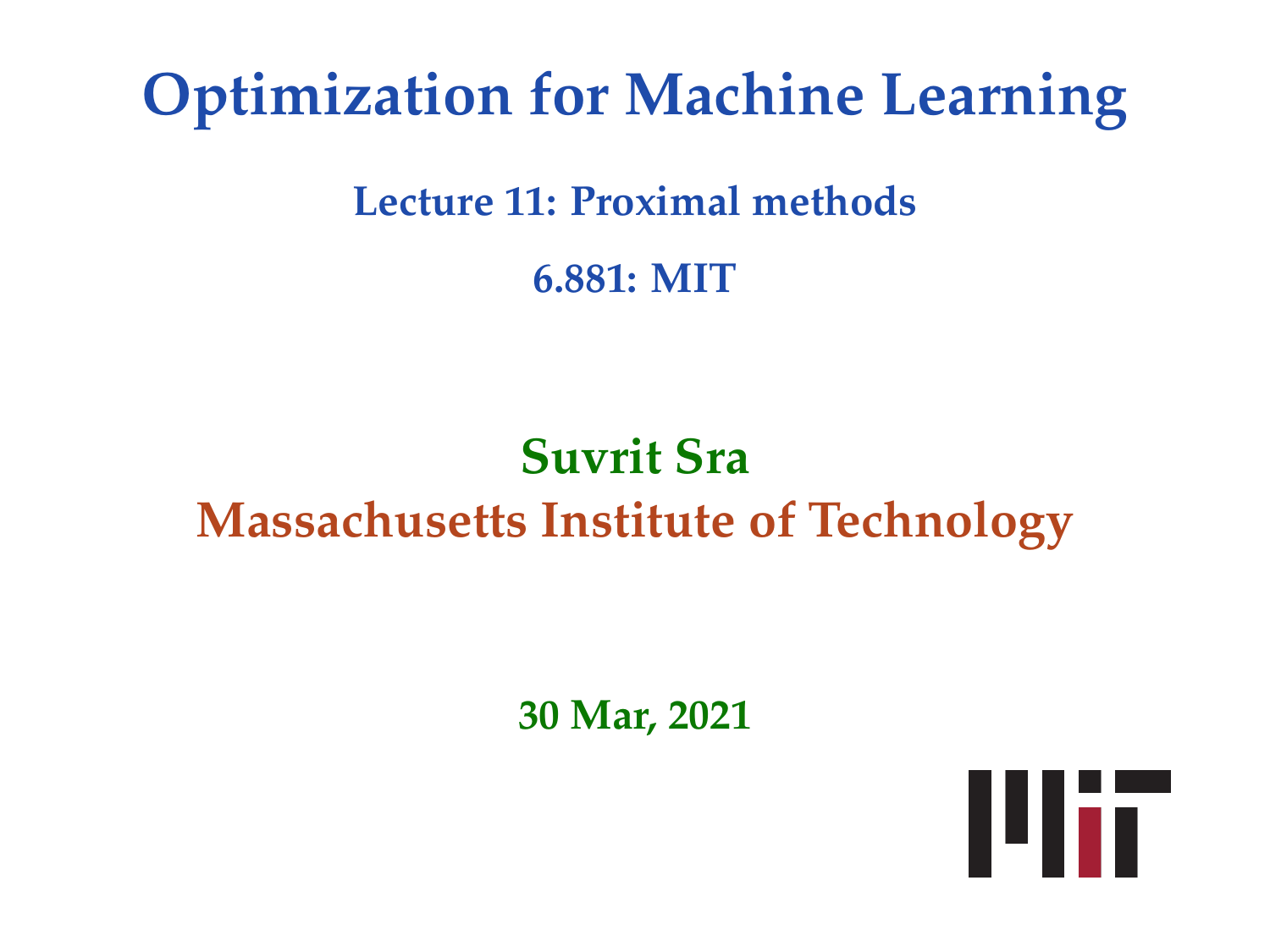# **Motivation**

#### **(nonsmooth optimization)**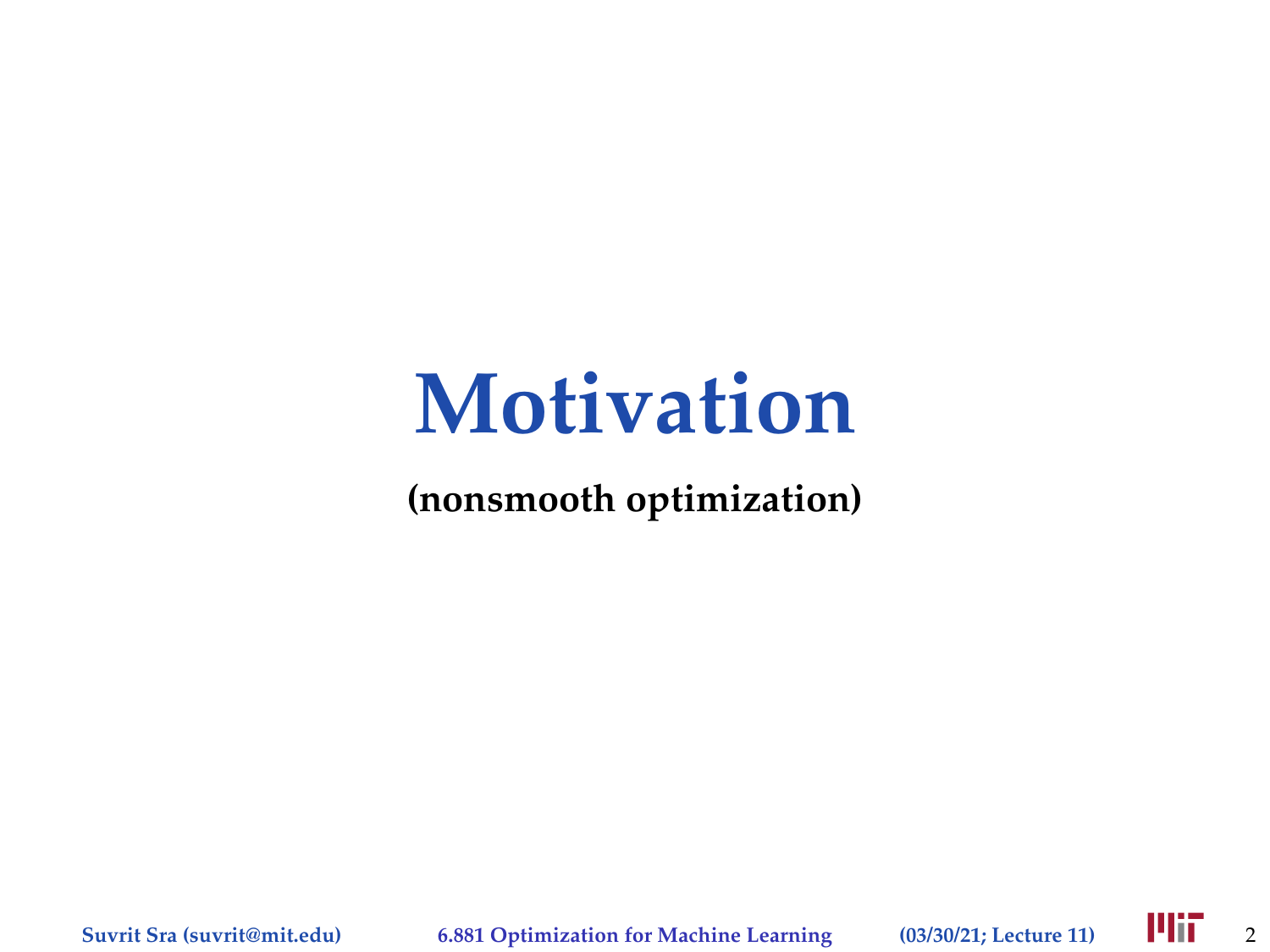Many nonsmooth problems take the form

minimize  $\phi(x) := f(x) + r(x)$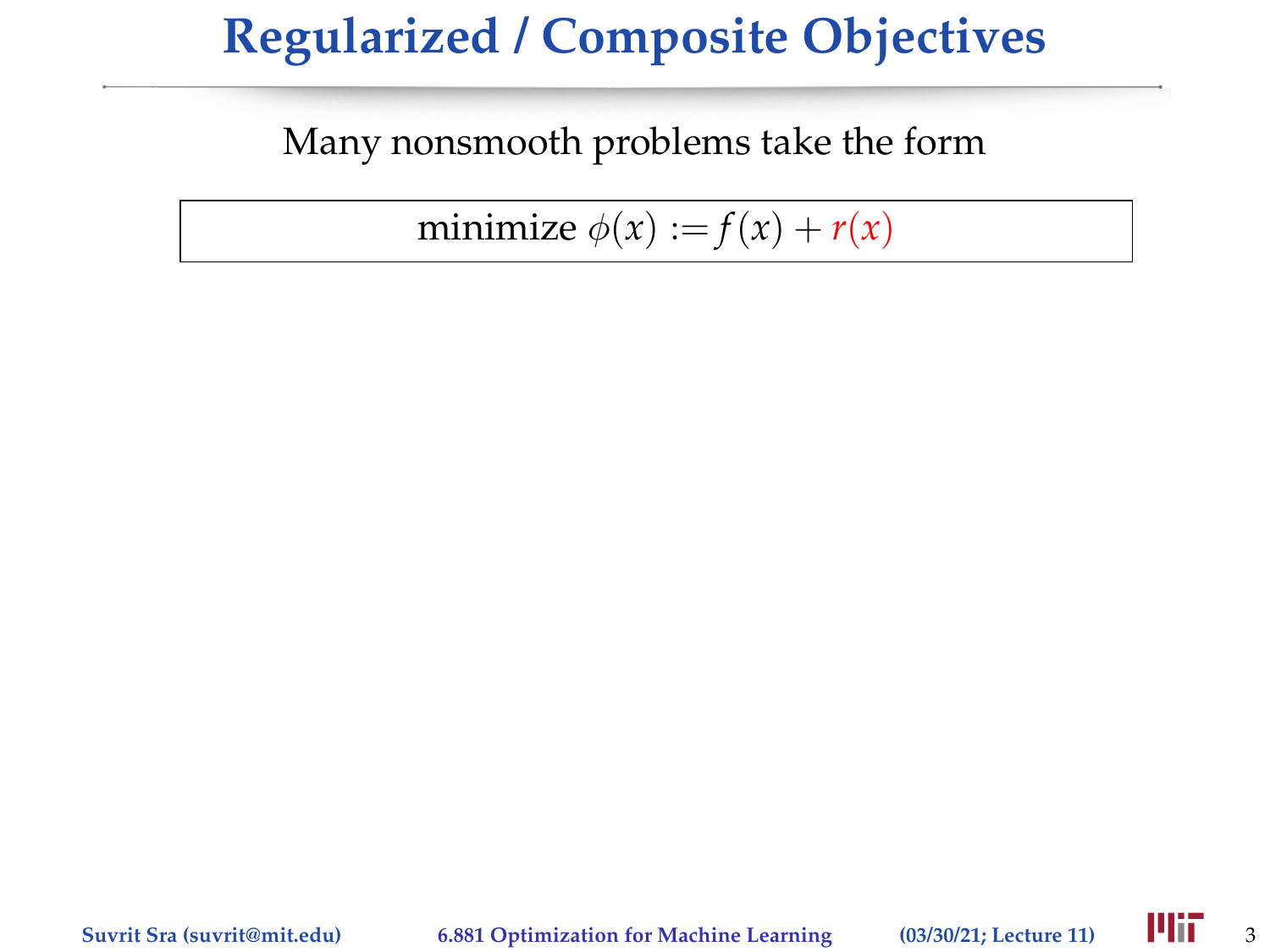#### Many nonsmooth problems take the form

minimize  $\phi(x) := f(x) + r(x)$ 

$$
f\in\bigvee \quad +\ r\in\quad \bigvee
$$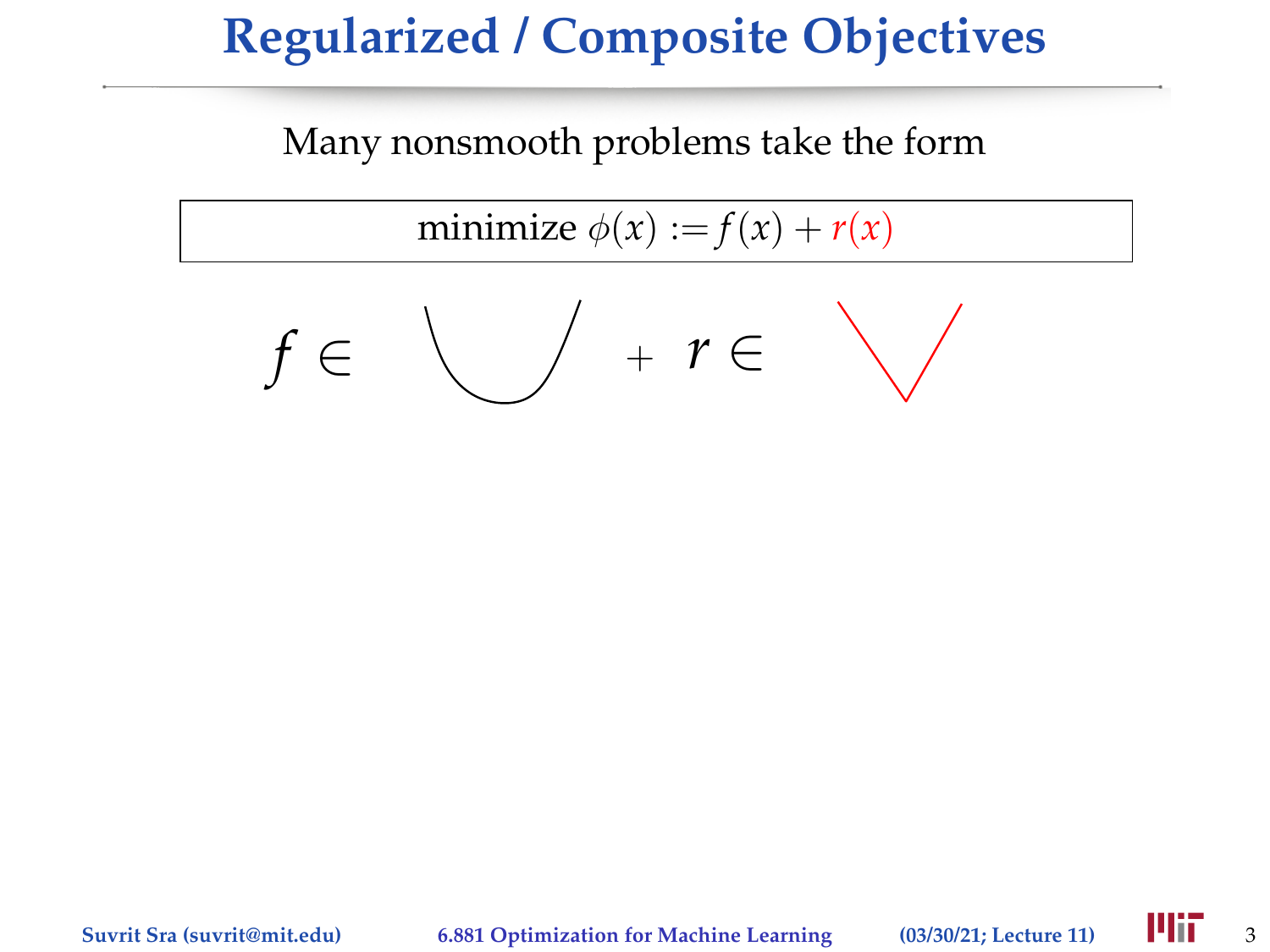#### Many nonsmooth problems take the form

minimize  $\phi(x) := f(x) + r(x)$ 

$$
f\in\bigvee \quad +\ r\in\quad \bigvee
$$

Example:  $f(x) = \frac{1}{2} ||Ax - b||^2$  and  $r(x) = \lambda ||x||_1$ 

Lasso, L1-LS, compressed sensing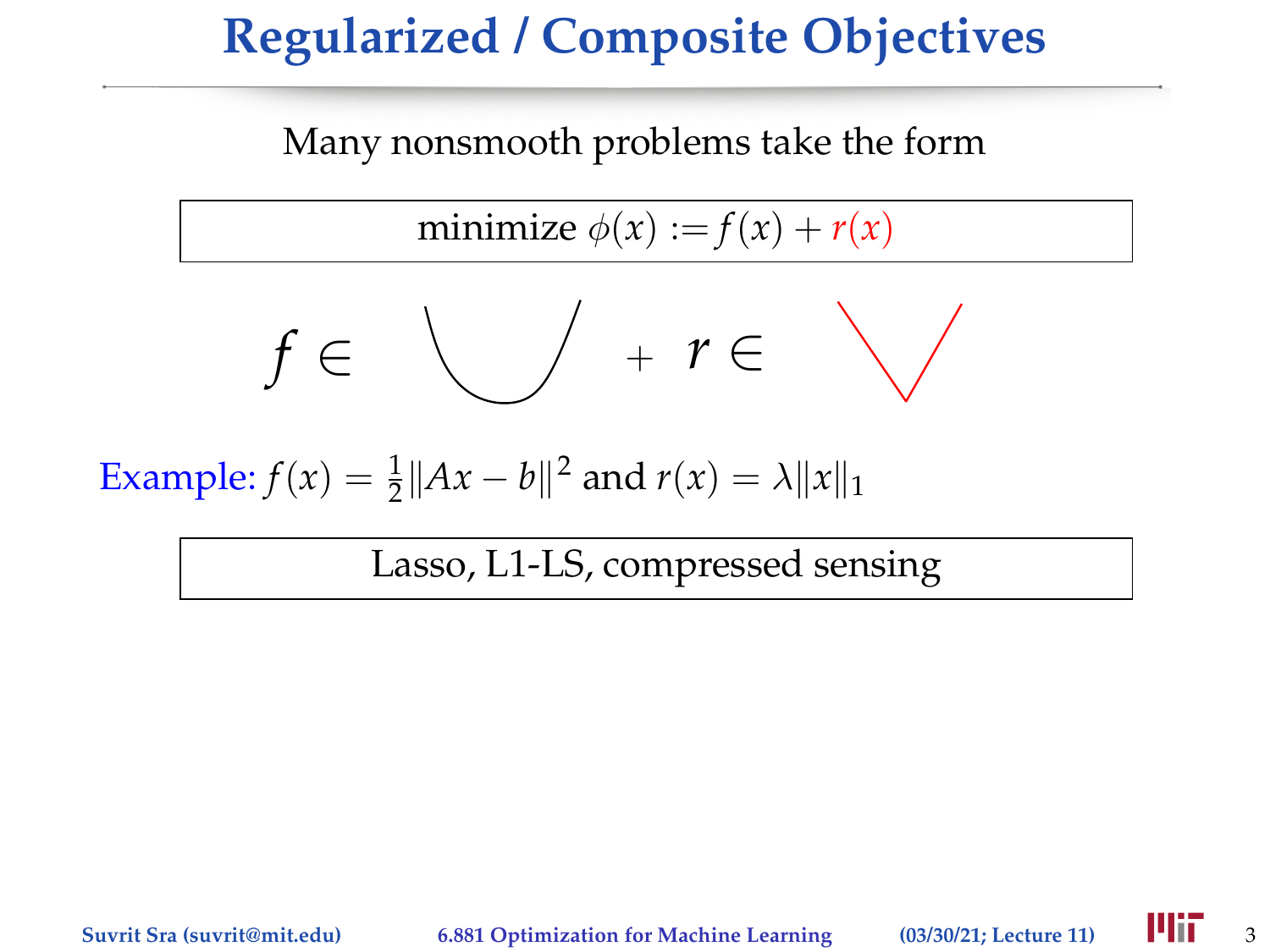#### Many nonsmooth problems take the form

minimize  $\phi(x) := f(x) + r(x)$ 

$$
f\in\bigvee \quad +\ r\in\quad \bigvee
$$

Example:  $f(x) = \frac{1}{2} ||Ax - b||^2$  and  $r(x) = \lambda ||x||_1$ 

Lasso, L1-LS, compressed sensing

Example:  $f(x)$ : Logistic loss, and  $r(x) = \lambda ||x||_1$ 

L1-Logistic regression, sparse LR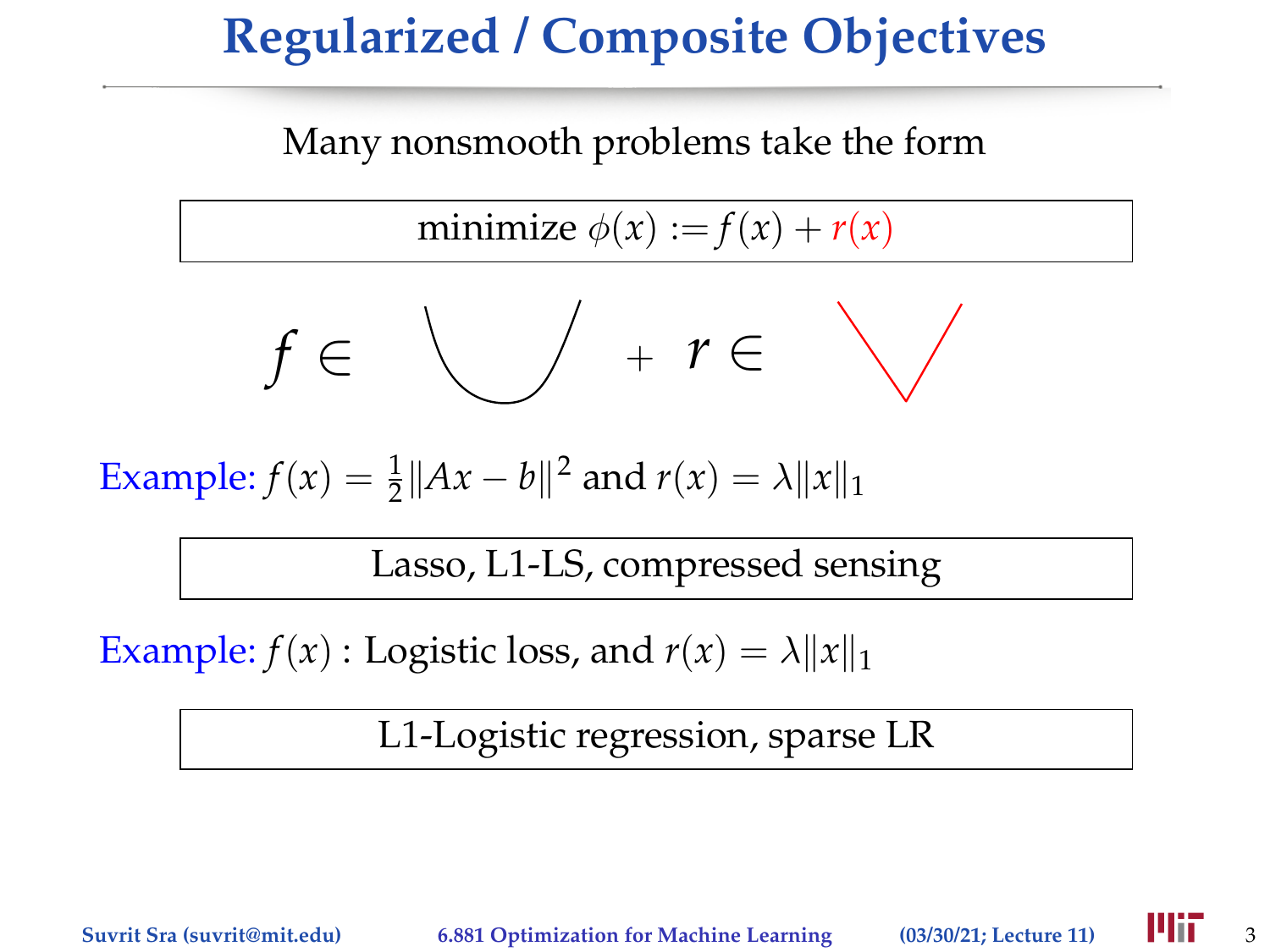## **Composite objective minimization**

$$
minimize \phi(x) := f(x) + r(x)
$$

$$
subgradient: x^{k+1} = x^k - \eta_k g^k, g^k \in \partial \phi(x^k)
$$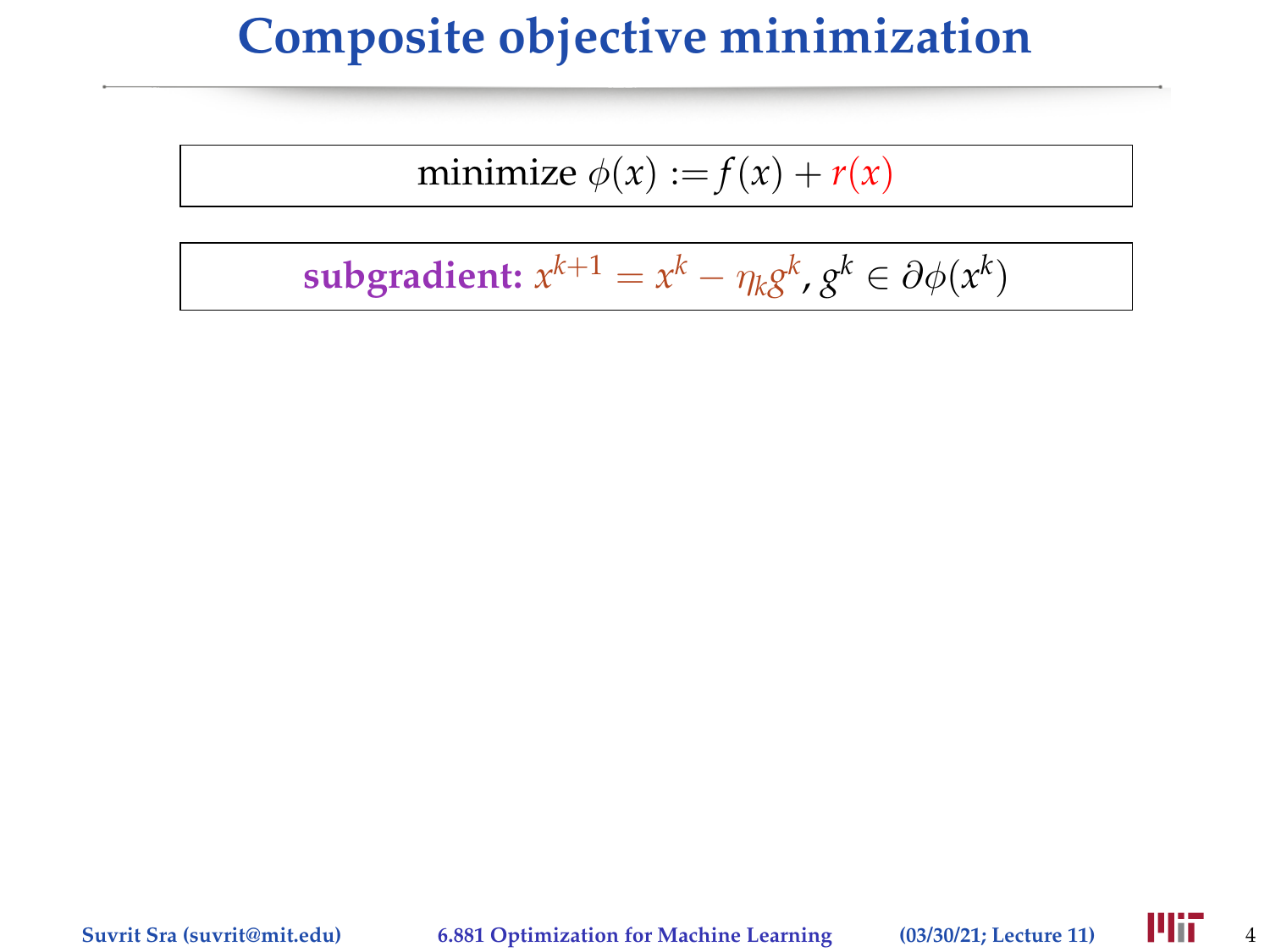### **Composite objective minimization**

$$
minimize \phi(x) := f(x) + r(x)
$$

$$
subgradient: x^{k+1} = x^k - \eta_k g^k, g^k \in \partial \phi(x^k)
$$

**subgradient:** converges slowly at rate *O*(1/ √ *k*)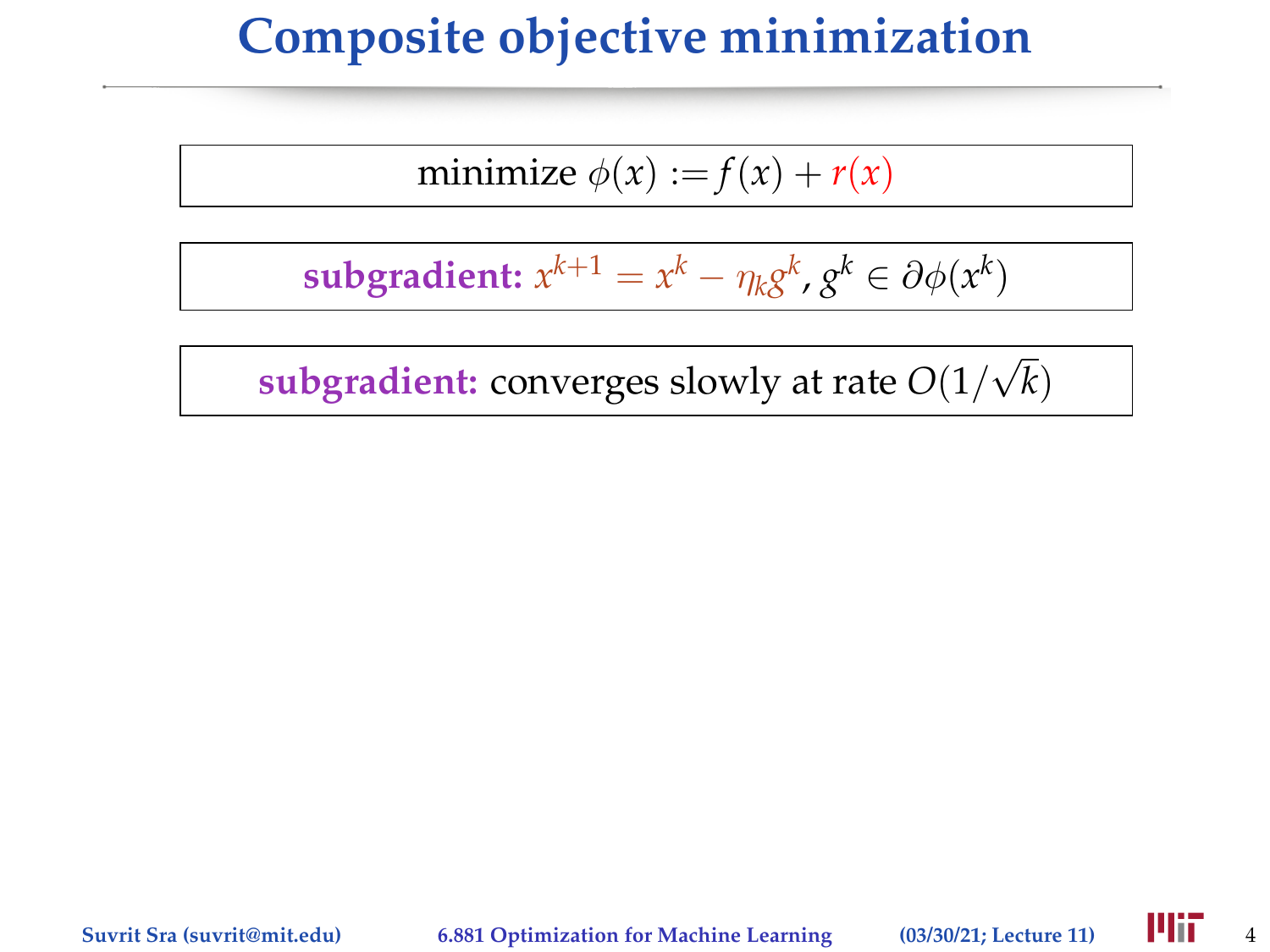### **Composite objective minimization**

$$
minimize \phi(x) := f(x) + r(x)
$$

$$
subgradient: x^{k+1} = x^k - \eta_k g^k, g^k \in \partial \phi(x^k)
$$

**subgradient:** converges slowly at rate *O*(1/ √ *k*)

Nesterov: **exploit** smoothness of *f* to beat lower bound!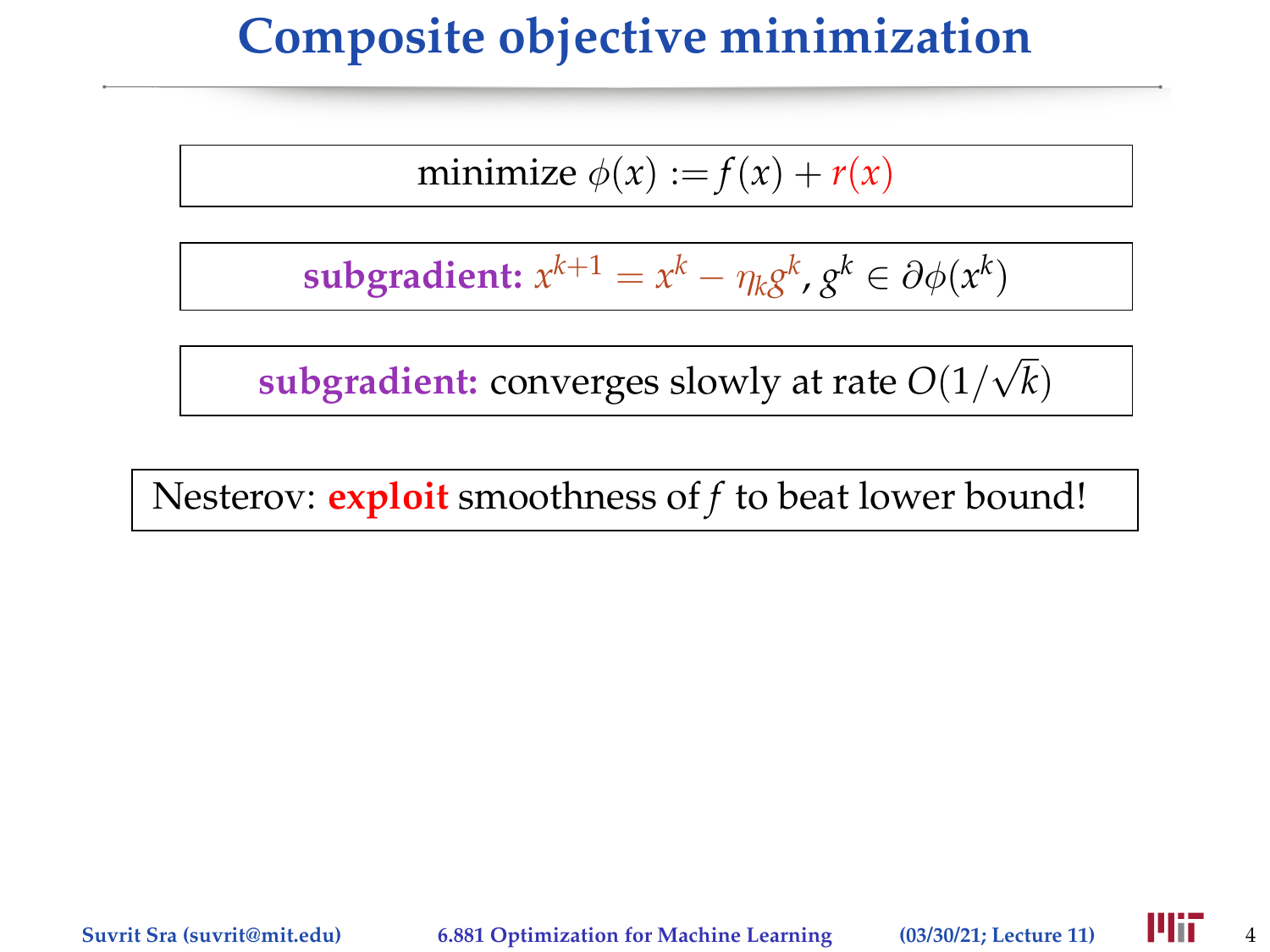**Optimality conditions**

0  $\in \nabla f(x^*) + \partial r(x^*)$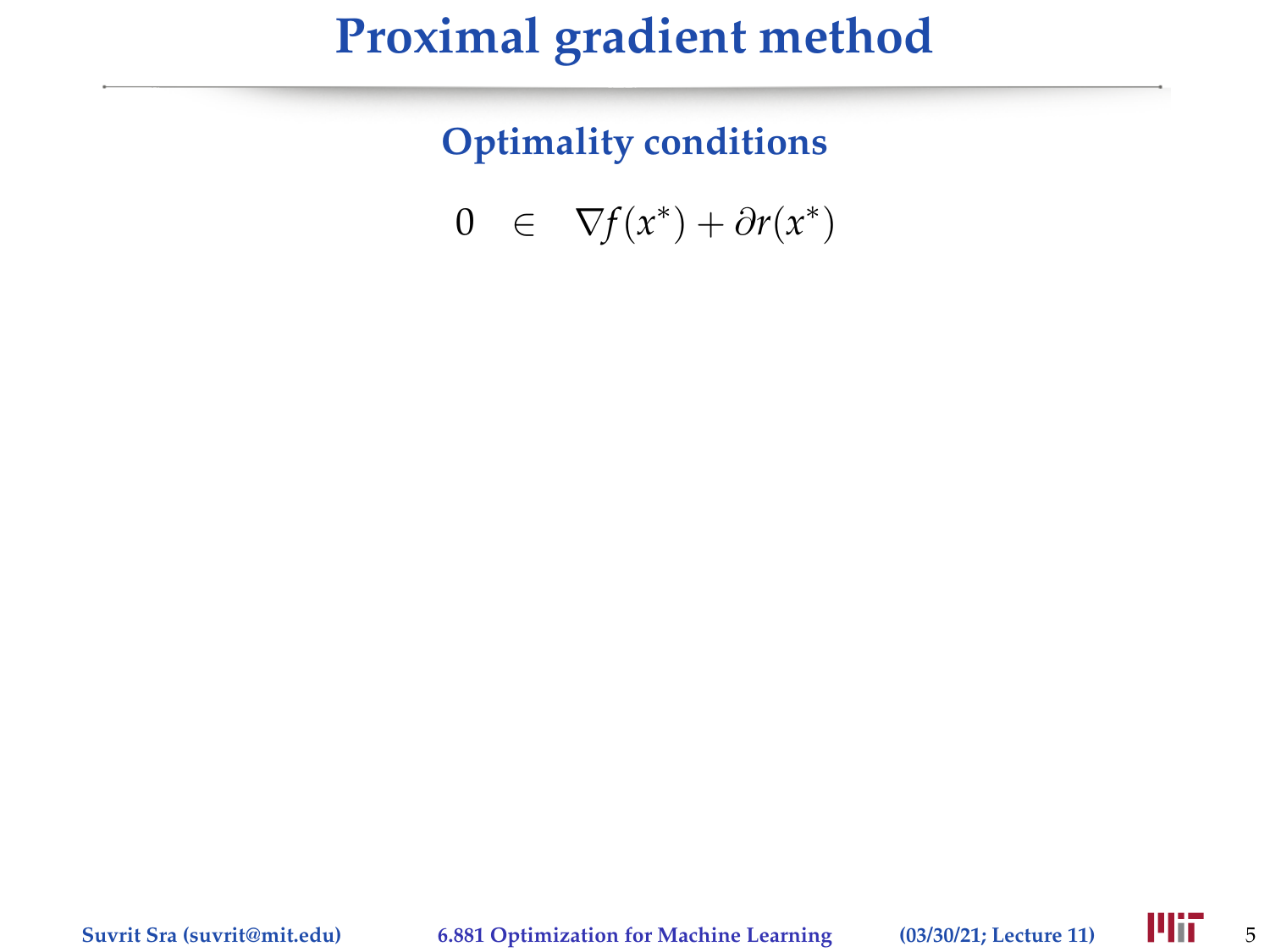$$
0 \in \nabla f(x^*) + \partial r(x^*)
$$

$$
0 \;\;\in\;\; \alpha \nabla\! f(x^*) + \alpha \partial r(x^*)
$$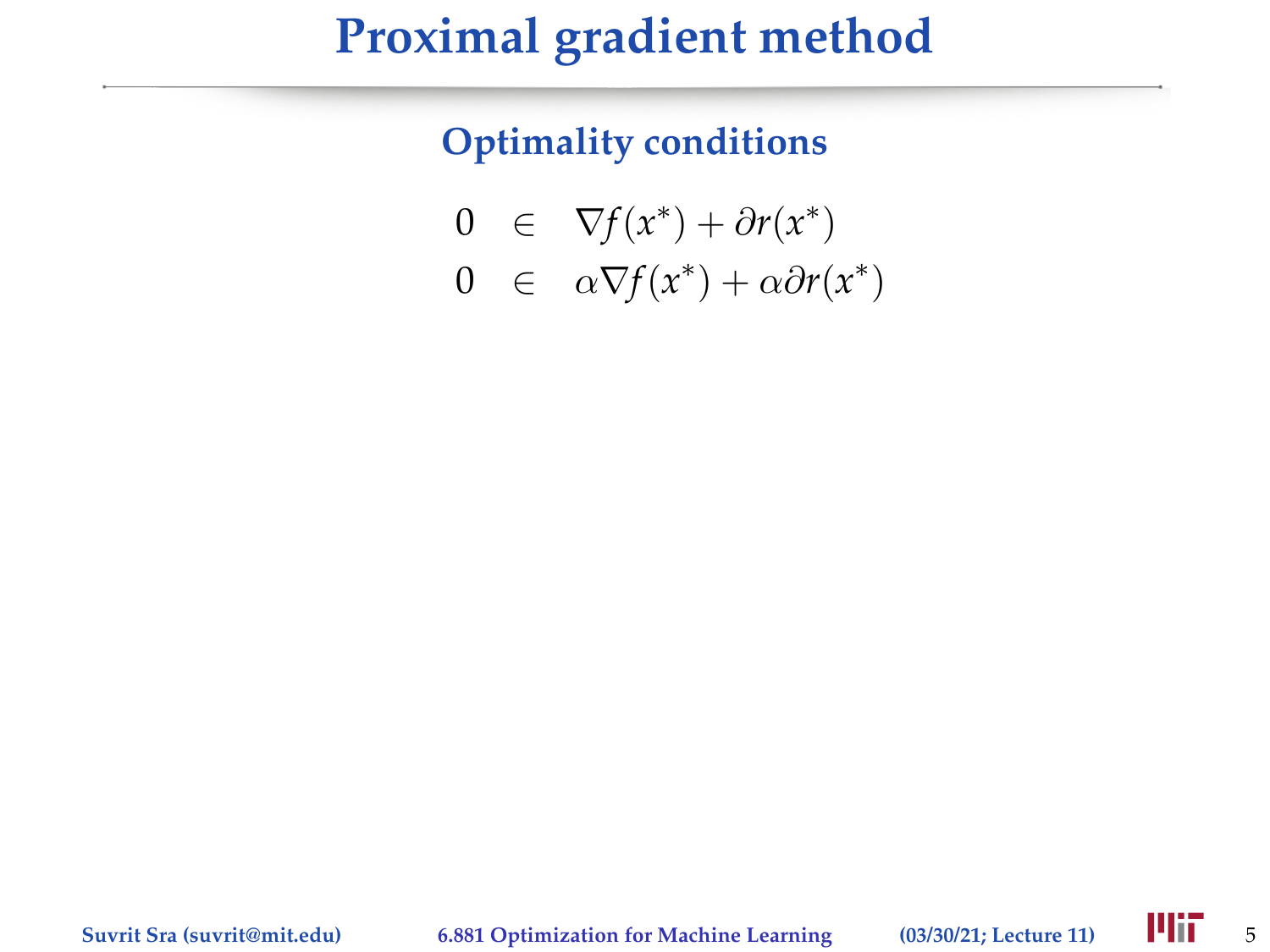$$
0 \in \nabla f(x^*) + \partial r(x^*)
$$

$$
0 \in \alpha \nabla f(x^*) + \alpha \partial r(x^*)
$$

$$
x^* \in \alpha \nabla f(x^*) + (I + \alpha \partial r)(x^*)
$$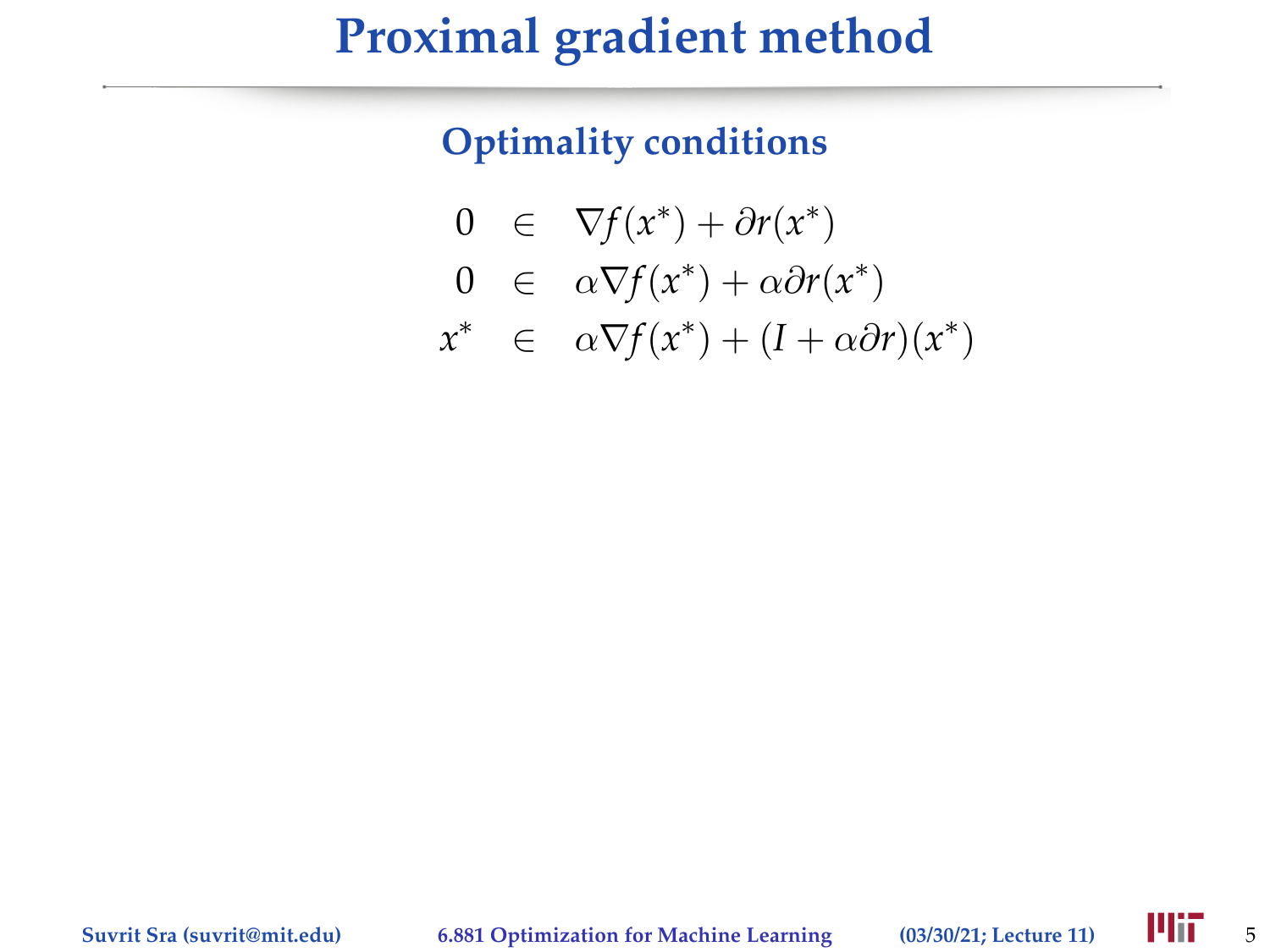$$
0 \in \nabla f(x^*) + \partial r(x^*)
$$
  
\n
$$
0 \in \alpha \nabla f(x^*) + \alpha \partial r(x^*)
$$
  
\n
$$
x^* \in \alpha \nabla f(x^*) + (I + \alpha \partial r)(x^*)
$$
  
\n
$$
x^* - \alpha \nabla f(x^*) \in (I + \alpha \partial r)(x^*)
$$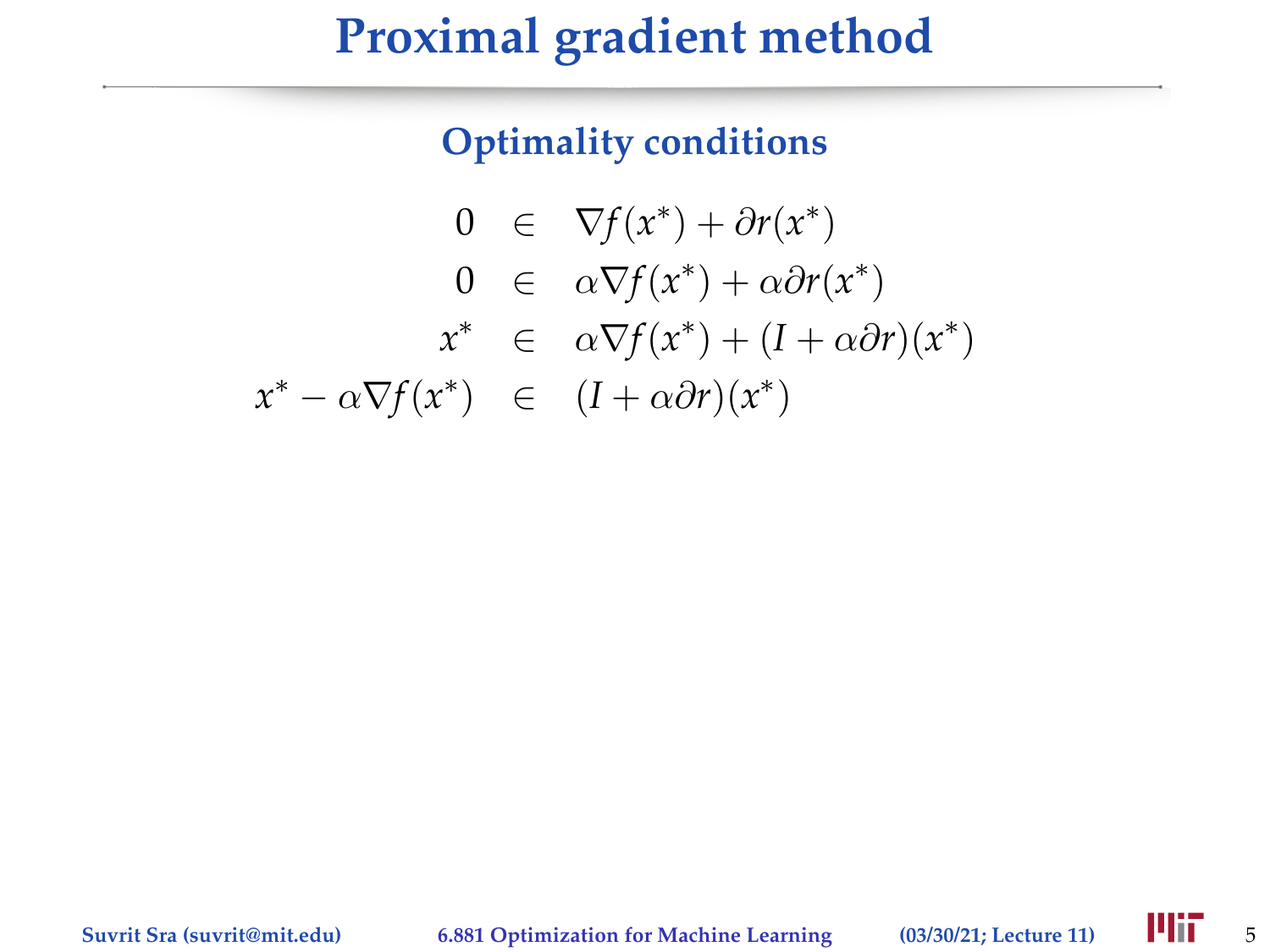$$
0 \in \nabla f(x^*) + \partial r(x^*)
$$
  
\n
$$
0 \in \alpha \nabla f(x^*) + \alpha \partial r(x^*)
$$
  
\n
$$
x^* \in \alpha \nabla f(x^*) + (I + \alpha \partial r)(x^*)
$$
  
\n
$$
x^* - \alpha \nabla f(x^*) \in (I + \alpha \partial r)(x^*)
$$
  
\n
$$
x^* = (I + \alpha \partial r)^{-1}(x^* - \alpha \nabla f(x^*))
$$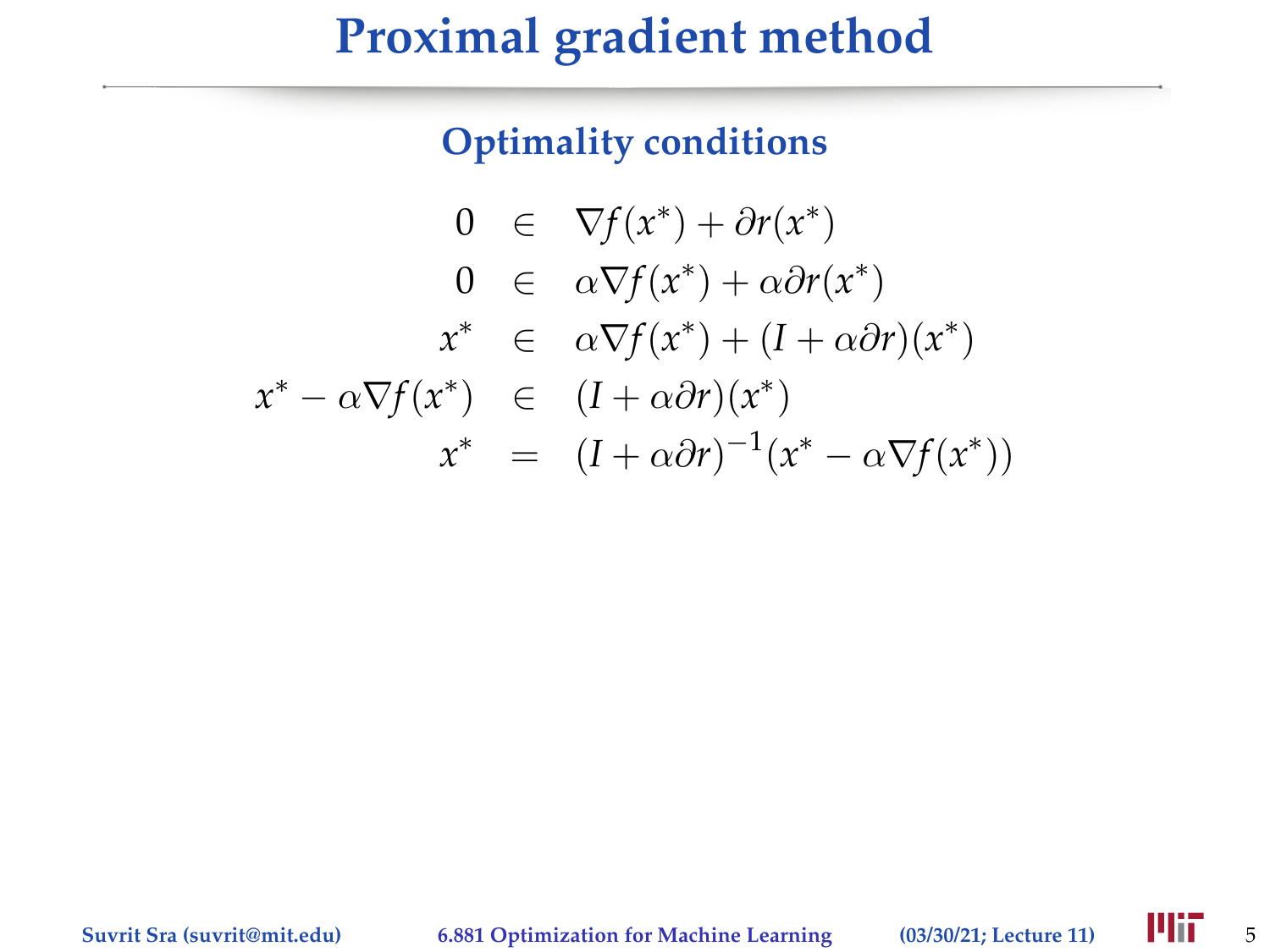$$
0 \in \nabla f(x^*) + \partial r(x^*)
$$
  
\n
$$
0 \in \alpha \nabla f(x^*) + \alpha \partial r(x^*)
$$
  
\n
$$
x^* \in \alpha \nabla f(x^*) + (I + \alpha \partial r)(x^*)
$$
  
\n
$$
x^* - \alpha \nabla f(x^*) \in (I + \alpha \partial r)(x^*)
$$
  
\n
$$
x^* \in (I + \alpha \partial r)^{-1}(x^* - \alpha \nabla f(x^*))
$$
  
\n
$$
x^* \in \text{prox}_{\alpha r}(x^* - \alpha \nabla f(x^*))
$$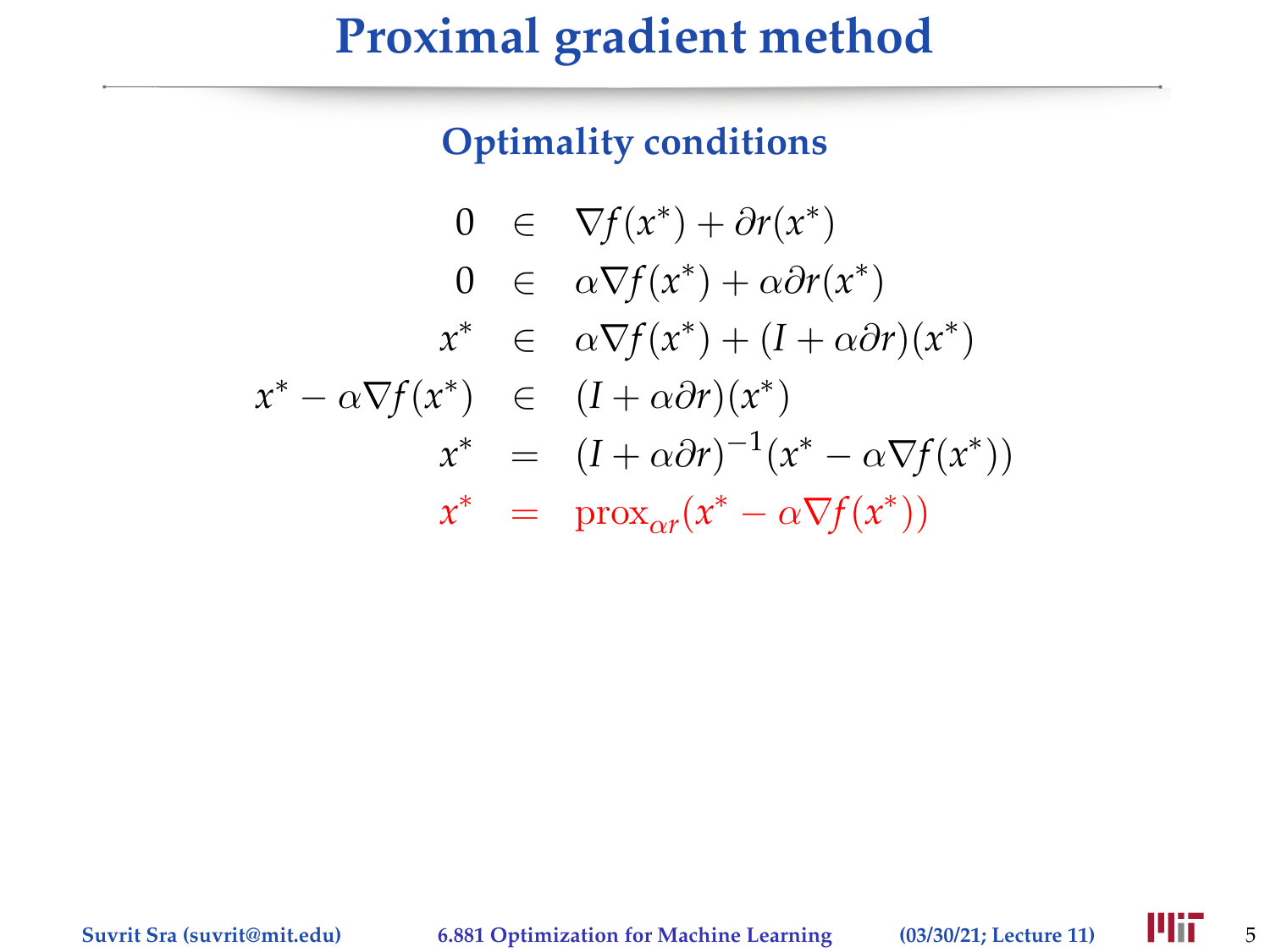#### **Optimality conditions**

$$
0 \in \nabla f(x^*) + \partial r(x^*)
$$
  
\n
$$
0 \in \alpha \nabla f(x^*) + \alpha \partial r(x^*)
$$
  
\n
$$
x^* \in \alpha \nabla f(x^*) + (I + \alpha \partial r)(x^*)
$$
  
\n
$$
x^* - \alpha \nabla f(x^*) \in (I + \alpha \partial r)(x^*)
$$
  
\n
$$
x^* \in (I + \alpha \partial r)^{-1}(x^* - \alpha \nabla f(x^*))
$$
  
\n
$$
x^* \in \text{prox}_{\alpha r}(x^* - \alpha \nabla f(x^*))
$$

### **Above fixed-point eqn suggests iteration**  $x_{k+1} = \text{prox}_{\alpha_k r}(x_k - \alpha_k \nabla f(x_k))$

This method converges as  $O(1/k)$  for convex  $f \in C^1_L!$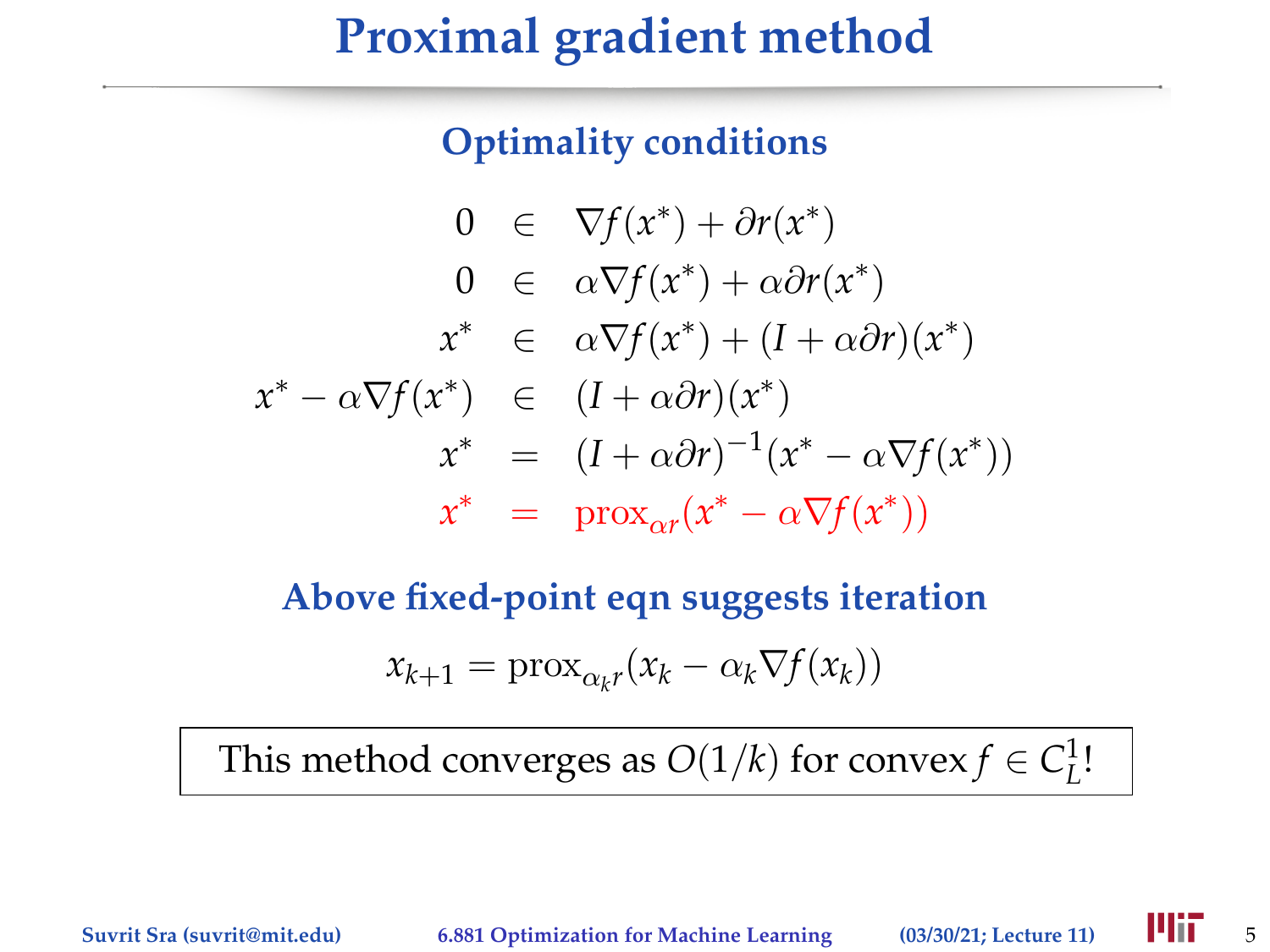# **Prox operators**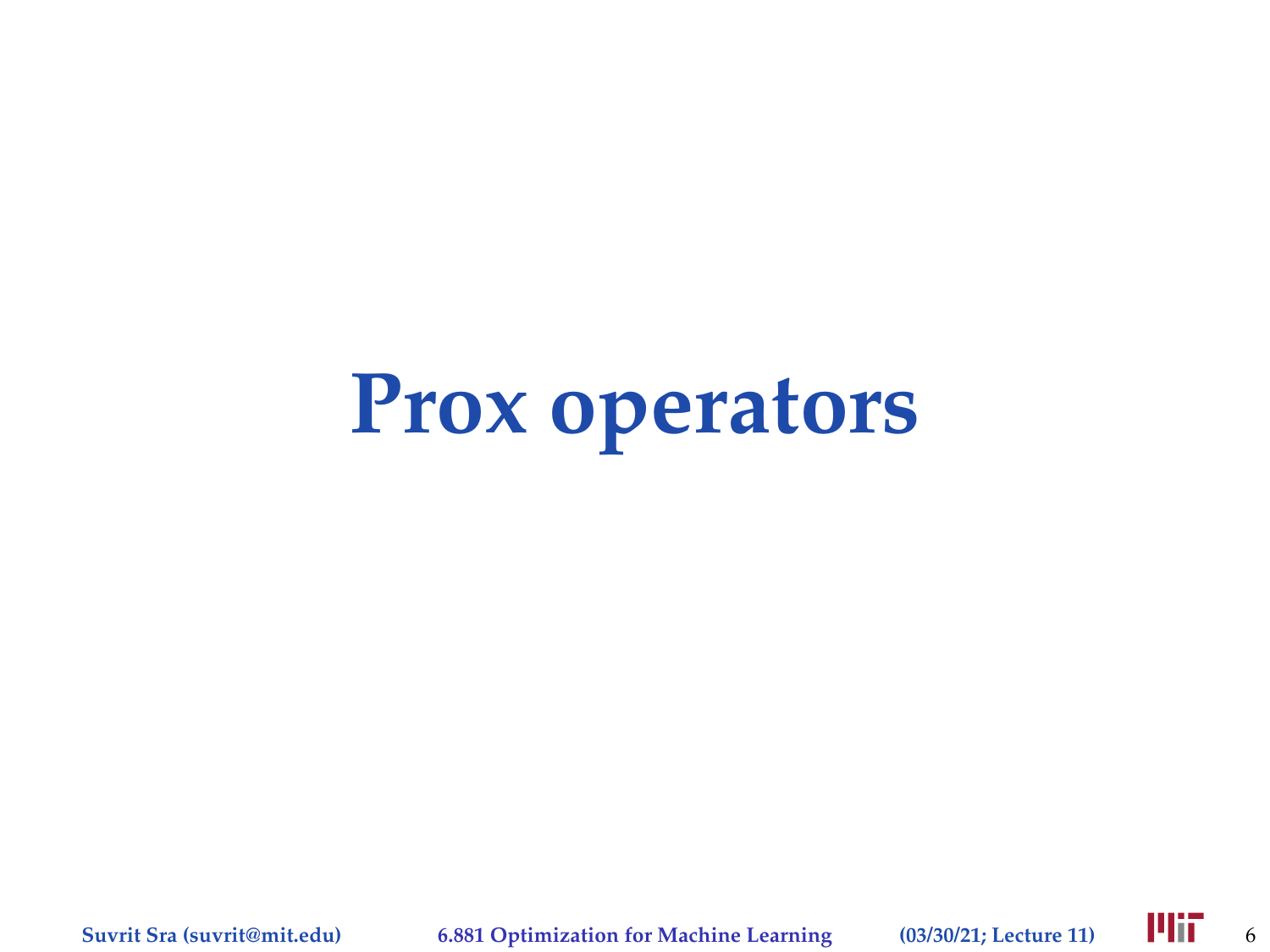Let  $\mathbb{1}_{\mathcal{X}}$  be the *indicator function* for closed, cvx  $\mathcal{X}$ .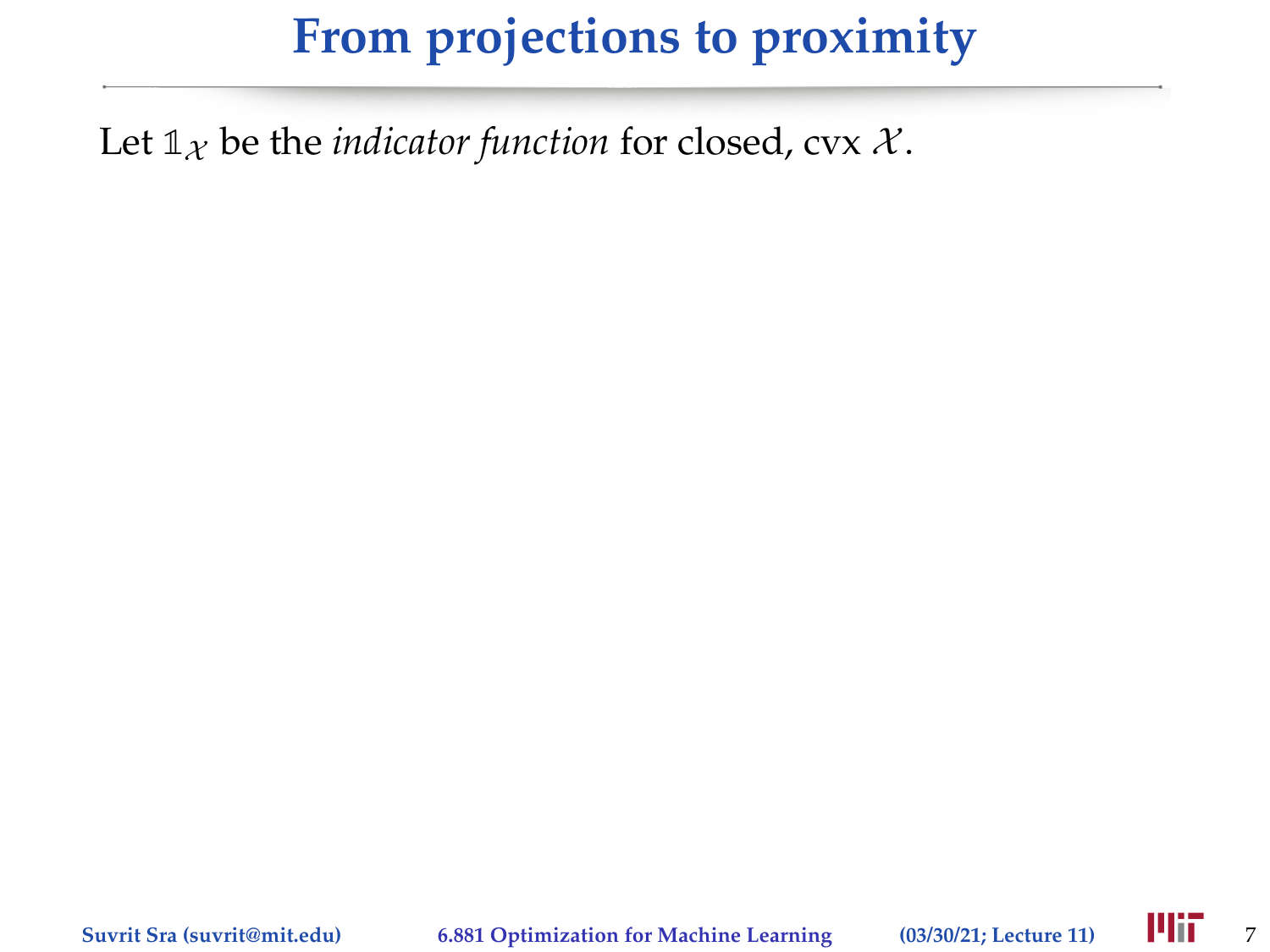Let  $\mathbb{1}_{\mathcal{X}}$  be the *indicator function* for closed, cvx  $\mathcal{X}$ . Recall **orthogonal projection**  $P_X(y)$ 

$$
P_{\mathcal{X}}(y) := \operatorname{argmin} \quad \frac{1}{2} \|x - y\|_2^2 \quad \text{s.t.} \ \ x \in \mathcal{X}.
$$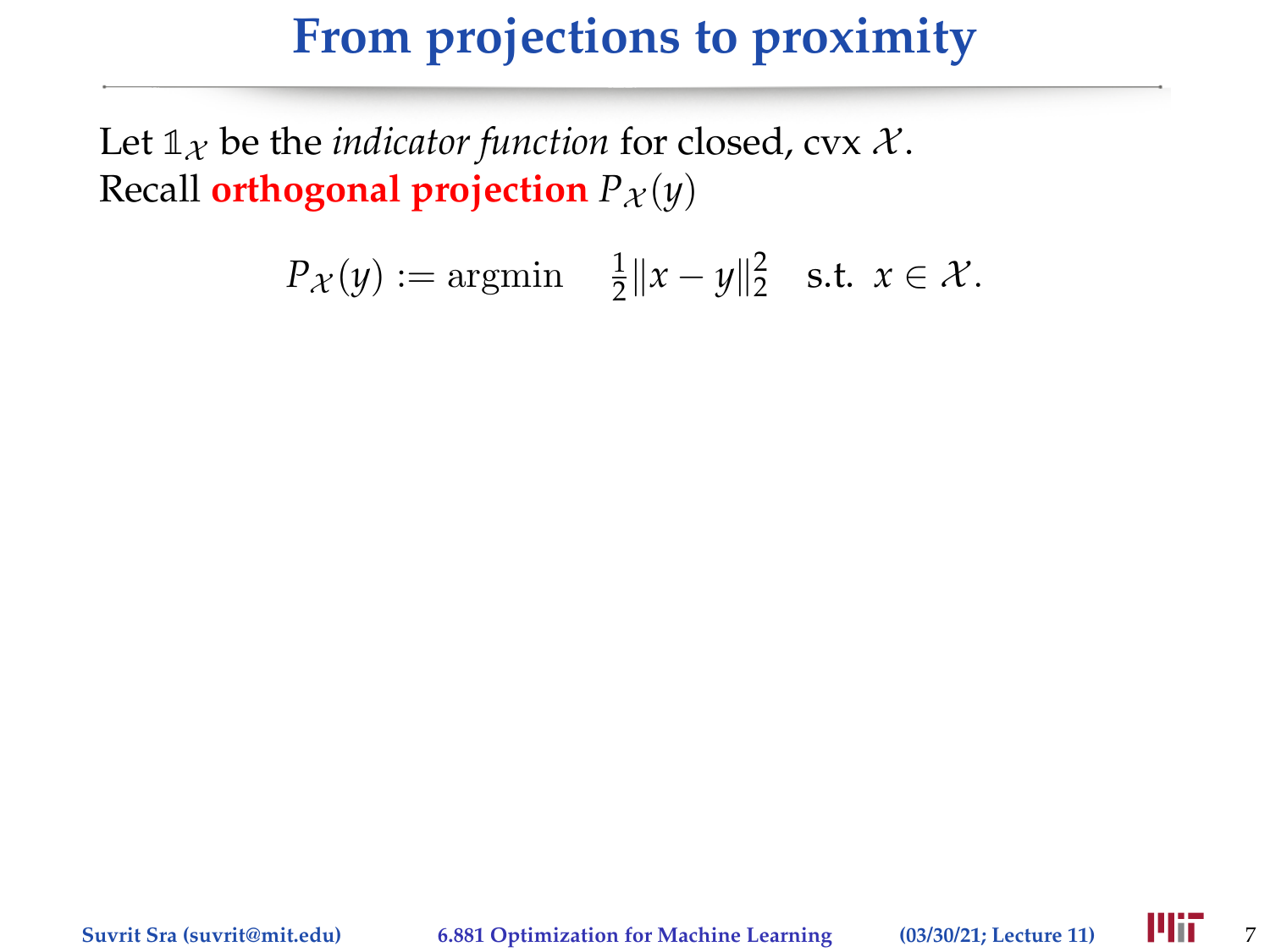Let  $\mathbb{1}_{\mathcal{X}}$  be the *indicator function* for closed, cvx  $\mathcal{X}$ . Recall **orthogonal projection**  $P_X(y)$ 

$$
P_{\mathcal{X}}(y) := \operatorname{argmin} \quad \frac{1}{2} \|x - y\|_2^2 \quad \text{s.t.} \ \ x \in \mathcal{X}.
$$

**Rewrite** orthogonal projection  $P_X(y)$  as

$$
P_{\mathcal{X}}(y) := \mathrm{argmin}_{x \in \mathbb{R}^n} \quad \frac{1}{2} \|x - y\|_2^2 + \mathbb{1}_{\mathcal{X}}(x).
$$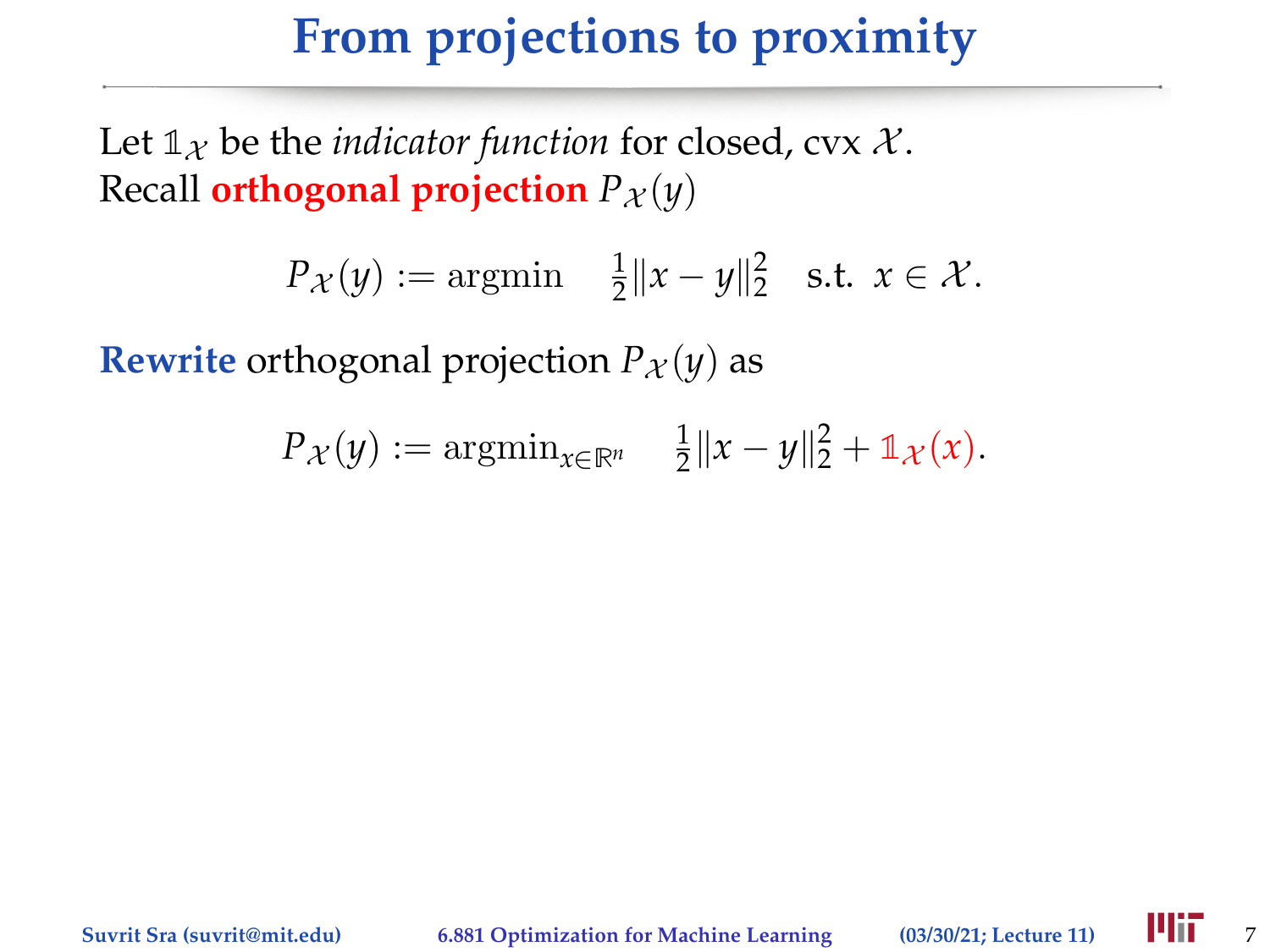Let  $\mathbb{1}_{\mathcal{X}}$  be the *indicator function* for closed, cvx  $\mathcal{X}$ . Recall **orthogonal projection**  $P_X(y)$ 

$$
P_{\mathcal{X}}(y) := \operatorname{argmin} \quad \frac{1}{2} \|x - y\|_2^2 \quad \text{s.t.} \ \ x \in \mathcal{X}.
$$

**Rewrite** orthogonal projection  $P_X(y)$  as

$$
P_{\mathcal{X}}(y) := \mathrm{argmin}_{x \in \mathbb{R}^n} \quad \frac{1}{2} \|x - y\|_2^2 + \mathbb{1}_{\mathcal{X}}(x).
$$

**Proximity:** Replace  $\mathbb{1}_X$  by some convex function!

$$
\text{prox}_{r}(y) := \underset{x \in \mathbb{R}^n}{\text{argmin}} \quad \frac{1}{2} \|x - y\|_2^2 + r(x)
$$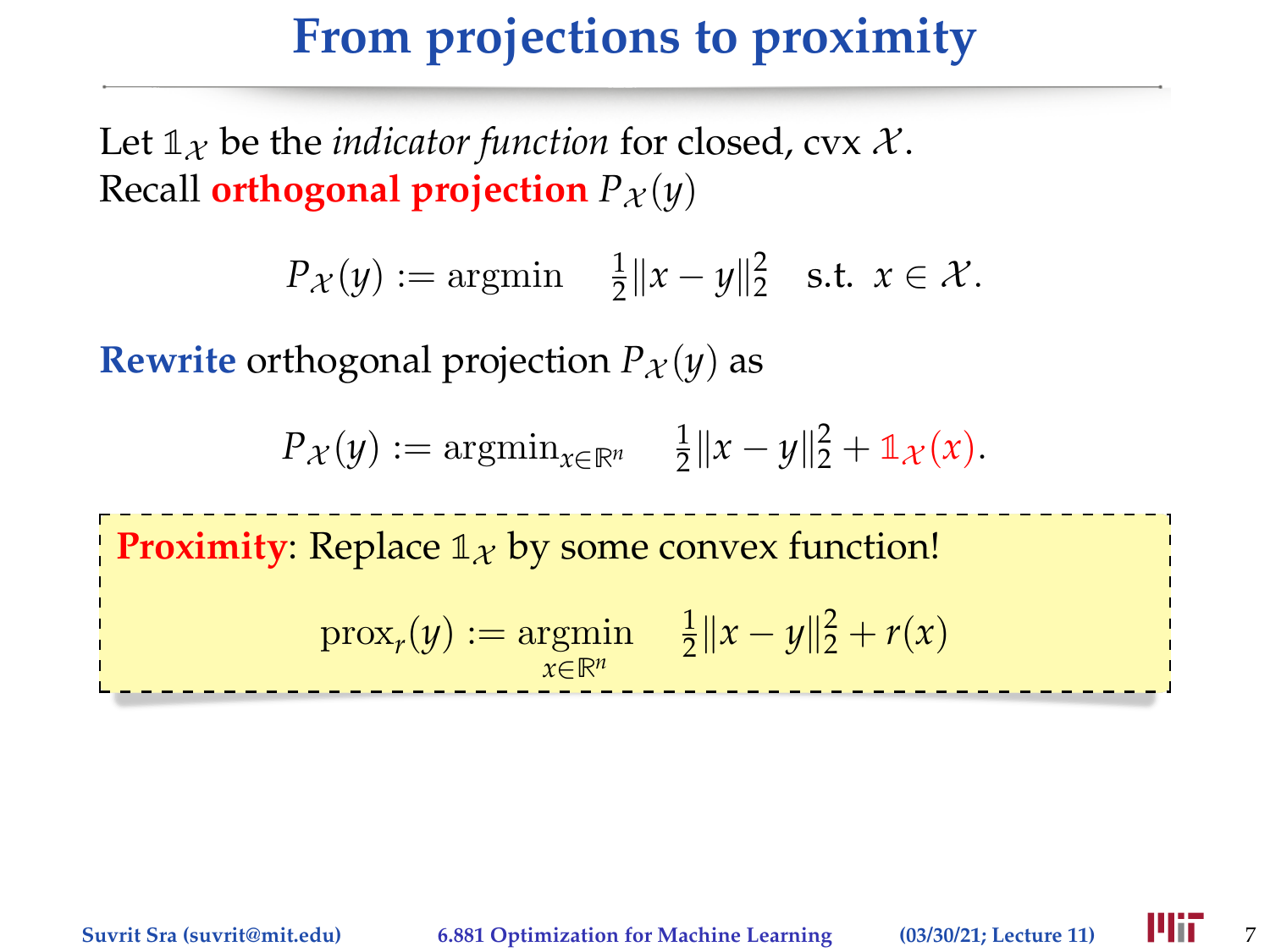### **Proximity operator**

**Def.**  $\text{prox}_{R}: \mathbb{R}^{n} \to \mathbb{R}^{n}$  is called a **proximity operator**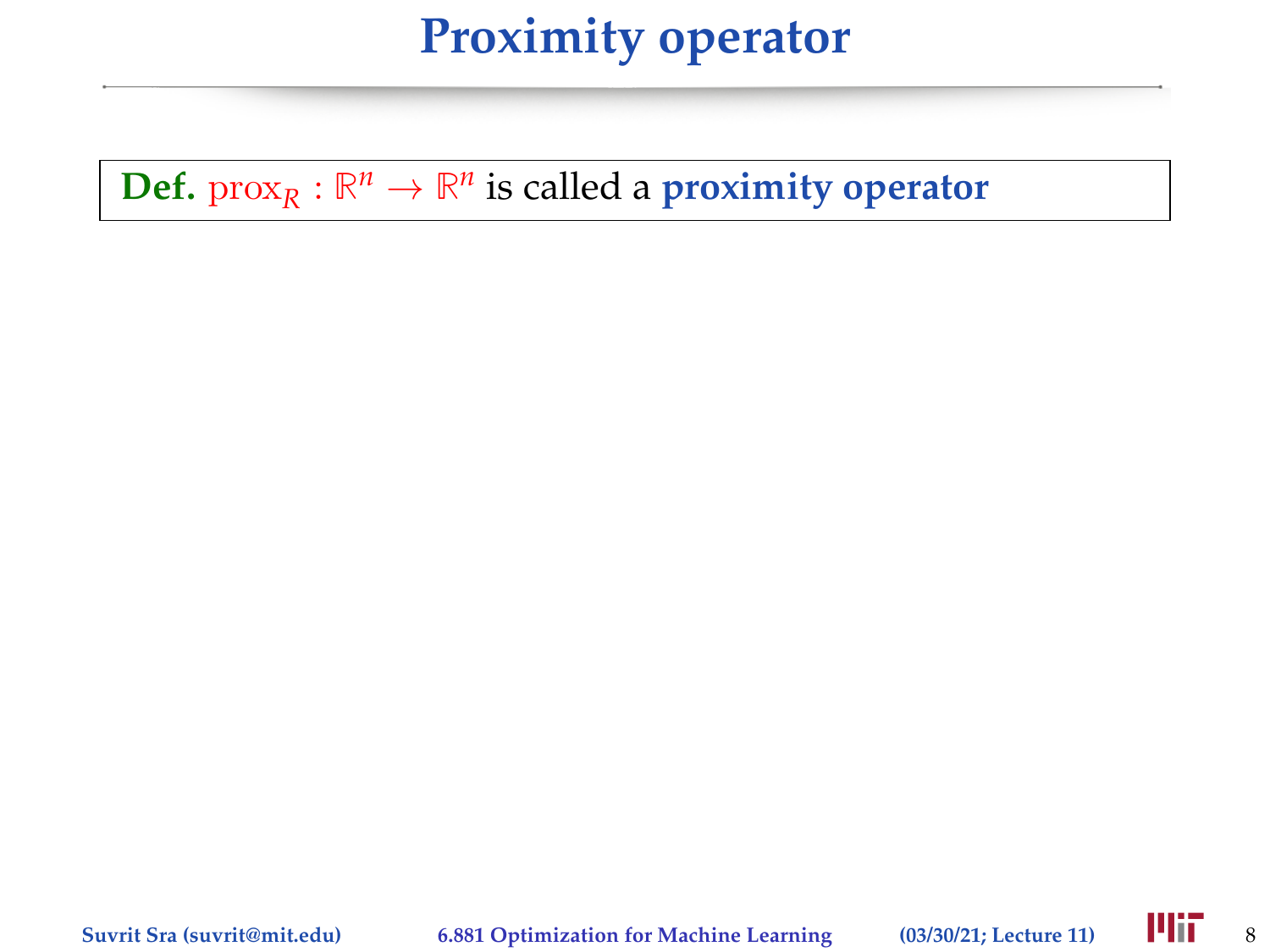### **Proximity operator**

**Def.**  $\text{prox}_{R}: \mathbb{R}^{n} \to \mathbb{R}^{n}$  is called a **proximity operator** 

Unique solution due to strong convexity. Observe that:

$$
0 \in x - y + \partial r(x)
$$
  
\n
$$
y \in (\text{Id} + \partial r)(x)
$$
  
\n
$$
x = (\text{Id} + \partial r)^{-1}(y)
$$
  
\n
$$
x = \text{prox}_r(y).
$$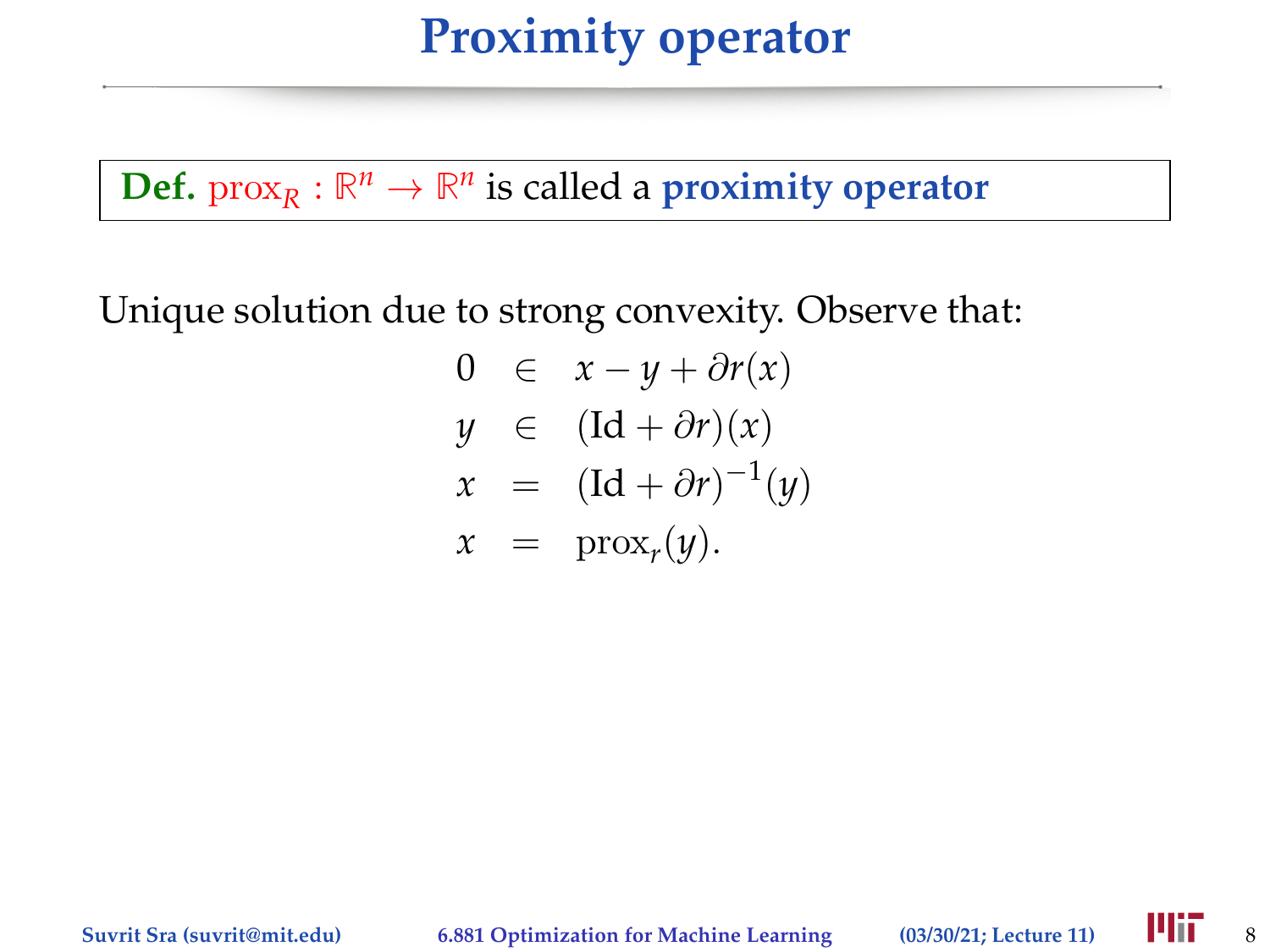### **Exercise: proximity operator for**  $\ell_1$

**Exercise:** Let  $r(x) = ||x||_1$ . Solve  $prox_{\lambda r}(y)$ .

$$
\min_{x \in \mathbb{R}^n} \quad \frac{1}{2} \|x - y\|_2^2 + \lambda \|x\|_1.
$$

*Hint 1:* The above problem decomposes into *n* independent subproblems of the form

$$
\min_{x \in \mathbb{R}} \quad \frac{1}{2}(x-y)^2 + \lambda |x|.
$$

*Hint 2:* Consider the two cases separately: either  $x = 0$  or  $x \neq 0$ Aka: Soft-thresholding operator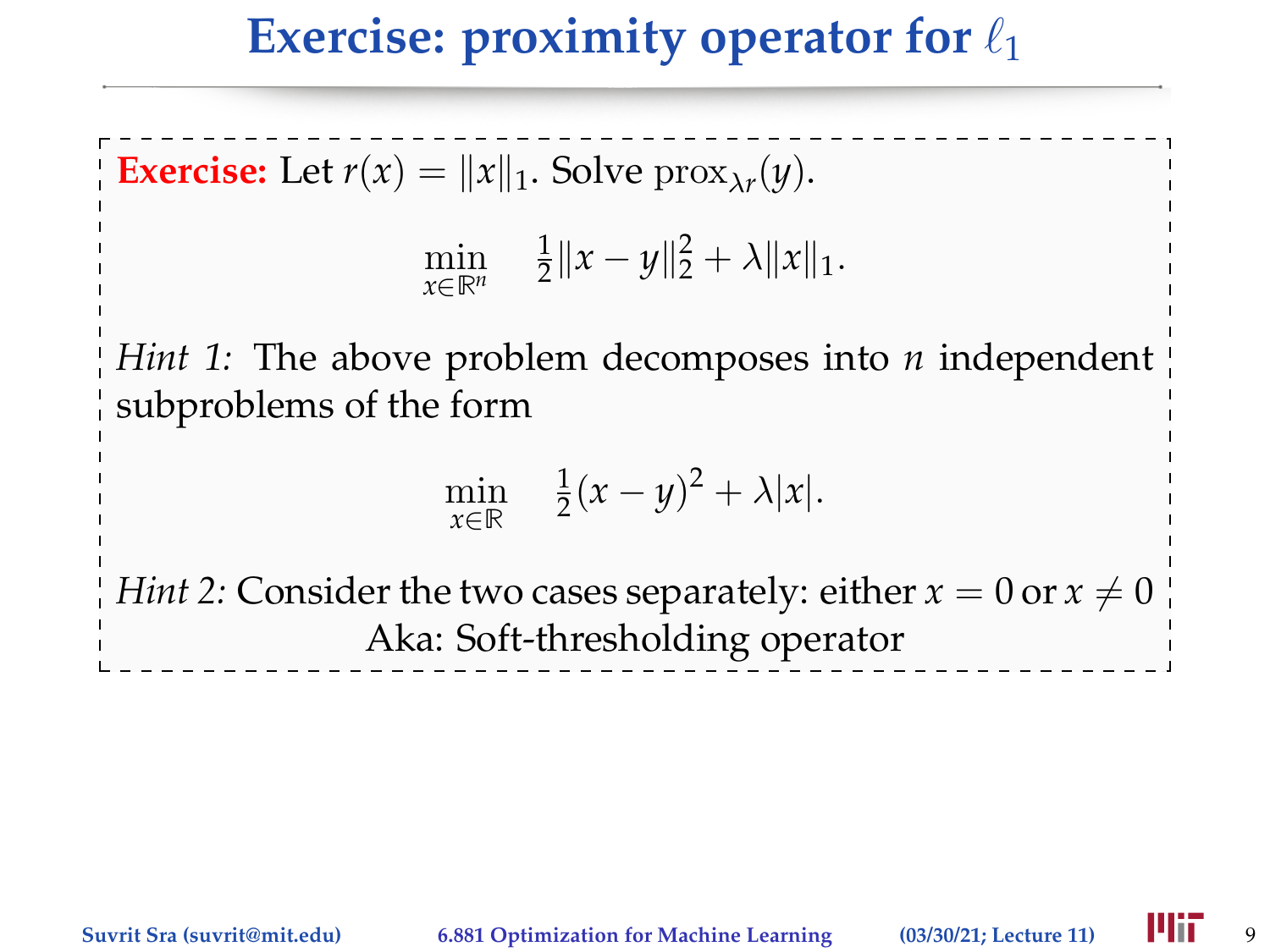### **Proximity operators**

- $\triangleright$  prox<sub>*r*</sub> has several important and nice properties
- $\triangleright$  Read the paper: "Proximal Splitting Methods in Signal Processing", by Combettes and Pesquet (2010).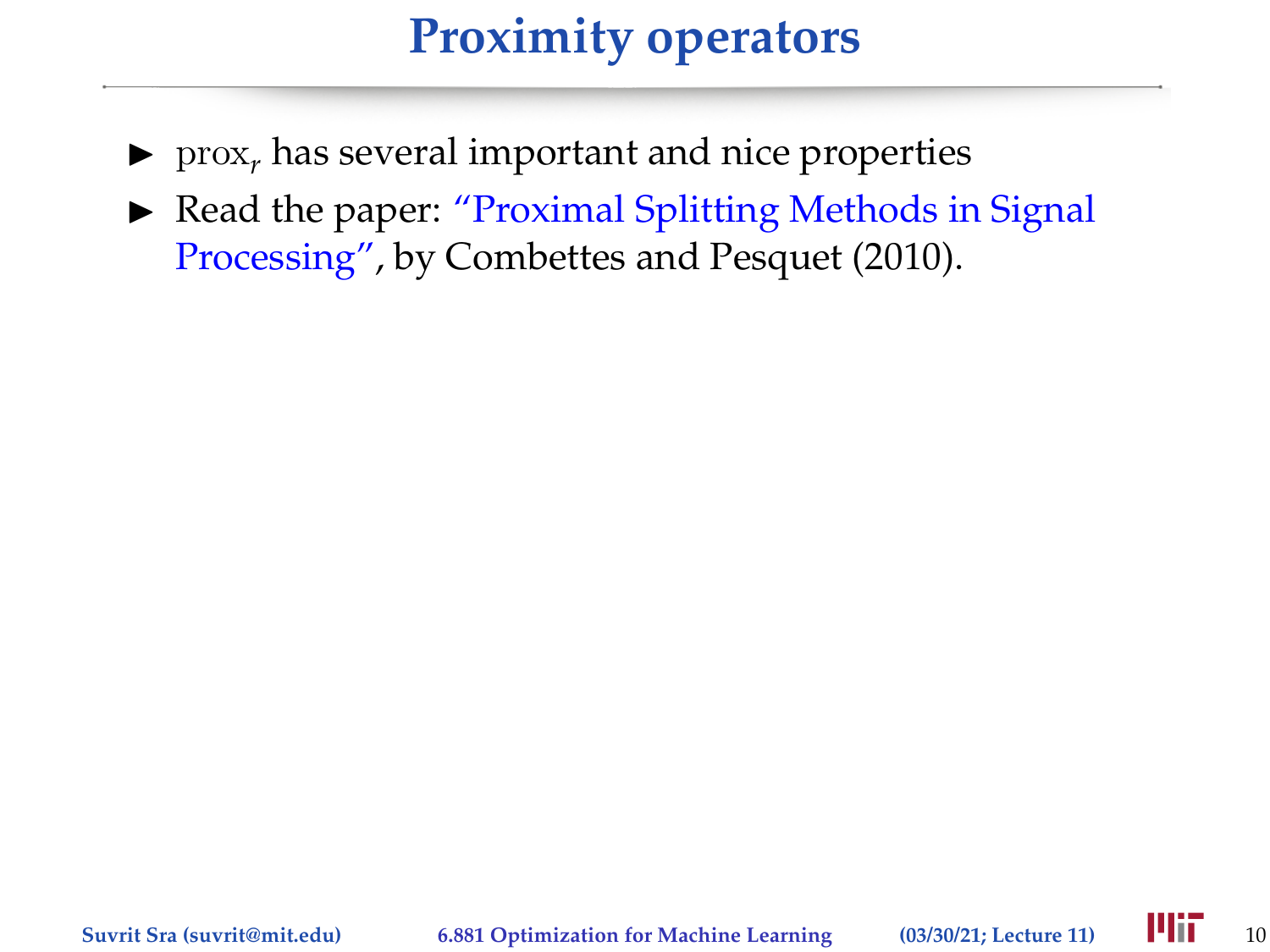### **Proximity operators**

- $\triangleright$  prox<sub>*r*</sub> has several important and nice properties
- $\triangleright$  Read the paper: "Proximal Splitting Methods in Signal Processing", by Combettes and Pesquet (2010).

**Theorem.** The operator prox*<sup>r</sup>* is **firmly nonexpansive** (FNE)

 $\|\text{prox}_r x - \text{prox}_r y\|_2^2 \le \langle \text{prox}_r x - \text{prox}_r y, x - y \rangle$ 

**Exercise:** Prove the above property.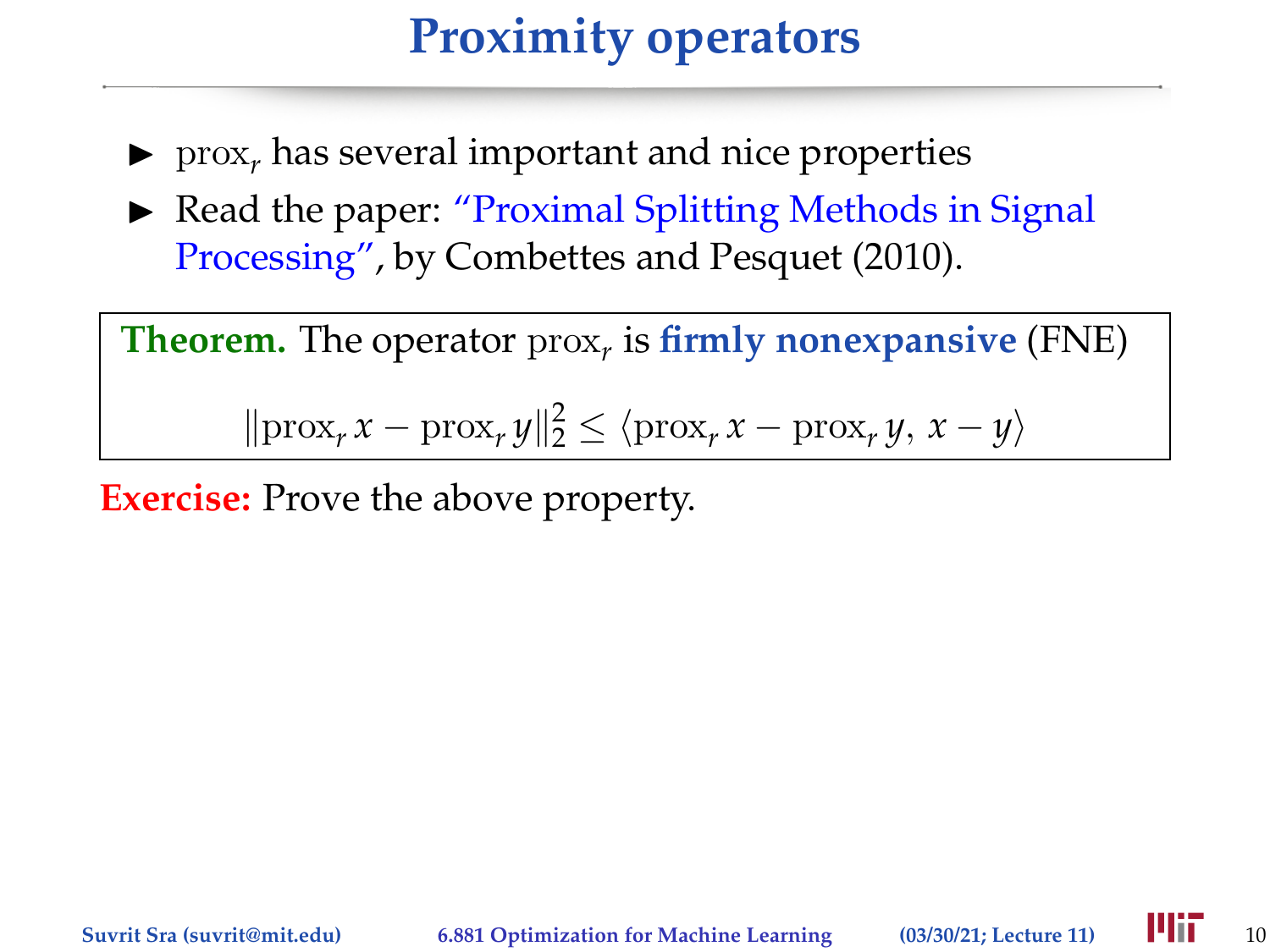### **Proximity operators**

- $\triangleright$  prox<sub>*r*</sub> has several important and nice properties
- $\triangleright$  Read the paper: "Proximal Splitting Methods in Signal Processing", by Combettes and Pesquet (2010).

**Theorem.** The operator prox*<sup>r</sup>* is **firmly nonexpansive** (FNE)

 $\|\text{prox}_r x - \text{prox}_r y\|_2^2 \le \langle \text{prox}_r x - \text{prox}_r y, x - y \rangle$ 

**Exercise:** Prove the above property.

**Corollary.** The operator prox*<sup>r</sup>* is **nonexpansive**

**Proof:** apply Cauchy-Schwarz to FNE.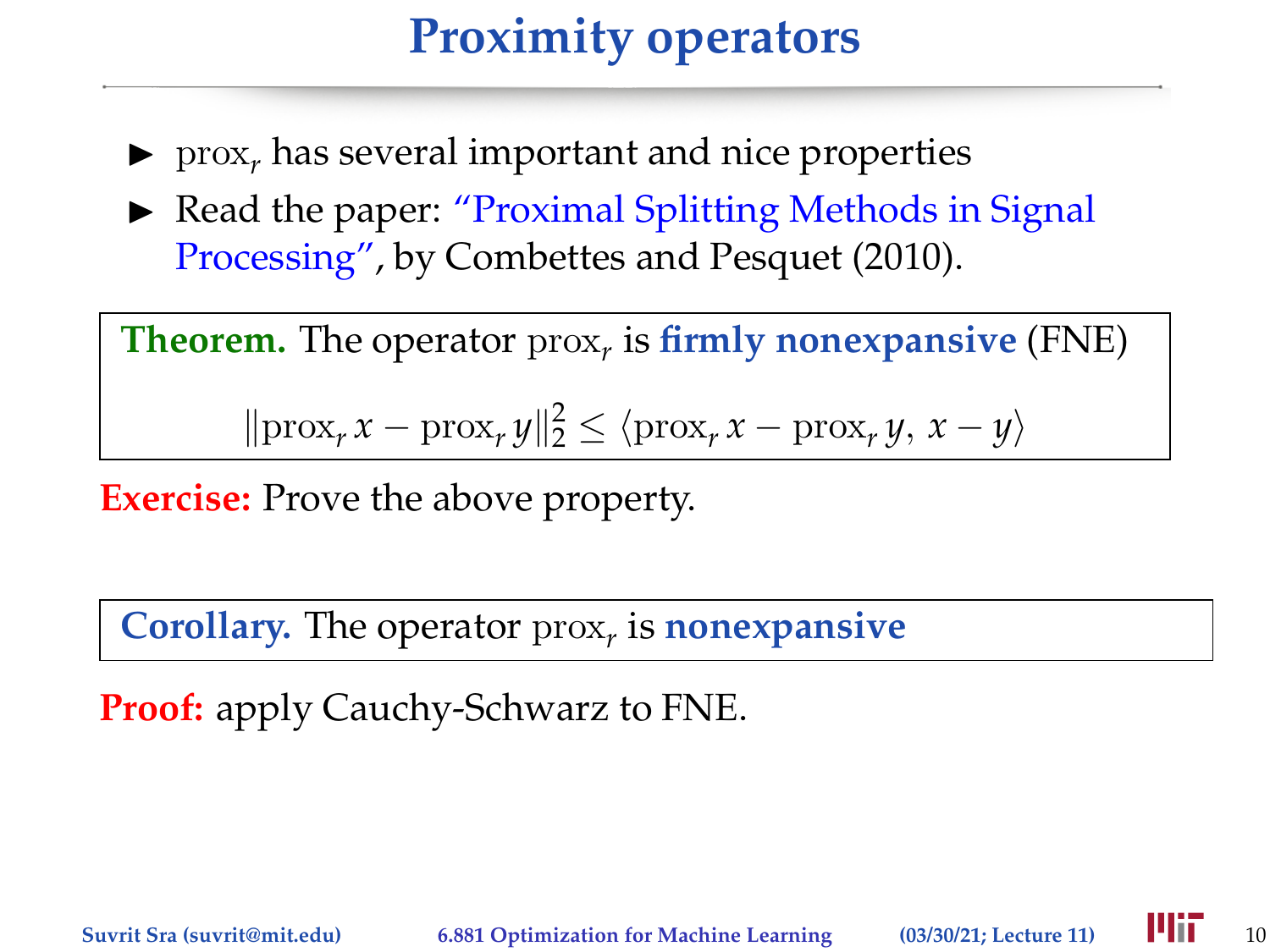Let *C* be a closed, convex set. From first-order optimality conditions  $\langle \nabla f(x^*), x - x^* \rangle \ge 0 \ \forall x \in C$ . Thus,

$$
\langle y - P_C(y), x - P_C(y) \rangle \le 0, \quad \forall x \in C.
$$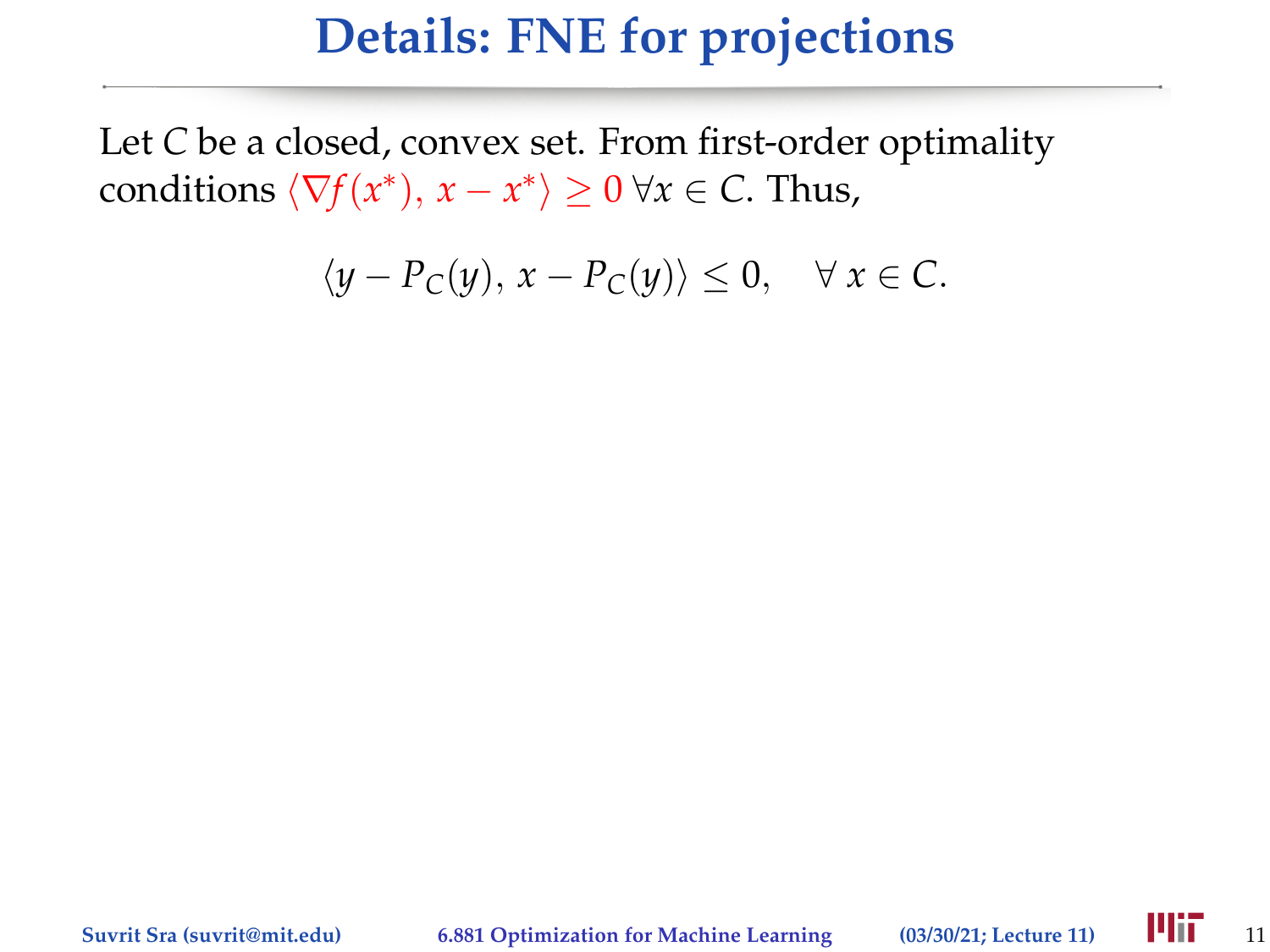Let *C* be a closed, convex set. From first-order optimality conditions  $\langle \nabla f(x^*), x - x^* \rangle \ge 0 \ \forall x \in C$ . Thus,

$$
\langle y - P_C(y), x - P_C(y) \rangle \le 0, \quad \forall x \in C.
$$

$$
\langle x_1 - P_C(x_1), P_C(x_2) - P_C(x_1) \rangle \leq 0
$$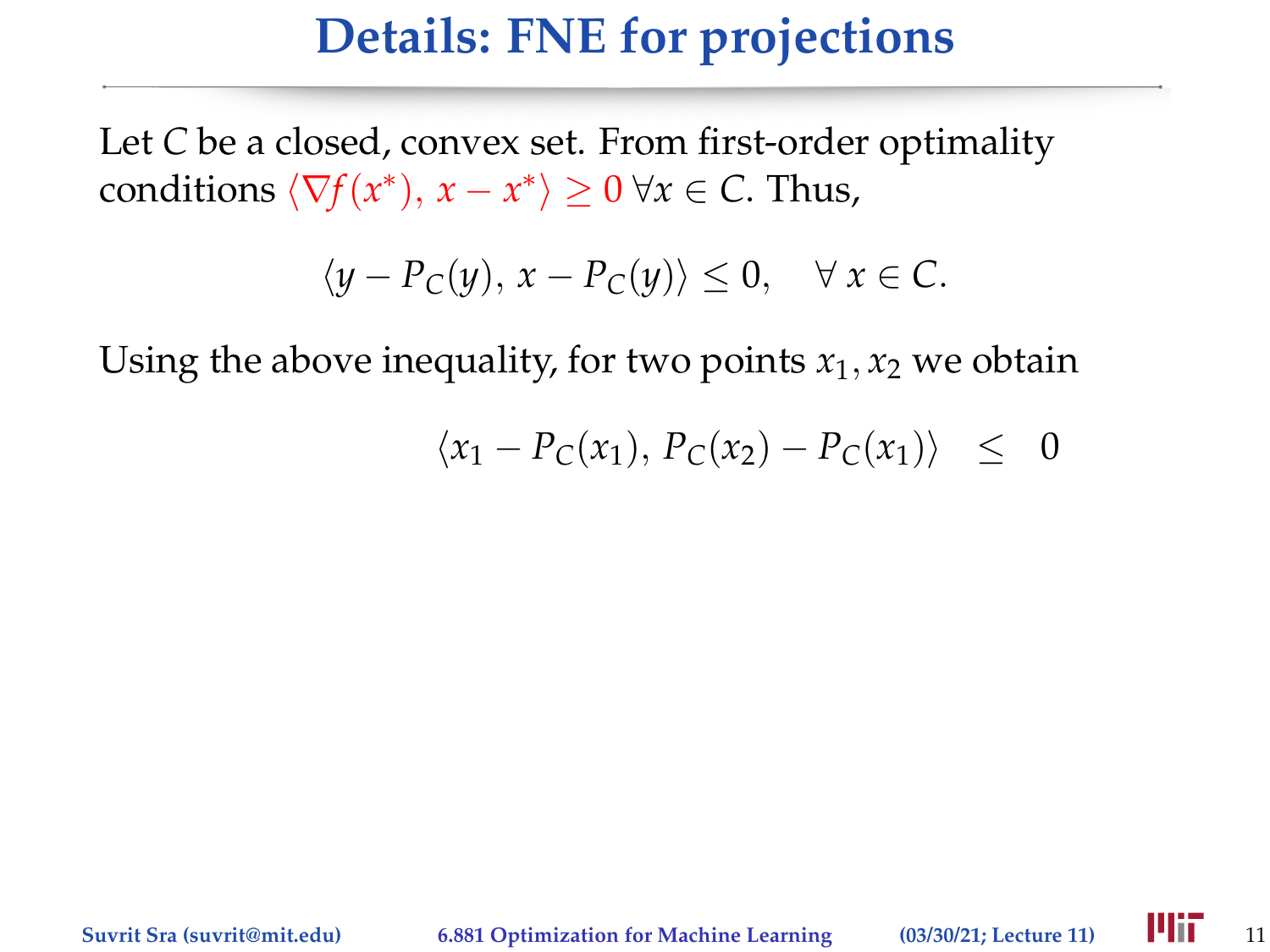Let *C* be a closed, convex set. From first-order optimality conditions  $\langle \nabla f(x^*), x - x^* \rangle \ge 0 \ \forall x \in C$ . Thus,

$$
\langle y - P_C(y), x - P_C(y) \rangle \le 0, \quad \forall x \in C.
$$

$$
\langle x_1 - P_C(x_1), P_C(x_2) - P_C(x_1) \rangle \leq 0
$$
  

$$
\langle x_1 - P_C(x_1), P_C(x_2) - P_C(x_1) \rangle \leq 0
$$

$$
\langle x_2 - P_C(x_2), P_C(x_1) - P_C(x_2) \rangle \leq 0
$$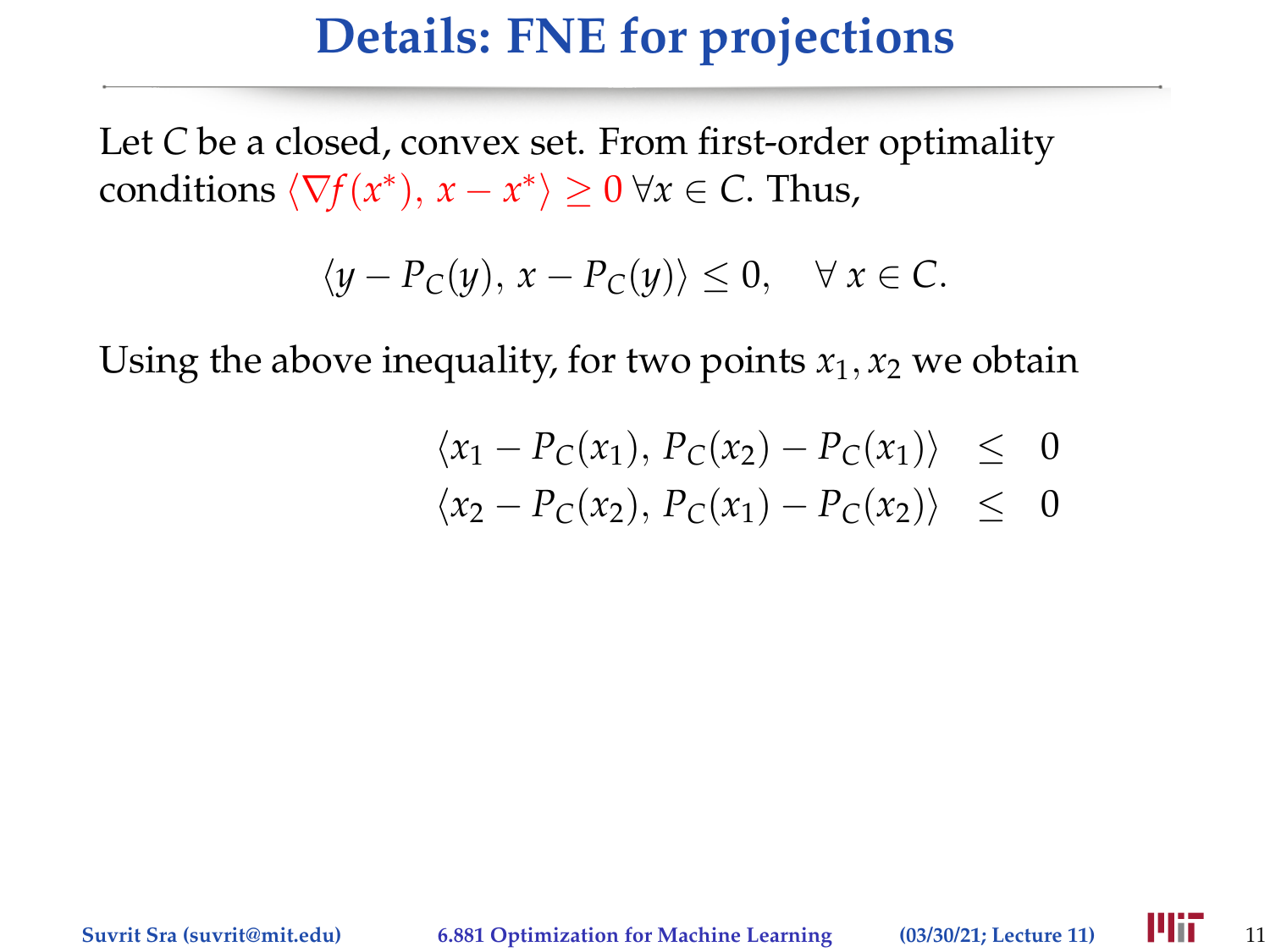Let *C* be a closed, convex set. From first-order optimality conditions  $\langle \nabla f(x^*), x - x^* \rangle \ge 0 \ \forall x \in C$ . Thus,

$$
\langle y - P_C(y), x - P_C(y) \rangle \le 0, \quad \forall x \in C.
$$

$$
\langle x_1 - P_C(x_1), P_C(x_2) - P_C(x_1) \rangle \leq 0
$$

$$
\langle x_2 - P_C(x_2), P_C(x_1) - P_C(x_2) \rangle \leq 0
$$

$$
\langle P_C(x_1) - P_C(x_2), x_2 - x_1 + P_C(x_1) - P_C(x_2) \rangle \leq 0.
$$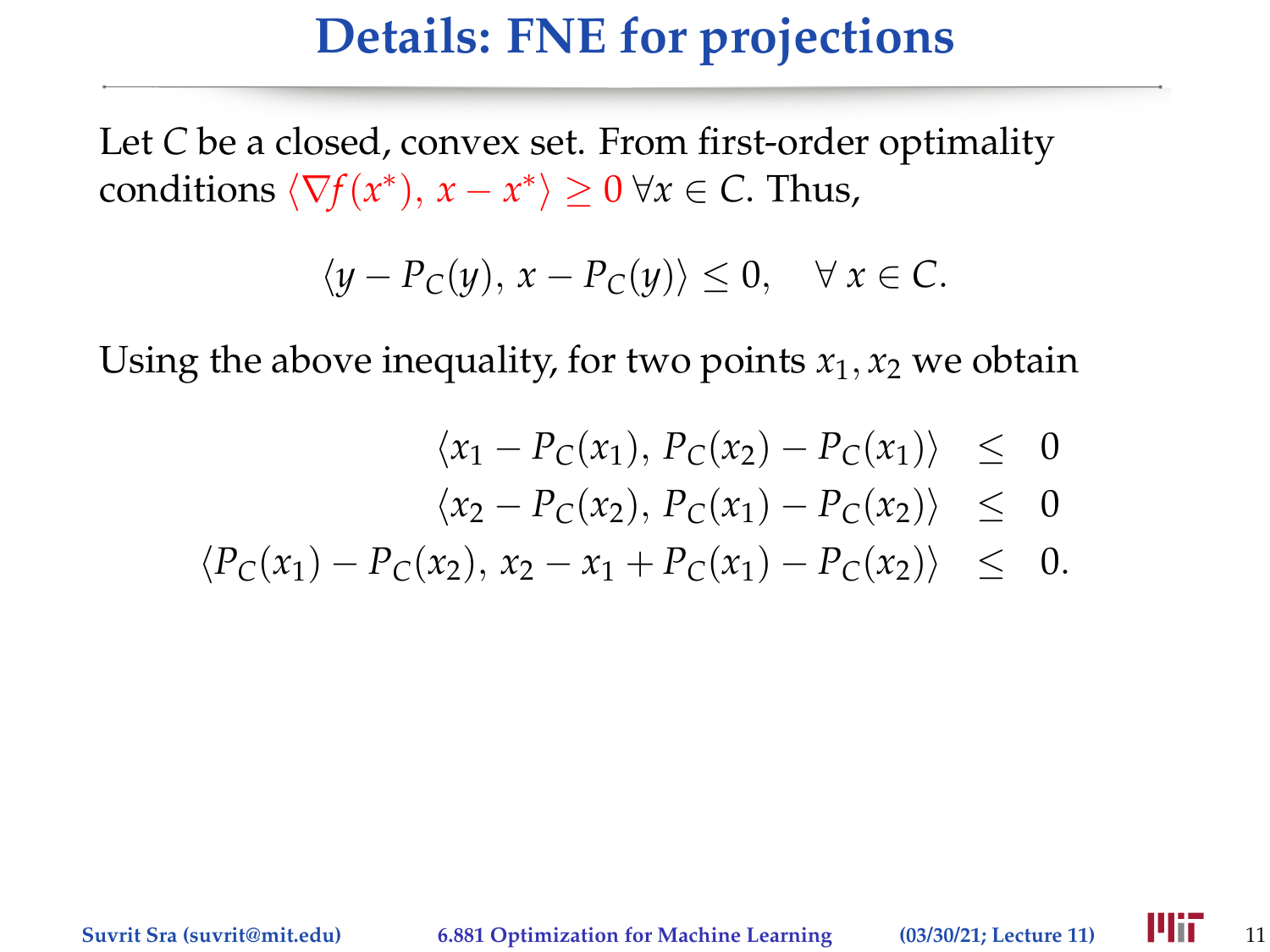Let *C* be a closed, convex set. From first-order optimality conditions  $\langle \nabla f(x^*), x - x^* \rangle \ge 0 \ \forall x \in C$ . Thus,

$$
\langle y - P_C(y), x - P_C(y) \rangle \le 0, \quad \forall x \in C.
$$

$$
\langle x_1 - P_C(x_1), P_C(x_2) - P_C(x_1) \rangle \leq 0
$$

$$
\langle x_2 - P_C(x_2), P_C(x_1) - P_C(x_2) \rangle \leq 0
$$

$$
\langle P_C(x_1) - P_C(x_2), x_2 - x_1 + P_C(x_1) - P_C(x_2) \rangle \leq 0.
$$

$$
||P_C(x_1) - P_C(x_2)||_2^2 \le \langle P_C(x_1) - P_C(x_2), x_1 - x_2 \rangle
$$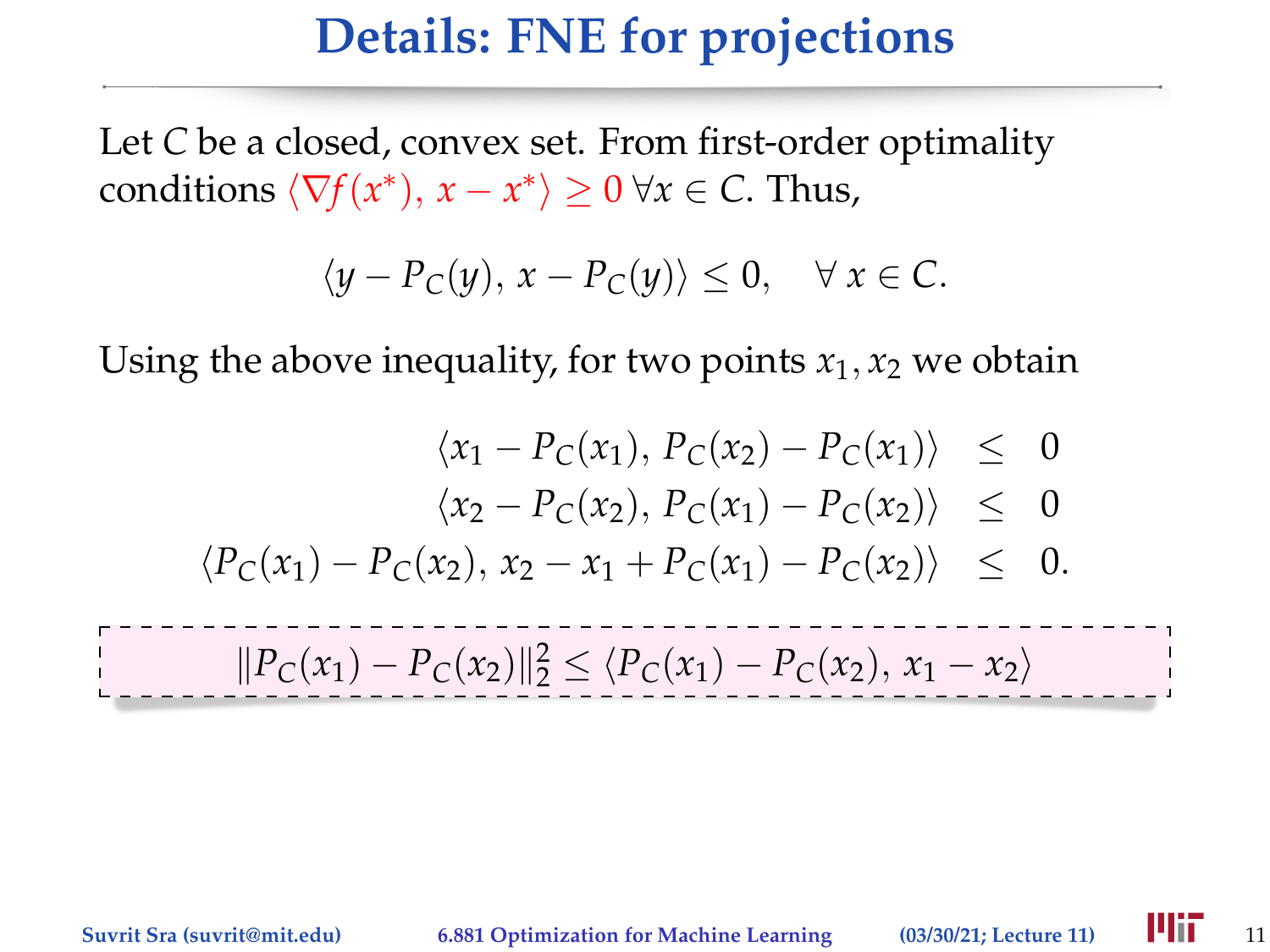### **Consequences of FNE**

**Projected gradient method**  $x^{k+1} = P_{\mathcal{X}}(x^k - \alpha_k \nabla f(x^k))$ 

**Proximal gradient method**

$$
x^{k+1} = \text{prox}_{\alpha_k r}(x^k - \alpha_k \nabla f(x^k))
$$

**Same convergence theory goes through!**

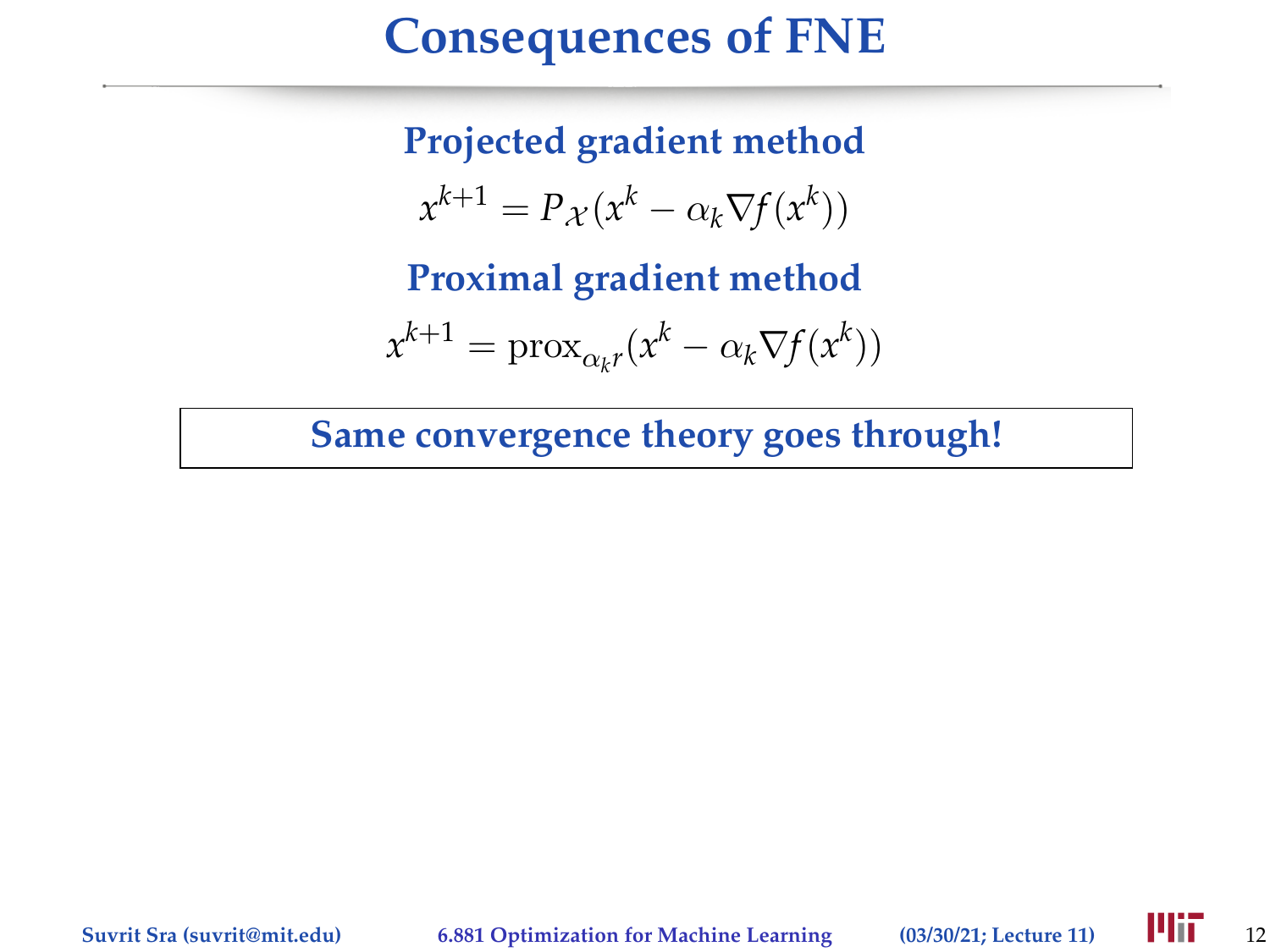### **Consequences of FNE**

**Projected gradient method**  $x^{k+1} = P_{\mathcal{X}}(x^k - \alpha_k \nabla f(x^k))$ 

**Proximal gradient method**

$$
x^{k+1} = \text{prox}_{\alpha_k r}(x^k - \alpha_k \nabla f(x^k))
$$

**Same convergence theory goes through!**

**Exercise:** Extend proof of proj-grad convergence to prox-grad. *Hint*: First show that at  $x^*$ , the fixed-point equation holds

$$
x^* = \text{prox}_{\alpha r}(x^* - \alpha \nabla f(x^*)), \qquad \alpha > 0
$$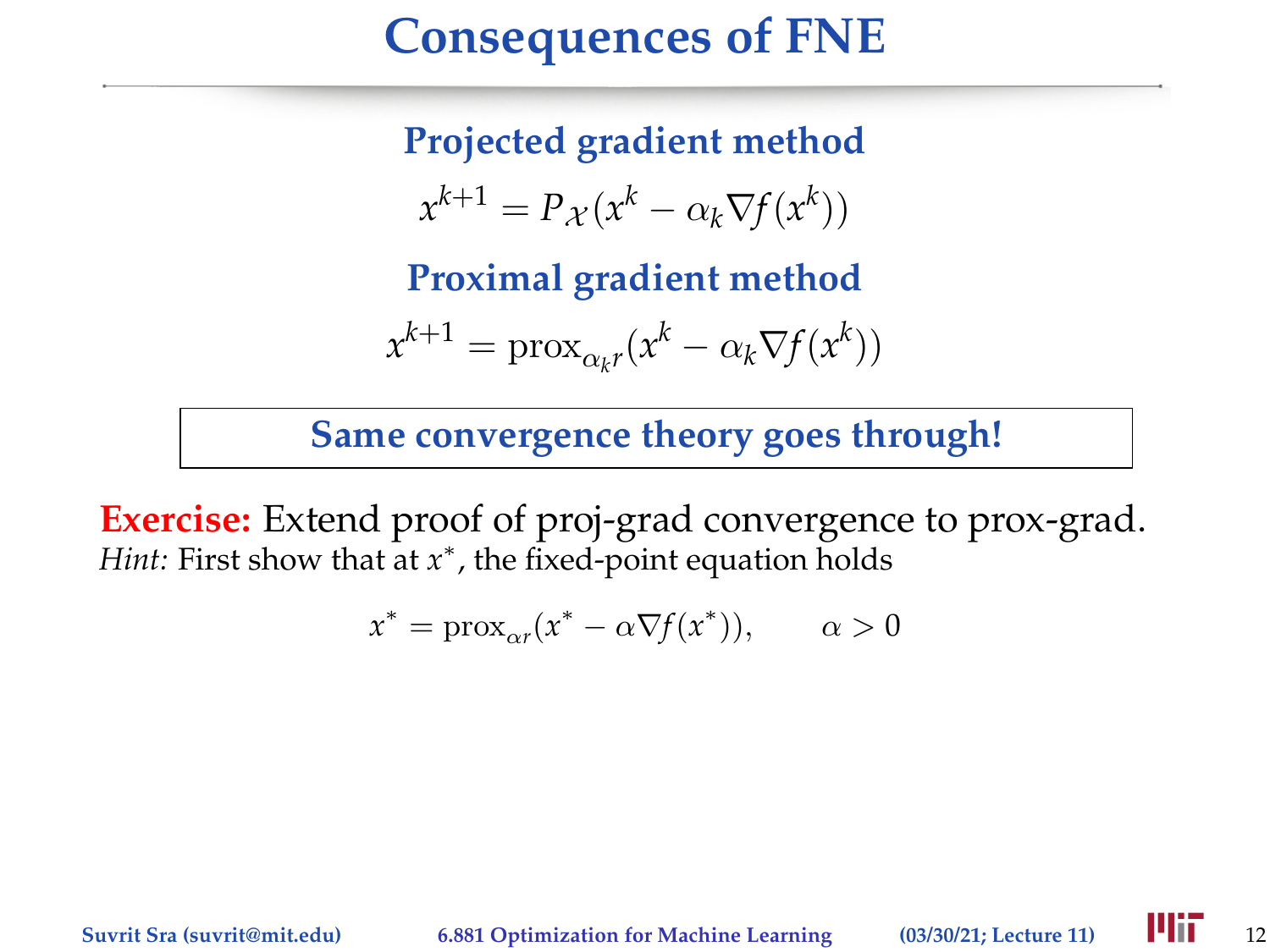### **Consequences of FNE**

**Projected gradient method**  $x^{k+1} = P_{\mathcal{X}}(x^k - \alpha_k \nabla f(x^k))$ 

**Proximal gradient method**

$$
x^{k+1} = \text{prox}_{\alpha_k r}(x^k - \alpha_k \nabla f(x^k))
$$

**Same convergence theory goes through!**

**Exercise:** Extend proof of proj-grad convergence to prox-grad. *Hint*: First show that at  $x^*$ , the fixed-point equation holds

$$
x^* = \text{prox}_{\alpha r}(x^* - \alpha \nabla f(x^*)), \qquad \alpha > 0
$$

*Krasnoselskii-Mann theorem*: If a FNE map on a closed convex set has a fixed-point, then the iteration  $x_{k+1} \leftarrow (1 - \alpha_k) \text{Id} + \alpha_k F(x_k)$  converges to it for  $\alpha_k \in [0,1]$  provided  $\sum_k \alpha_k (1 - \alpha_k) = \infty$  for any starting point  $x_0$ . See: *C. Byrne (2003). "A unified treatment of some iterative algorithms in signal processing and image reconstruction."*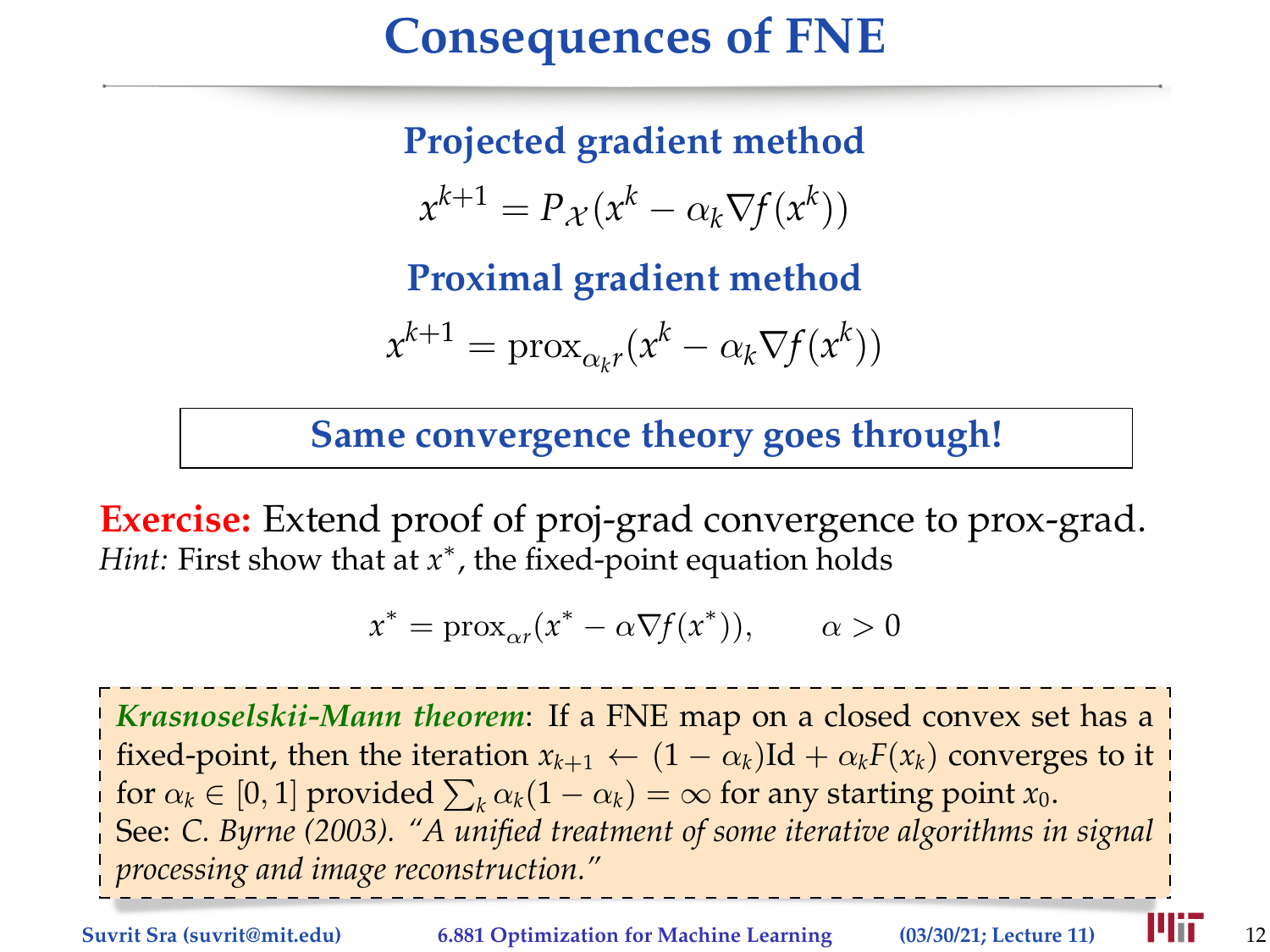### **Exercise: Moreau Decomposition**

| $\blacktriangleright$ Aim: Compute $\max_{x} y$                                    |  |
|------------------------------------------------------------------------------------|--|
| Sometimes it is easier to compute $prox_{r^*} y$                                   |  |
| <b>Exercise:</b> Moreau decomposition: $y = \text{prox}_r y + \text{prox}_{r^*} y$ |  |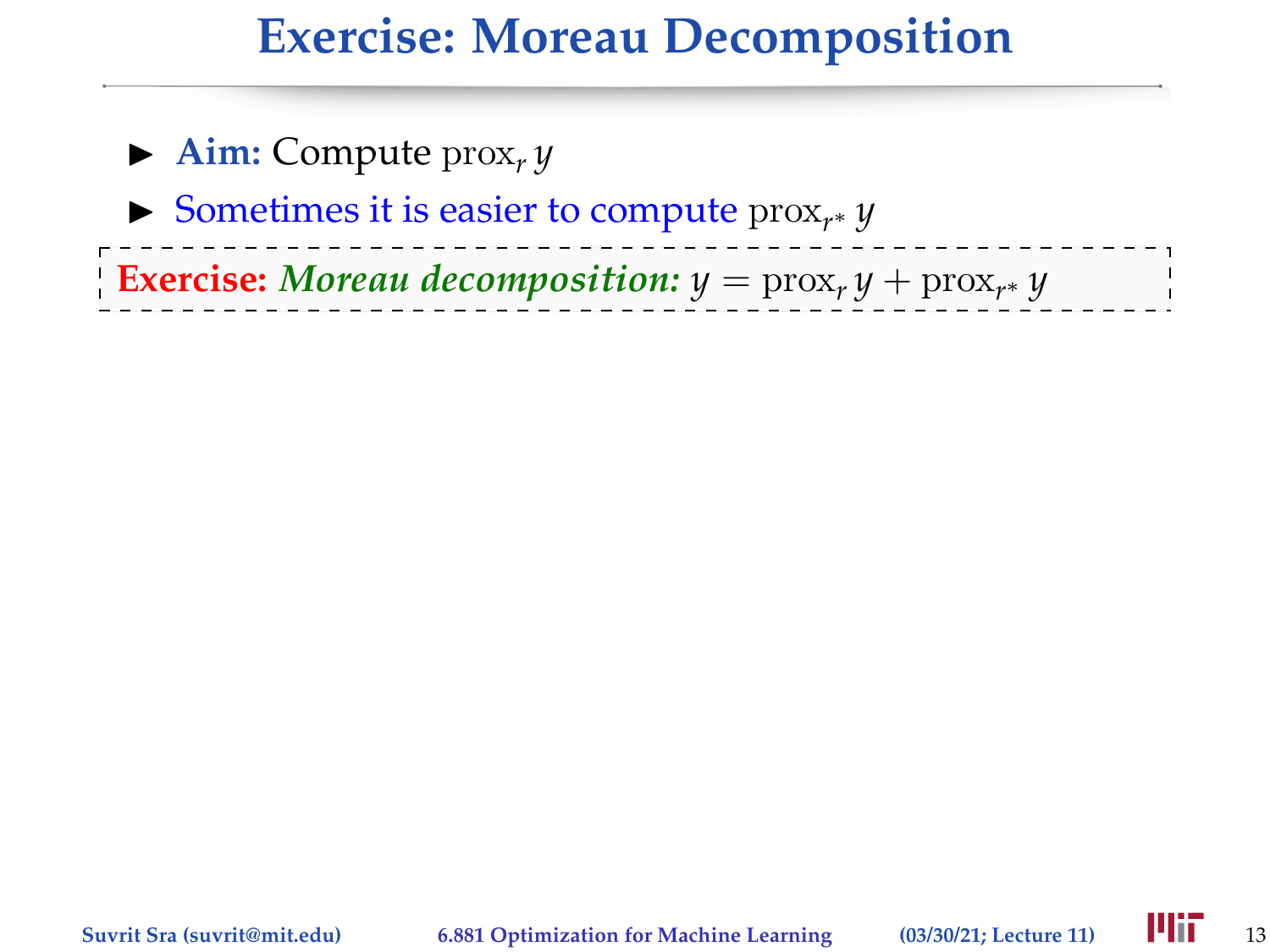#### **Exercise: Moreau Decomposition**

 $\blacktriangleright$  **Aim:** Compute prox<sub>*r*</sub> *y* ► Sometimes it is easier to compute  $prox_{r^*} y$ **Exercise:** Moreau decomposition:  $y = \text{prox}_r y + \text{prox}_{r^*} y$ 

*Proof sketch:*

Consider  $\min \frac{1}{2} ||x - y||_2^2 + r(x)$ 

**Introduce new variable**  $z = x$ **, to get** 

$$
\text{prox}_r y := \frac{1}{2} ||x - y||_2^2 + r(z), \text{ s.t. } x = z
$$

**Derive** *Lagrangian dual* for this

■ Simplify, and conclude!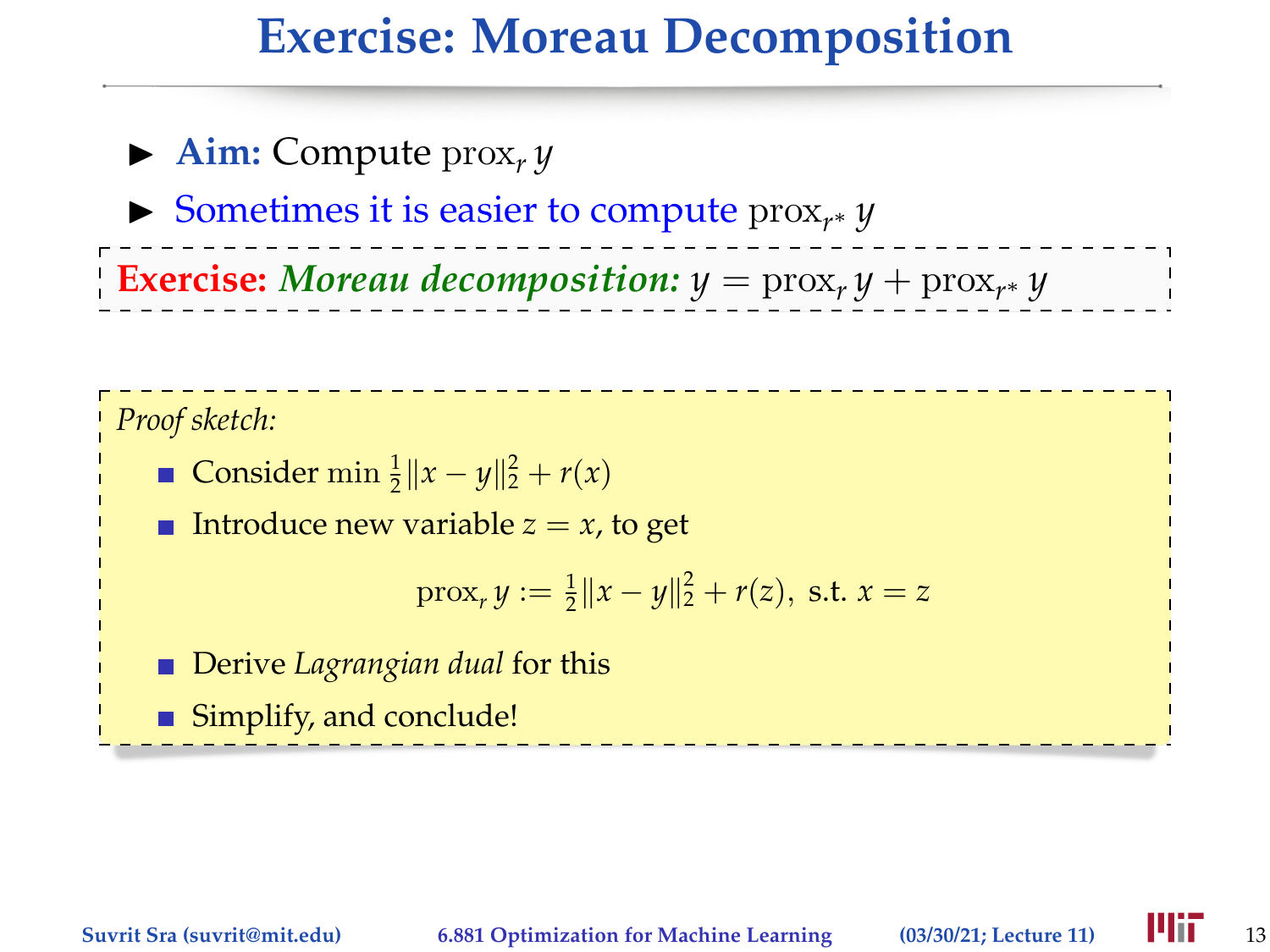# **Proximal-Gradient**

 $\min f(x) + h(x)$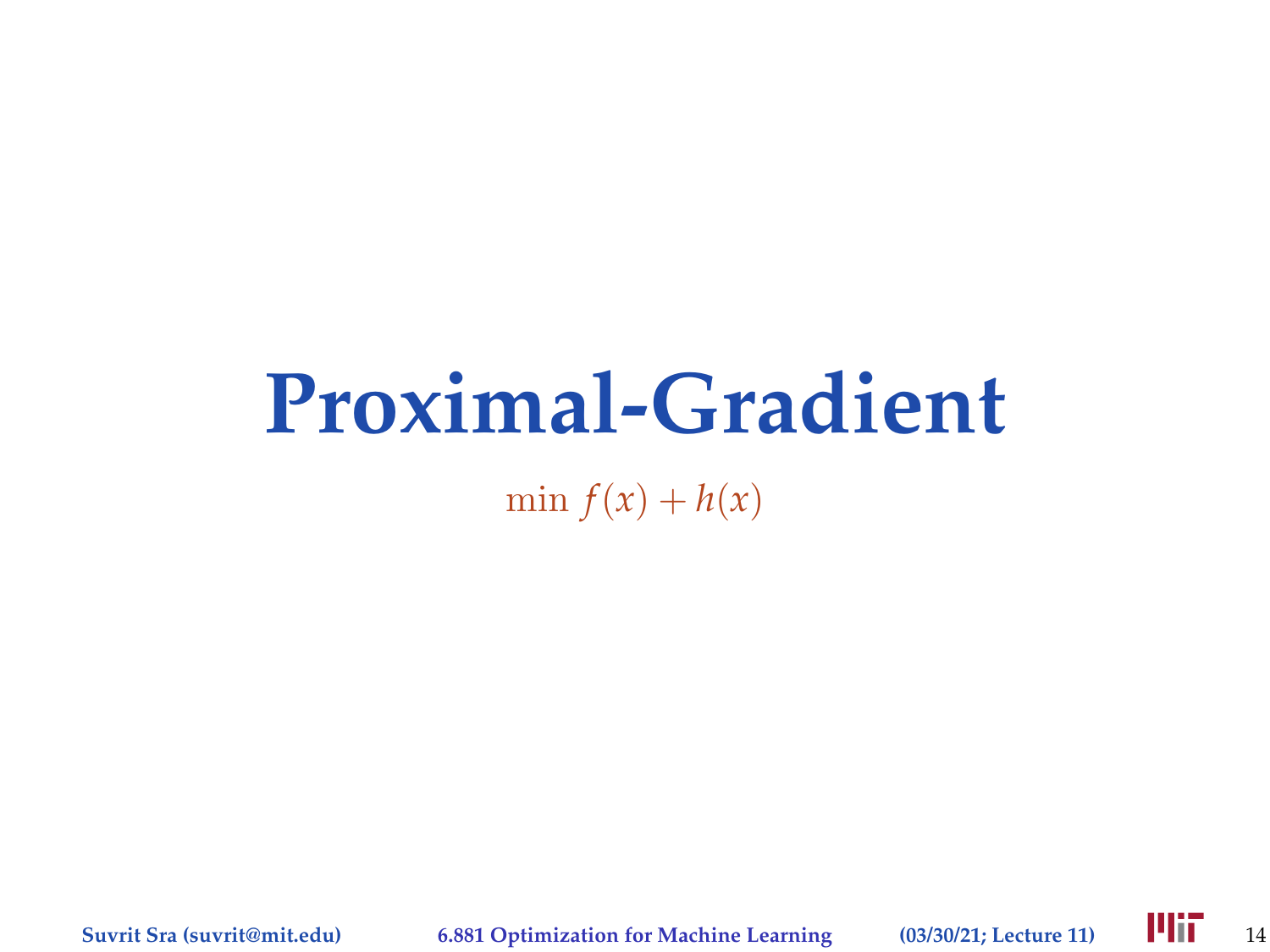$$
x_{k+1} = \text{prox}_{\alpha_k h}(x_k - \alpha_k \nabla f(x_k))
$$

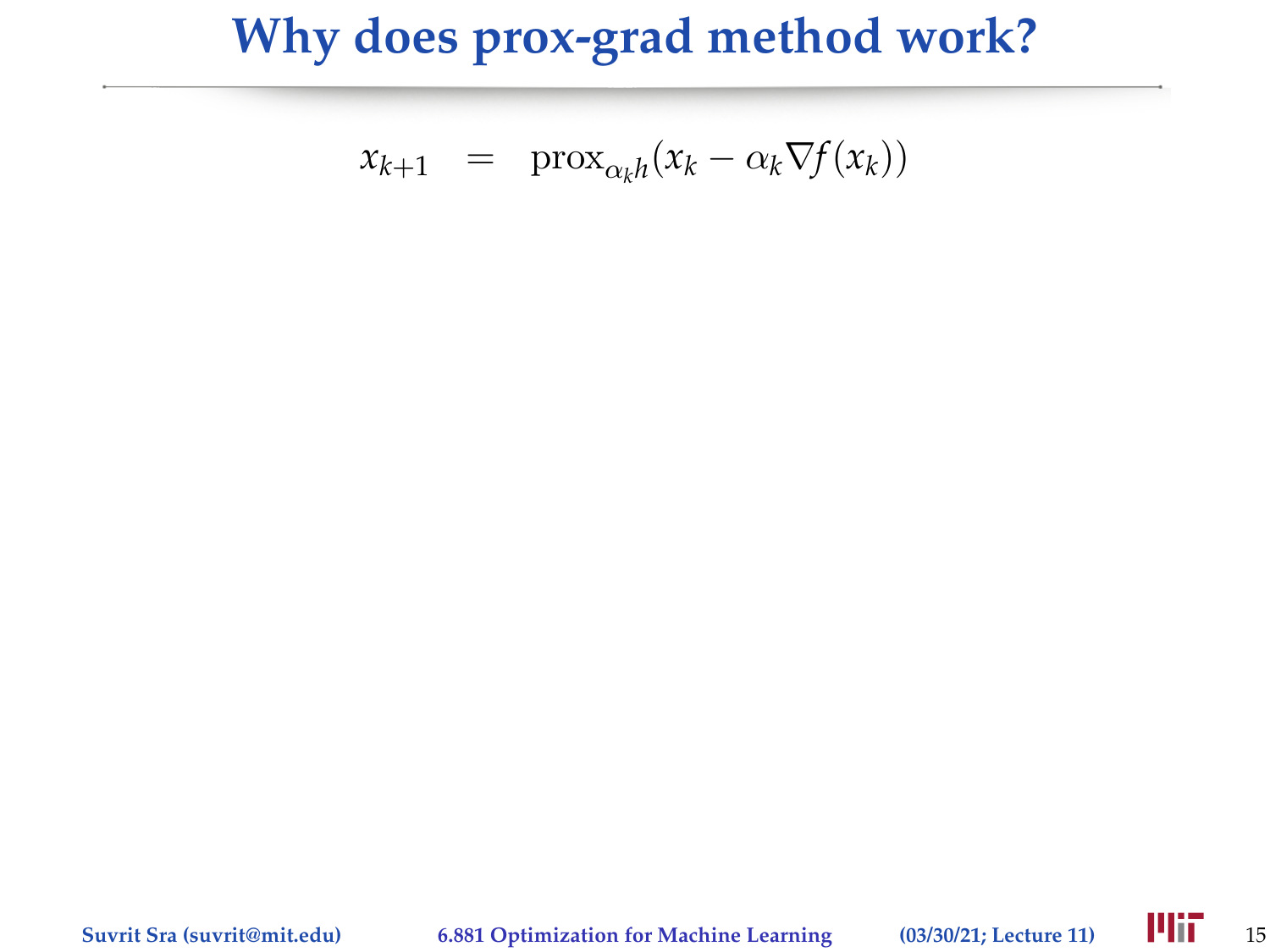$$
x_{k+1} = \text{prox}_{\alpha_k h}(x_k - \alpha_k \nabla f(x_k))
$$
  

$$
x_{k+1} = x_k - \alpha_k G_{\alpha_k}(x_k).
$$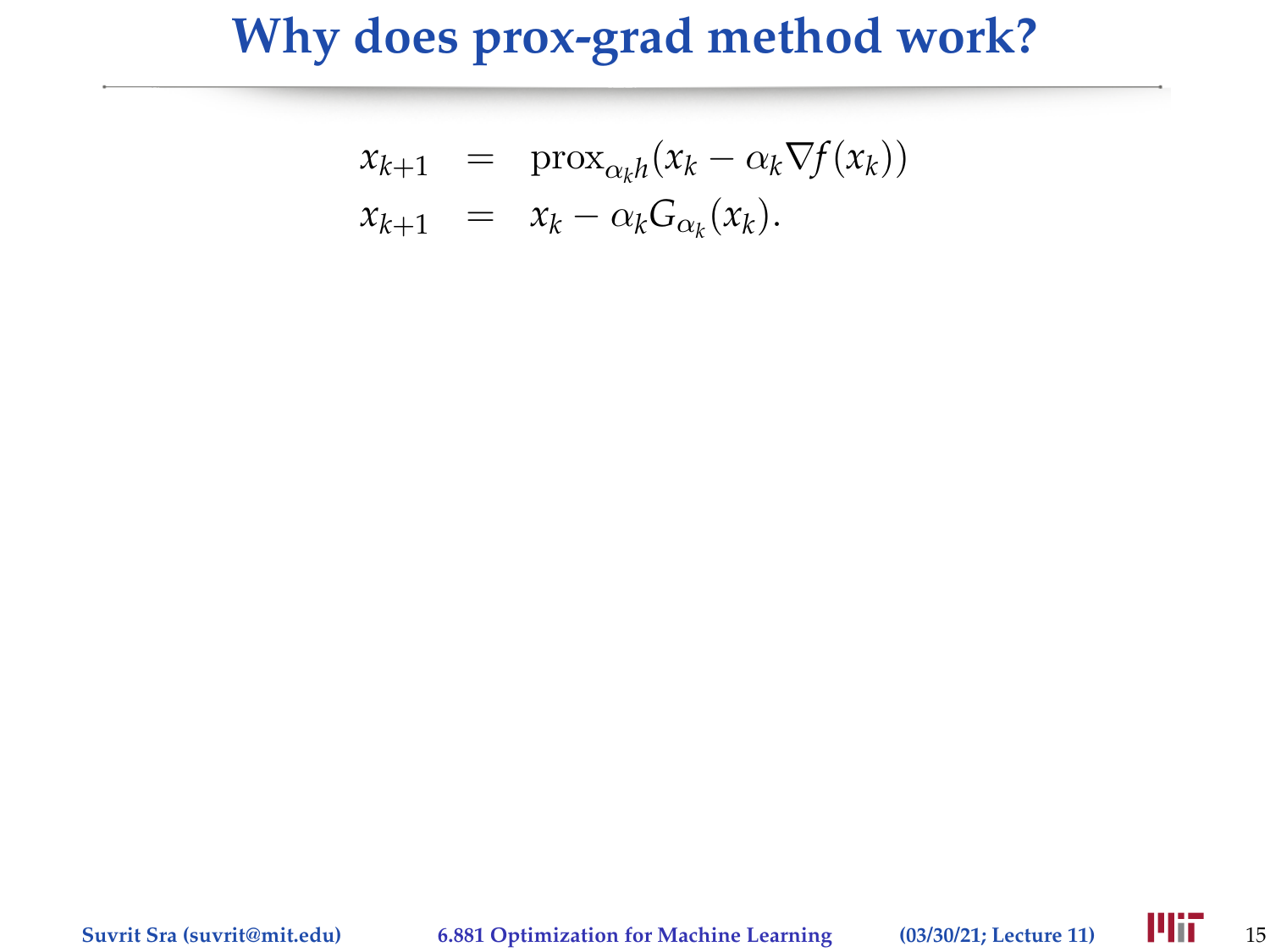$$
x_{k+1} = \text{prox}_{\alpha_k h}(x_k - \alpha_k \nabla f(x_k))
$$
  

$$
x_{k+1} = x_k - \alpha_k G_{\alpha_k}(x_k).
$$

# **Gradient mapping: the "gradient-like object"**  $G_{\alpha}(x) = \frac{1}{\alpha}(x - P_{\alpha h}(x - \alpha \nabla f(x)))$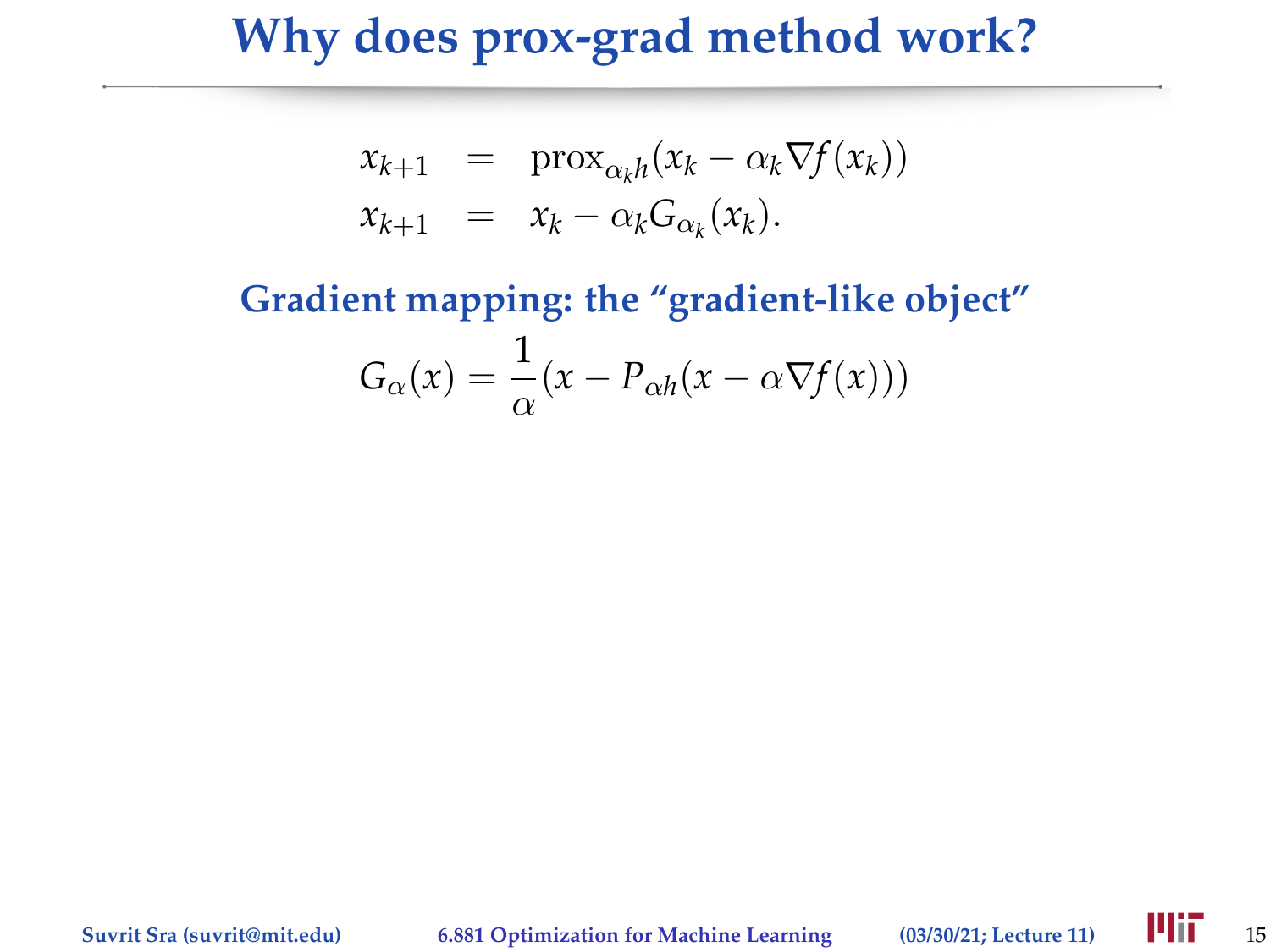$$
x_{k+1} = \text{prox}_{\alpha_k h}(x_k - \alpha_k \nabla f(x_k))
$$
  

$$
x_{k+1} = x_k - \alpha_k G_{\alpha_k}(x_k).
$$

**Gradient mapping: the "gradient-like object"**  $G_{\alpha}(x) = \frac{1}{\alpha}(x - P_{\alpha h}(x - \alpha \nabla f(x)))$ 

- $\triangleright$  Observe that  $G_\alpha(x) = 0$  if and only if *x* is optimal
- $\triangleright$  So  $G_{\alpha}$  analogous to  $\nabla f$
- If *x* locally optimal, then  $G_\alpha(x) = 0$  (nonconvex *f*)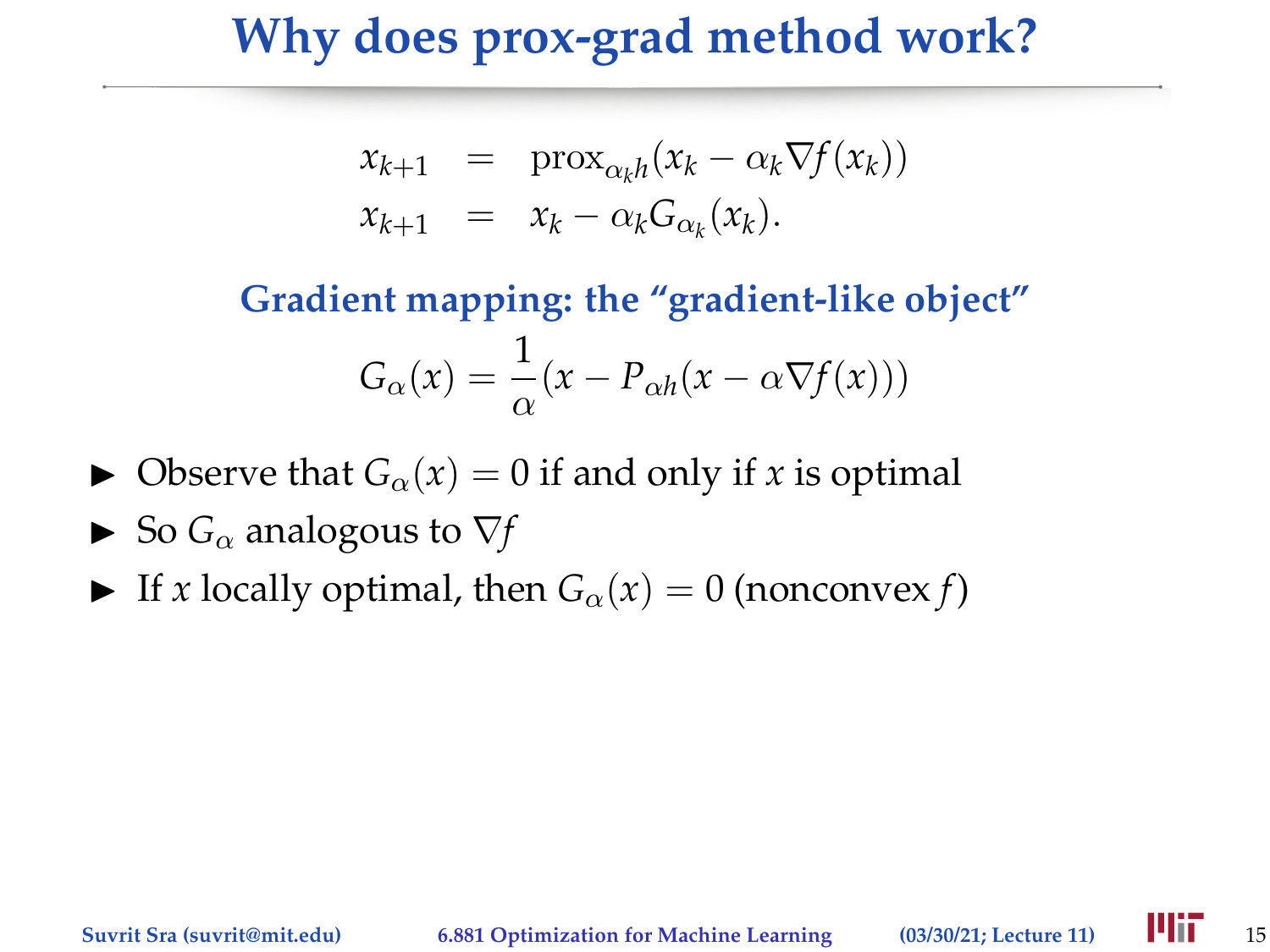**Assumption:** Lipschitz continuous gradient; denoted  $f \in C^1_L$  $\|\nabla f(x) - \nabla f(y)\|_2 \le L \|x - y\|_2$ 

**Lemma** (Descent). Let  $f \in C^1_L$ . Then,

 $f(y) \leq f(x) + \langle \nabla f(x), y - x \rangle + \frac{L}{2}$  $\frac{L}{2} \|y - x\|_2^2$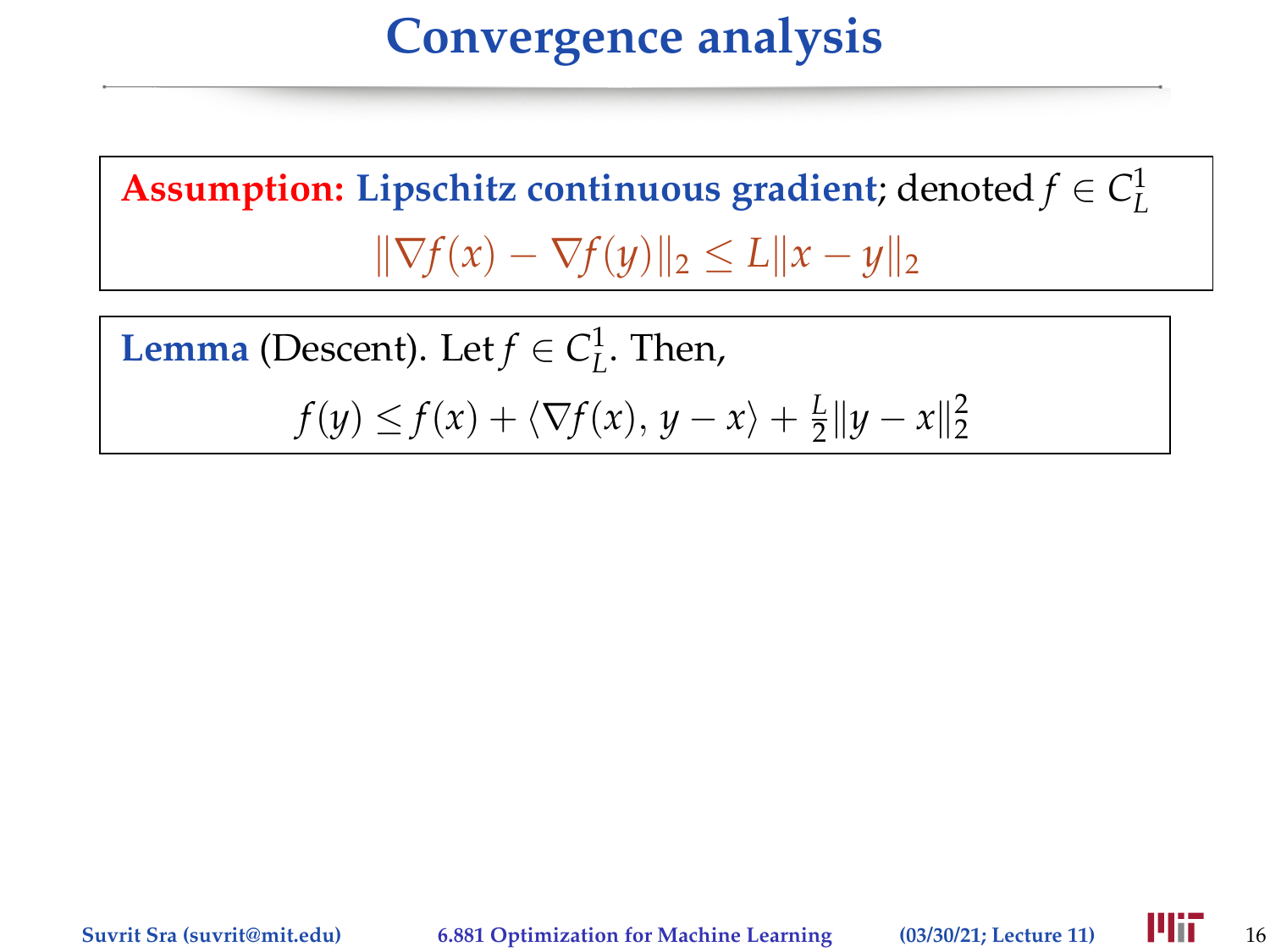Let  $y = x - \alpha G_{\alpha}(x)$ , then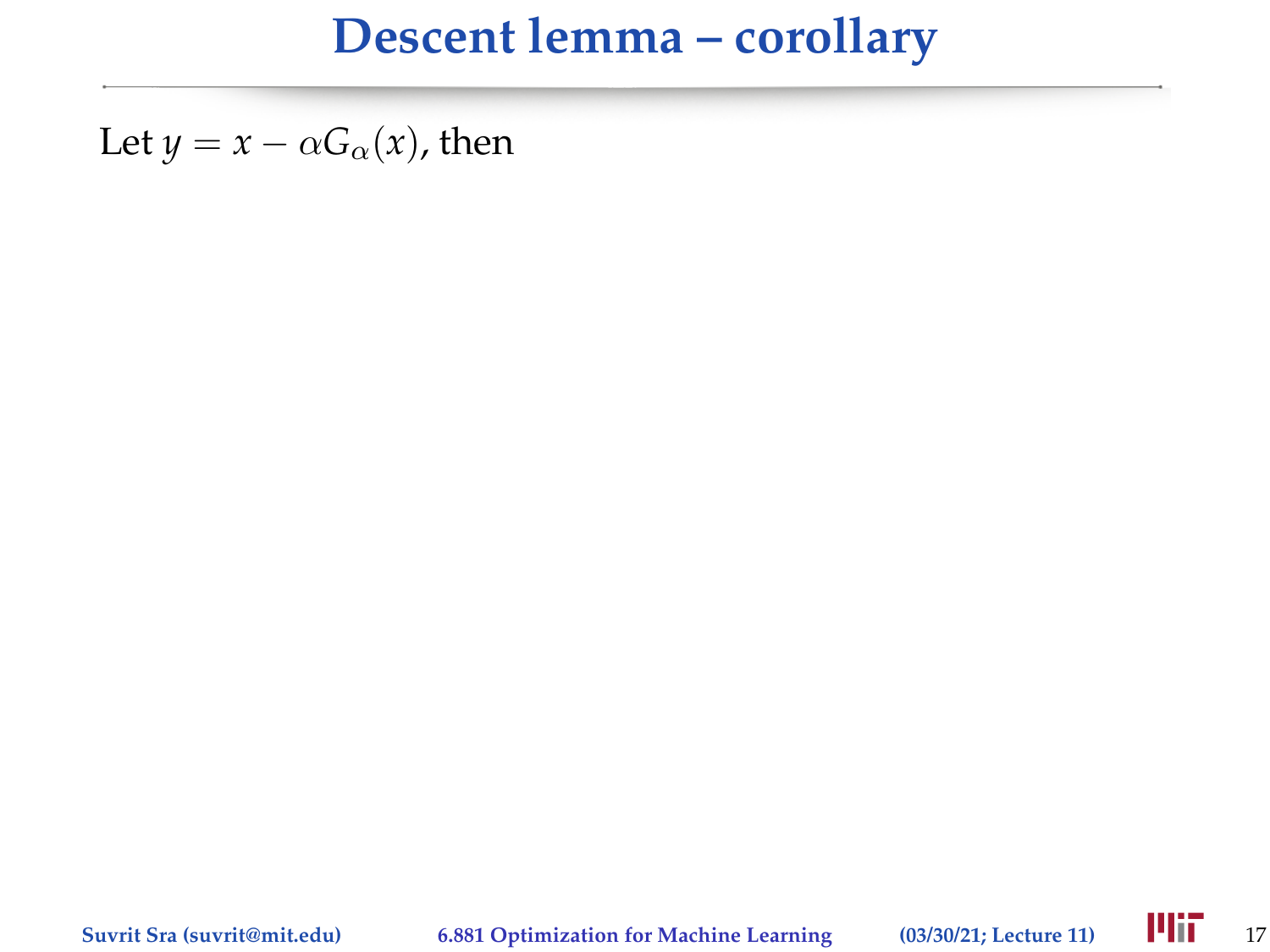Let  $y = x - \alpha G_{\alpha}(x)$ , then  $f(y) \leq f(x) - \alpha \langle \nabla f(x), G_\alpha(x) \rangle + \frac{\alpha^2 L}{2}$  $\frac{L}{2} ||G_{\alpha}(x)||_2^2.$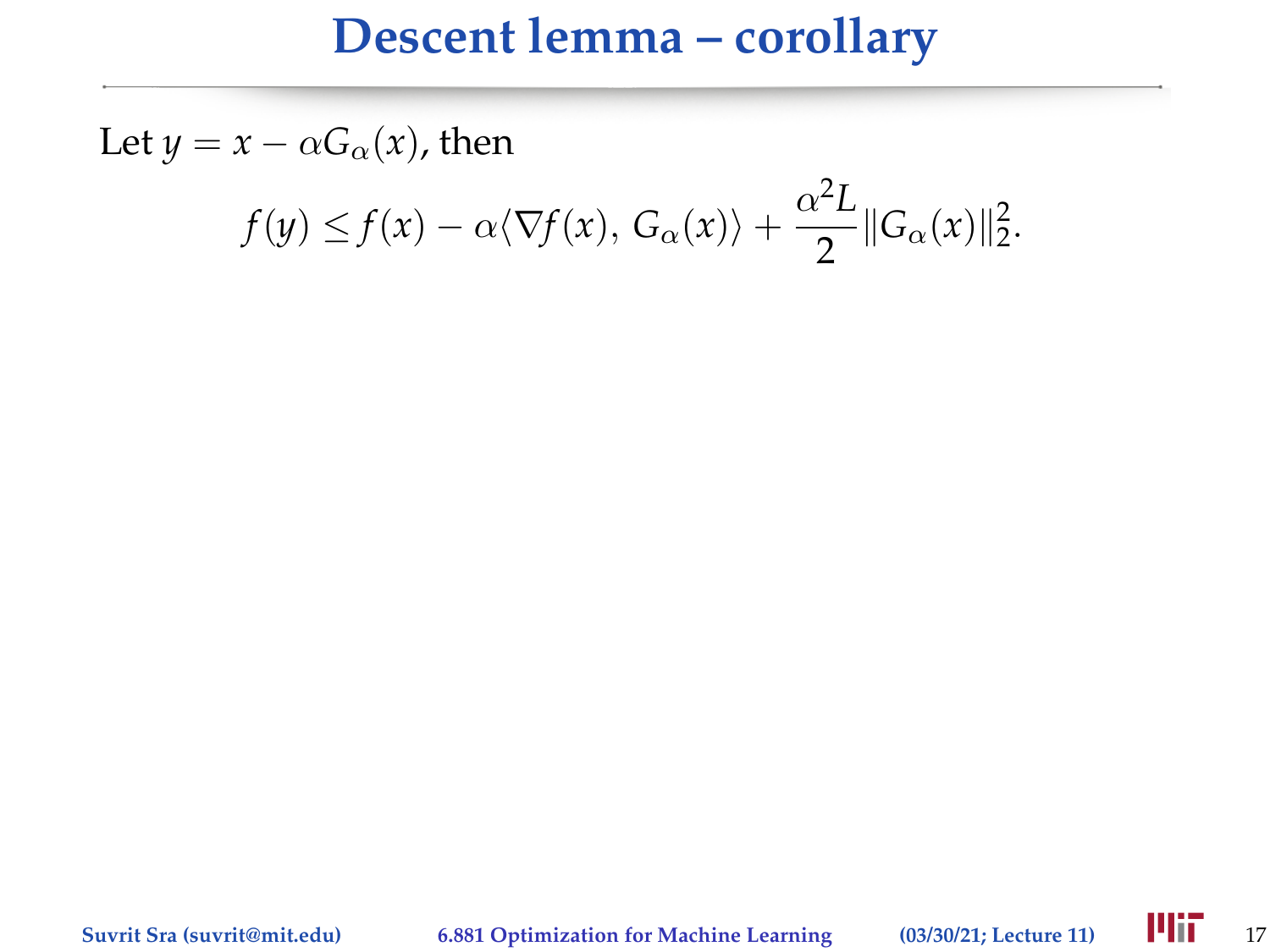Let 
$$
y = x - \alpha G_{\alpha}(x)
$$
, then  
\n
$$
f(y) \le f(x) - \alpha \langle \nabla f(x), G_{\alpha}(x) \rangle + \frac{\alpha^2 L}{2} ||G_{\alpha}(x)||_2^2.
$$

**Corollary.** So if 
$$
0 \le \alpha \le 1/L
$$
, we have  

$$
f(y) \le f(x) - \alpha \langle \nabla f(x), G_{\alpha}(x) \rangle + \frac{\alpha}{2} ||G_{\alpha}(x)||_2^2.
$$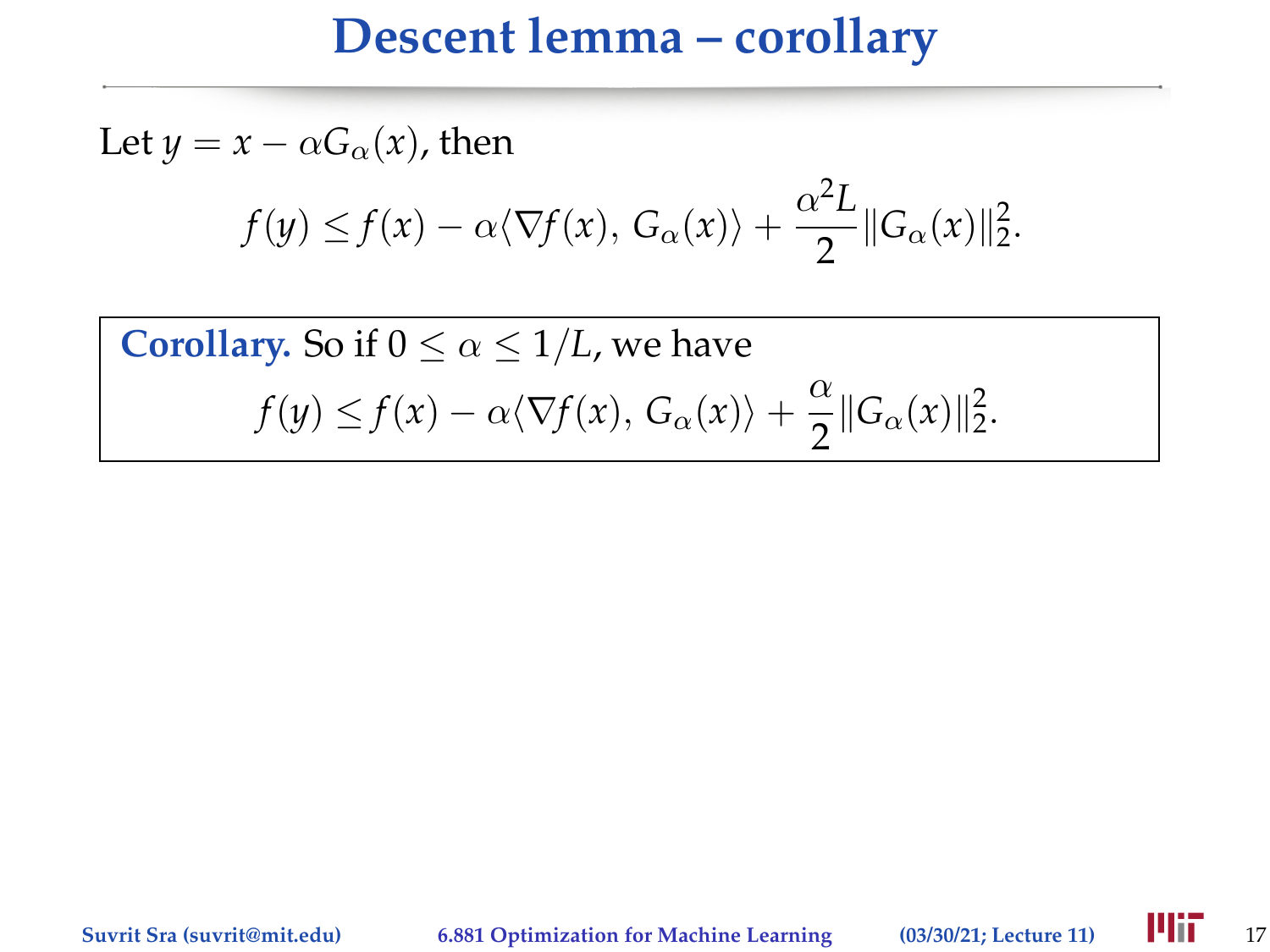Let 
$$
y = x - \alpha G_{\alpha}(x)
$$
, then  
\n
$$
f(y) \le f(x) - \alpha \langle \nabla f(x), G_{\alpha}(x) \rangle + \frac{\alpha^2 L}{2} ||G_{\alpha}(x)||_2^2.
$$

**Corollary.** So if 
$$
0 \le \alpha \le 1/L
$$
, we have  

$$
f(y) \le f(x) - \alpha \langle \nabla f(x), G_{\alpha}(x) \rangle + \frac{\alpha}{2} ||G_{\alpha}(x)||_{2}^{2}.
$$

**Lemma** Let 
$$
y = x - \alpha G_{\alpha}(x)
$$
. Then, for any  $z$  we have

$$
f(y) + h(y) \le f(z) + h(z) + \langle G_{\alpha}(x), x - z \rangle - \frac{\alpha}{2} ||G_{\alpha}(x)||_2^2.
$$

**Exercise:** Prove! (*Hint: f, h* are cvx, and  $G_\alpha(x) - \nabla f(x) \in \partial h(y)$ )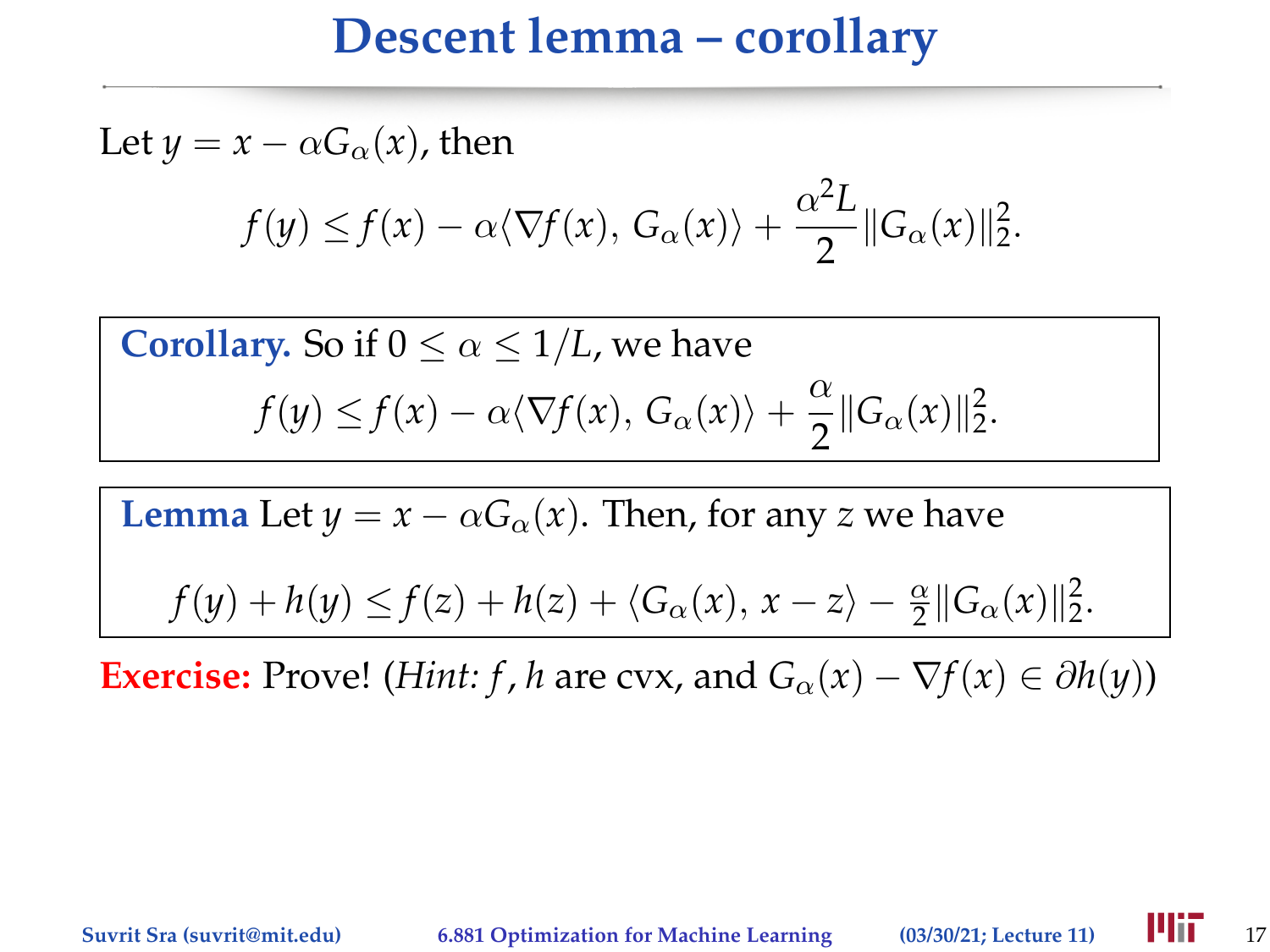We've actually shown that  $x' \leftarrow x - \alpha G_\alpha(x)$  is a descent method. Write  $\phi = f + h$ ; plug in  $z = x$  to obtain

$$
\phi(x') \leq \phi(x) - \frac{\alpha}{2} \|G_{\alpha}(x)\|_2^2.
$$

**Exercise:** Argue convergence via this inequality.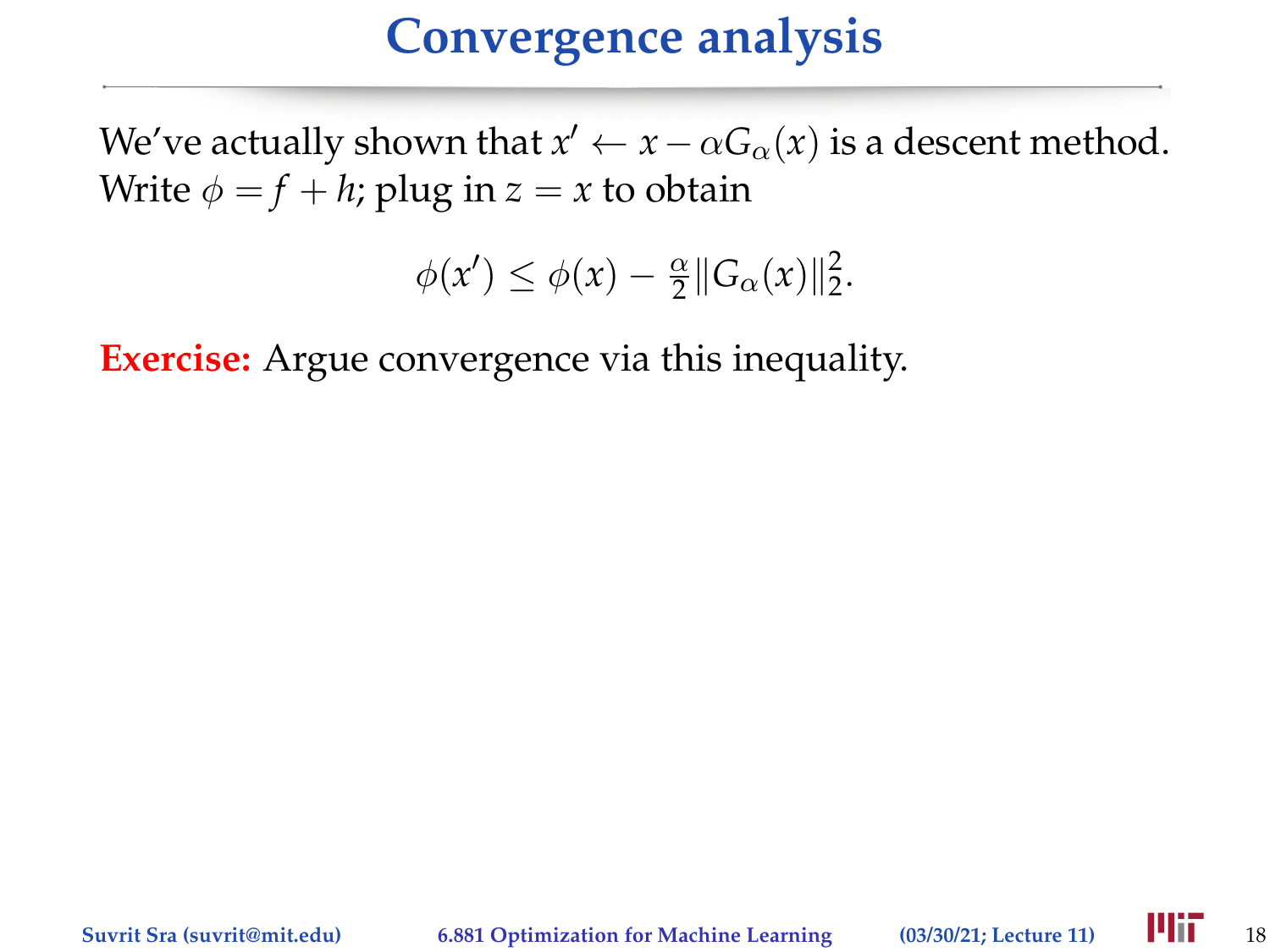We've actually shown that  $x' \leftarrow x - \alpha G_\alpha(x)$  is a descent method. Write  $\phi = f + h$ ; plug in  $z = x$  to obtain

> $\phi(x') \leq \phi(x) - \frac{\alpha}{2}$  $\frac{\alpha}{2}$ || $G_\alpha(x)$ || $\frac{2}{2}$ .

**Exercise:** Argue convergence via this inequality. Plug  $z = x^*$  in  $f(y) + h(y) \le f(z) + h(z) + \langle G_{\alpha}(x), x - z \rangle - \frac{\alpha}{2} ||G_{\alpha}(x)||_{2}^{2}$ , to obtain progress in terms of iterates:

 $\phi(x') - \phi^* \leq \langle G_\alpha(x), x - x^* \rangle - \frac{\alpha}{2} ||G_\alpha(x)||_2^2$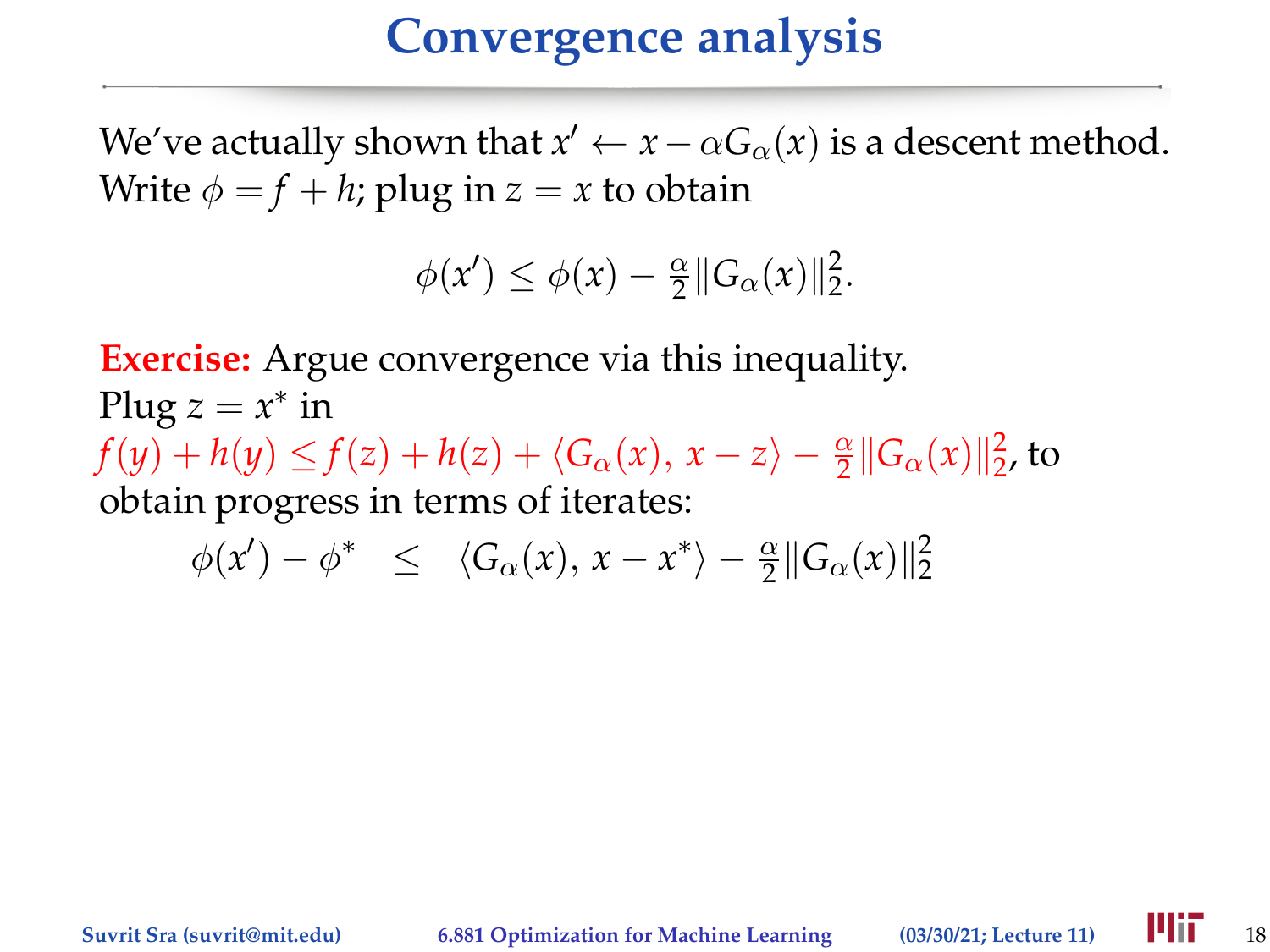We've actually shown that  $x' \leftarrow x - \alpha G_\alpha(x)$  is a descent method. Write  $\phi = f + h$ ; plug in  $z = x$  to obtain

> $\phi(x') \leq \phi(x) - \frac{\alpha}{2}$  $\frac{\alpha}{2}$ || $G_\alpha(x)$ || $\frac{2}{2}$ .

**Exercise:** Argue convergence via this inequality. Plug  $z = x^*$  in  $f(y) + h(y) \le f(z) + h(z) + \langle G_{\alpha}(x), x - z \rangle - \frac{\alpha}{2} ||G_{\alpha}(x)||_{2}^{2}$ , to obtain progress in terms of iterates:  $\phi(x') - \phi^* \leq \langle G_\alpha(x), x - x^* \rangle - \frac{\alpha}{2} ||G_\alpha(x)||_2^2$  $= \frac{1}{2}$  $2\alpha$  $[2\langle \alpha G_{\alpha}(x), x - x^* \rangle - ||\alpha G_{\alpha}(x)||_2^2]$ 

$$
= \frac{1}{2\alpha} \left[ \|x - x^*\|^2_2 - \|x - x^* - \alpha G_{\alpha}(x)\|^2_2 \right]
$$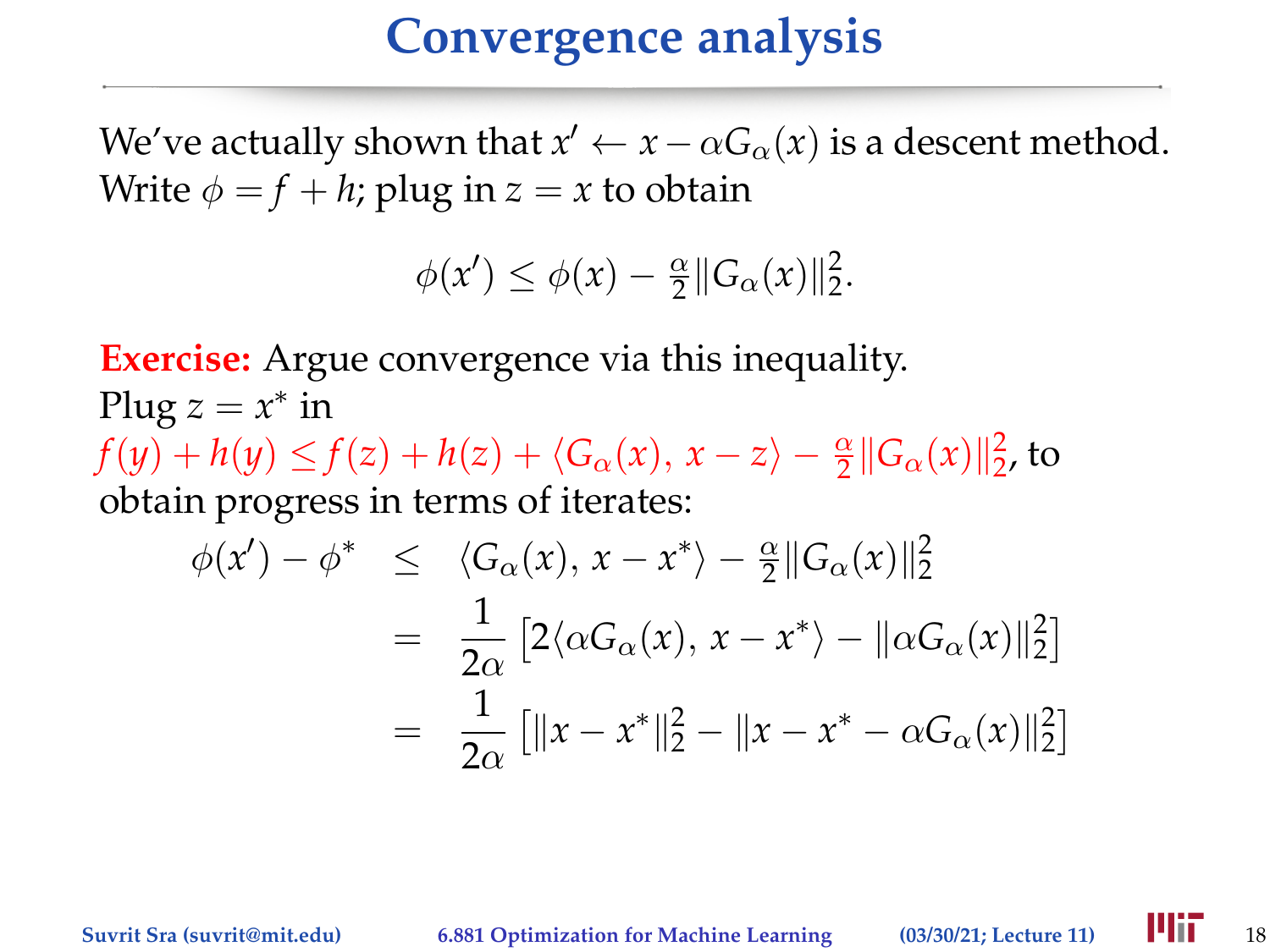We've actually shown that  $x' \leftarrow x - \alpha G_\alpha(x)$  is a descent method. Write  $\phi = f + h$ ; plug in  $z = x$  to obtain

> $\phi(x') \leq \phi(x) - \frac{\alpha}{2}$  $\frac{\alpha}{2}$ || $G_\alpha(x)$ || $\frac{2}{2}$ .

**Exercise:** Argue convergence via this inequality. Plug  $z = x^*$  in  $f(y) + h(y) \le f(z) + h(z) + \langle G_{\alpha}(x), x - z \rangle - \frac{\alpha}{2} ||G_{\alpha}(x)||_{2}^{2}$ , to obtain progress in terms of iterates:  $\phi(x') - \phi^* \leq \langle G_\alpha(x), x - x^* \rangle - \frac{\alpha}{2} ||G_\alpha(x)||_2^2$  $= \frac{1}{2}$  $2\alpha$  $[2\langle \alpha G_{\alpha}(x), x - x^* \rangle - ||\alpha G_{\alpha}(x)||_2^2]$  $= \frac{1}{2}$  $2\alpha$  $\left[ \|x - x^*\|_2^2 - \|x - x^* - \alpha G_\alpha(x)\|_2^2 \right]$  $= \frac{1}{2}$  $2\alpha$  $\left[ \|x - x^*\|_2^2 - \|x' - x^*\|_2^2 \right].$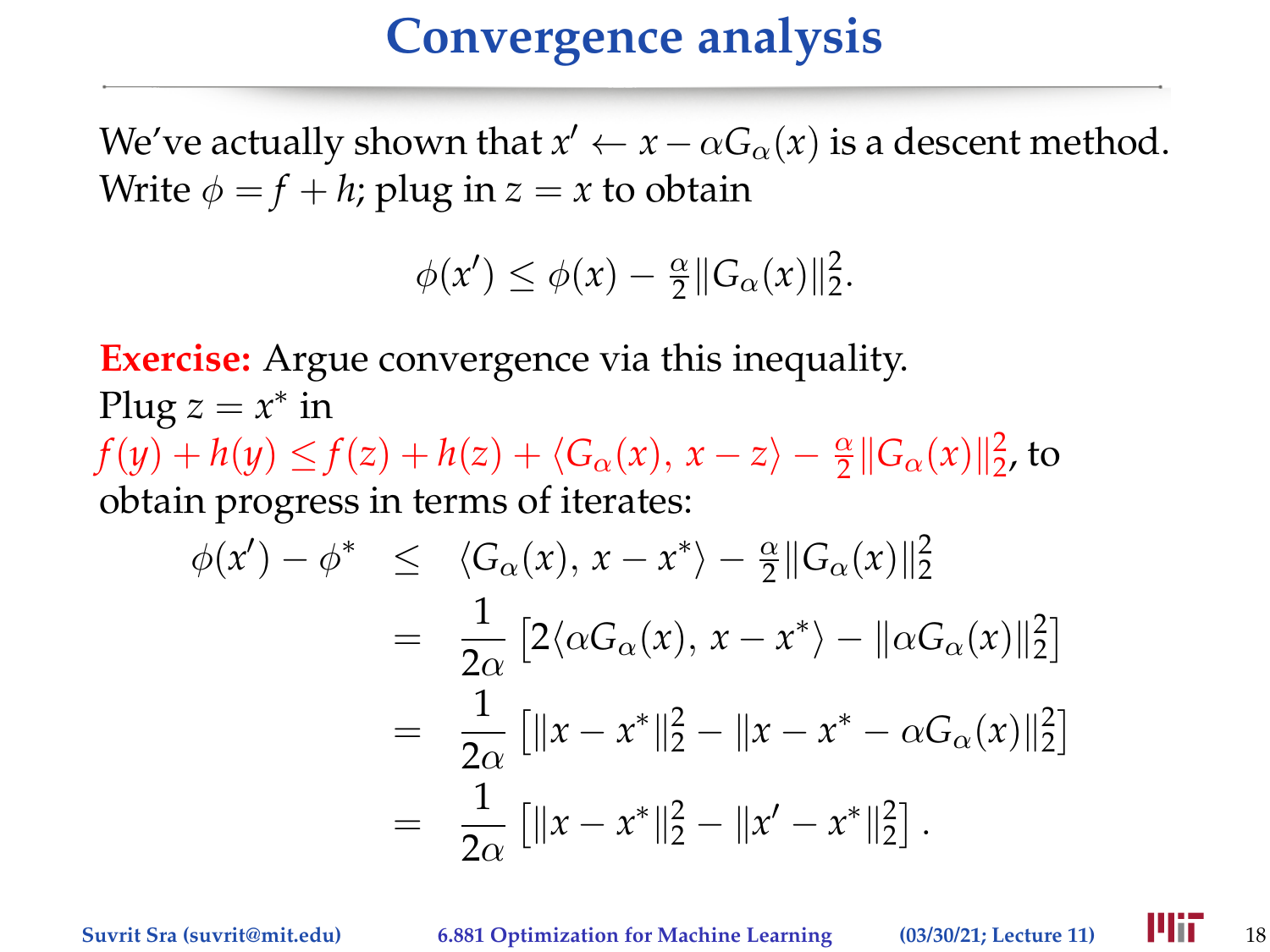Set  $x \leftarrow x_k$ ,  $x' \leftarrow x_{k+1}$ , and  $\alpha = 1/L$ . Then add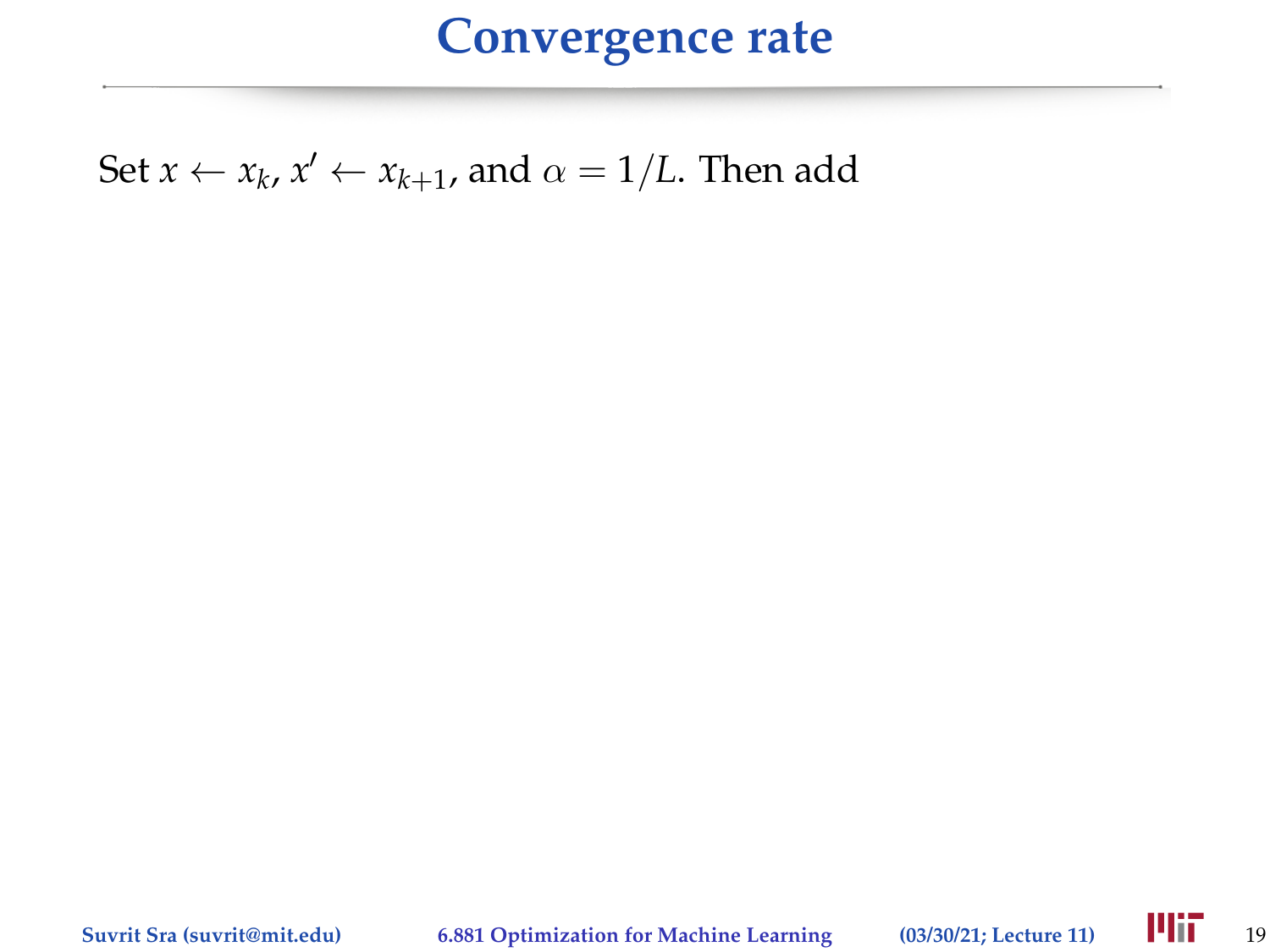Set  $x \leftarrow x_k$ ,  $x' \leftarrow x_{k+1}$ , and  $\alpha = 1/L$ . Then add

$$
\sum_{i=1}^{k+1} (\phi(x_i) - \phi^*) \leq \frac{L}{2} \sum_{i=1}^{k+1} \left[ ||x_k - x*||_2^2 - ||x_{i+1} - x*||_2^2 \right]
$$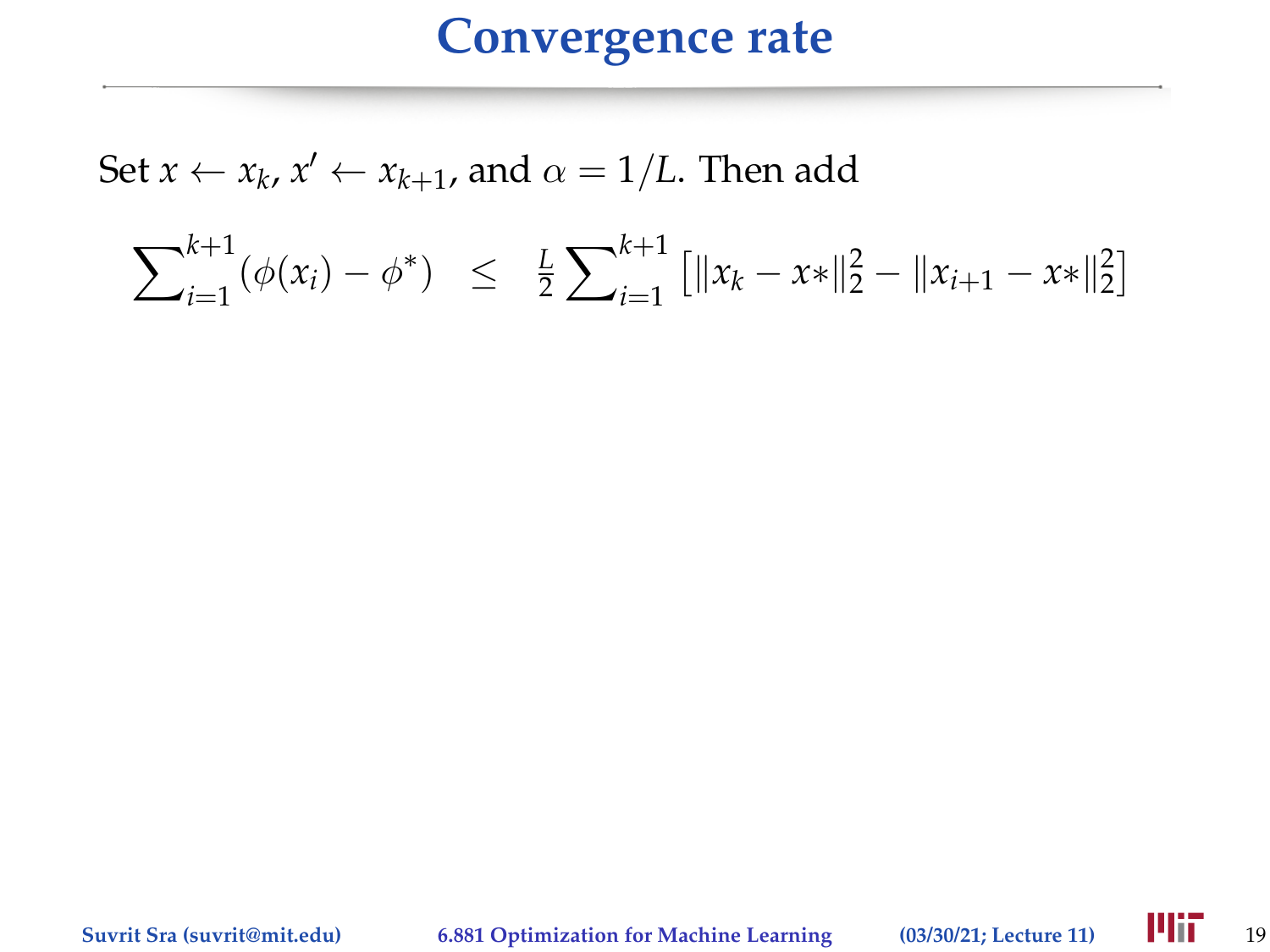Set  $x \leftarrow x_k$ ,  $x' \leftarrow x_{k+1}$ , and  $\alpha = 1/L$ . Then add

$$
\sum_{i=1}^{k+1} (\phi(x_i) - \phi^*) \leq \frac{L}{2} \sum_{i=1}^{k+1} \left[ \|x_k - x^*\|_2^2 - \|x_{i+1} - x^*\|_2^2 \right] \\
= \frac{L}{2} \left[ \|x_1 - x^*\|_2^2 - \|x_{k+1} - x^*\|_2^2 \right]
$$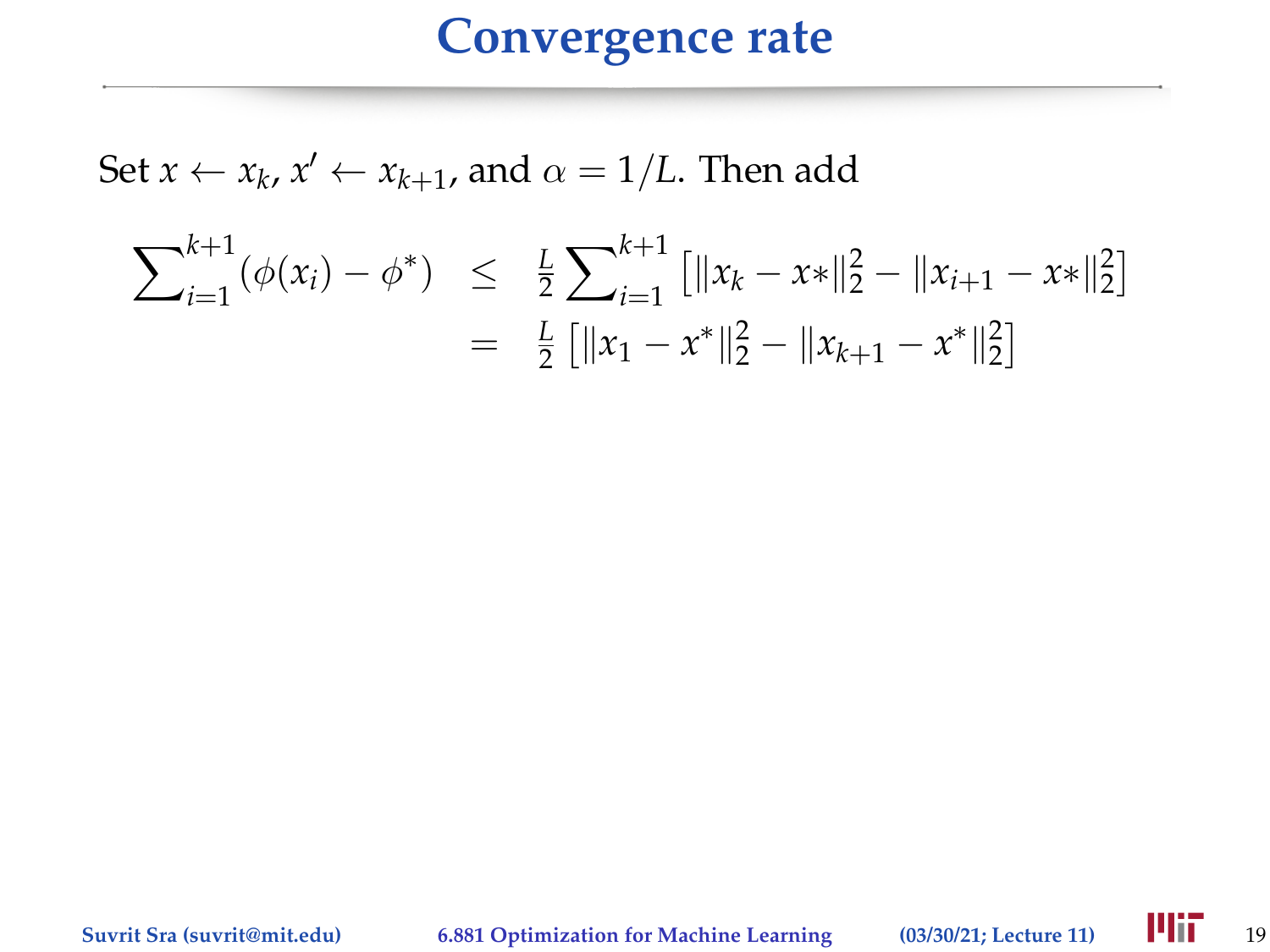Set  $x \leftarrow x_k$ ,  $x' \leftarrow x_{k+1}$ , and  $\alpha = 1/L$ . Then add

$$
\sum_{i=1}^{k+1} (\phi(x_i) - \phi^*) \leq \frac{L}{2} \sum_{i=1}^{k+1} \left[ ||x_k - x*||_2^2 - ||x_{i+1} - x*||_2^2 \right]
$$
  
=  $\frac{L}{2} \left[ ||x_1 - x^*||_2^2 - ||x_{k+1} - x^*||_2^2 \right]$   
 $\leq \frac{L}{2} ||x_1 - x^*||_2^2.$ 

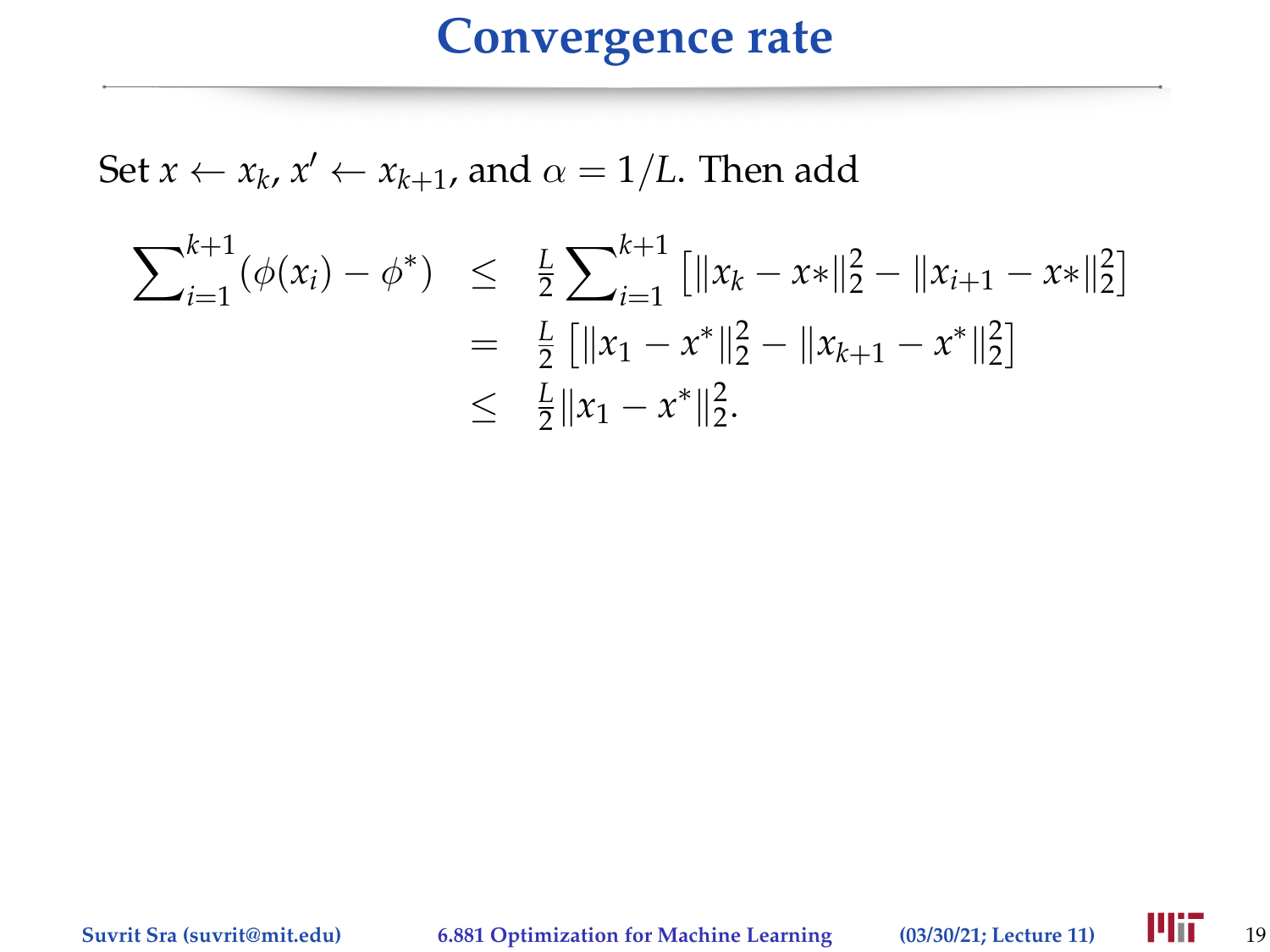Set  $x \leftarrow x_k$ ,  $x' \leftarrow x_{k+1}$ , and  $\alpha = 1/L$ . Then add

$$
\sum_{i=1}^{k+1} (\phi(x_i) - \phi^*) \leq \frac{L}{2} \sum_{i=1}^{k+1} \left[ \|x_k - x^*\|_2^2 - \|x_{i+1} - x^*\|_2^2 \right] \\
= \frac{L}{2} \left[ \|x_1 - x^*\|_2^2 - \|x_{k+1} - x^*\|_2^2 \right] \\
\leq \frac{L}{2} \|x_1 - x^*\|_2^2.
$$

Since  $\phi(x_k)$  is a decreasing sequence, it follows that

$$
\phi(x_{k+1}) - \phi^* \leq \frac{1}{k+1} \sum_{i=1}^{k+1} (\phi(x_i) - \phi^*) \leq \frac{L}{2(k+1)} \|x_1 - x^*\|_2^2.
$$

This is the well-known *O*(1/*k*) rate for proximal-gradient.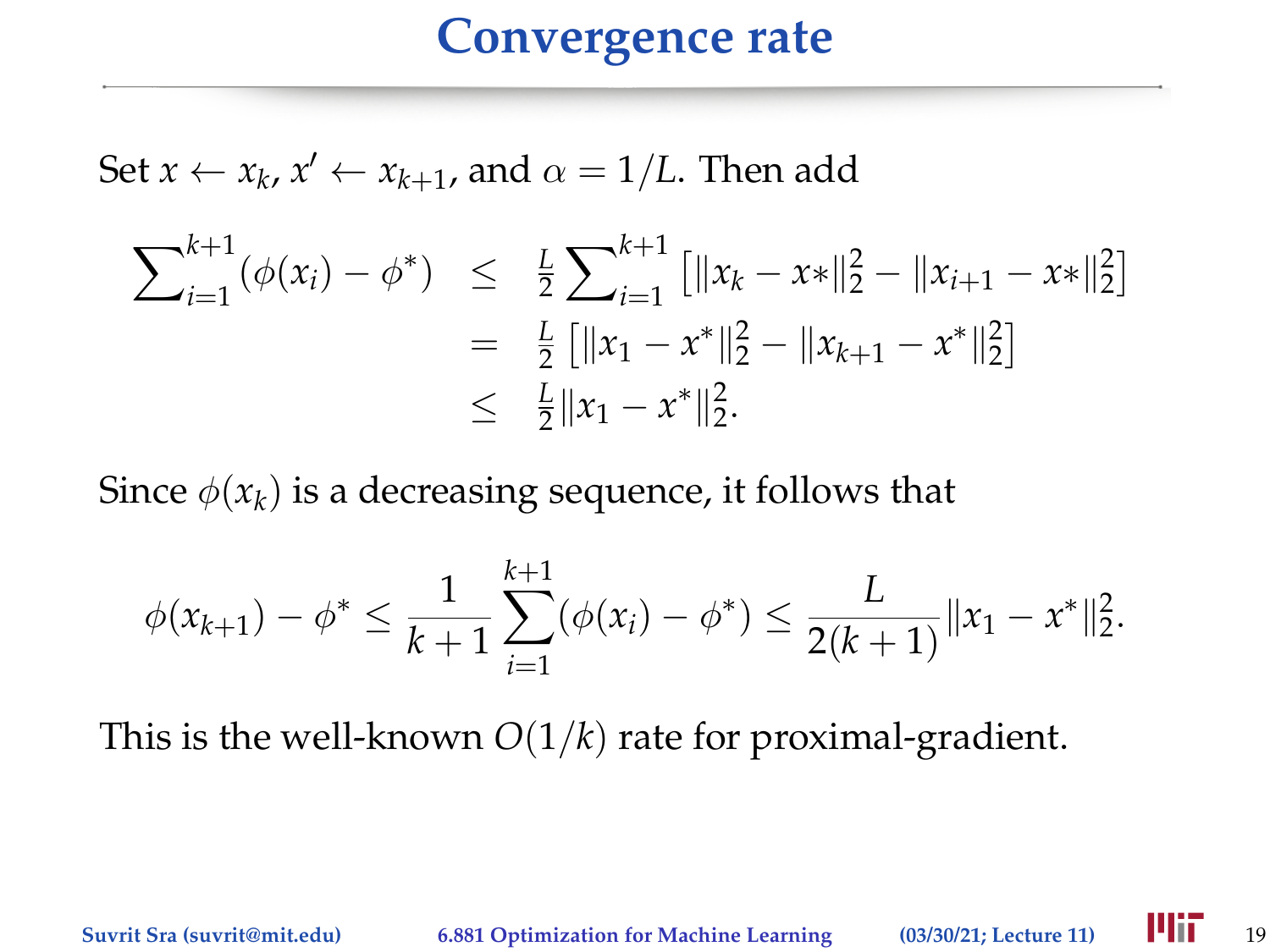Set  $x \leftarrow x_k$ ,  $x' \leftarrow x_{k+1}$ , and  $\alpha = 1/L$ . Then add

$$
\sum_{i=1}^{k+1} (\phi(x_i) - \phi^*) \leq \frac{L}{2} \sum_{i=1}^{k+1} \left[ \|x_k - x^*\|_2^2 - \|x_{i+1} - x^*\|_2^2 \right] \\
= \frac{L}{2} \left[ \|x_1 - x^*\|_2^2 - \|x_{k+1} - x^*\|_2^2 \right] \\
\leq \frac{L}{2} \|x_1 - x^*\|_2^2.
$$

Since  $\phi(x_k)$  is a decreasing sequence, it follows that

$$
\phi(x_{k+1}) - \phi^* \leq \frac{1}{k+1} \sum_{i=1}^{k+1} (\phi(x_i) - \phi^*) \leq \frac{L}{2(k+1)} \|x_1 - x^*\|_2^2.
$$

This is the well-known *O*(1/*k*) rate for proximal-gradient. But for  $C^1_L$  convex functions, optimal rate is  $O(1/k^2)$ !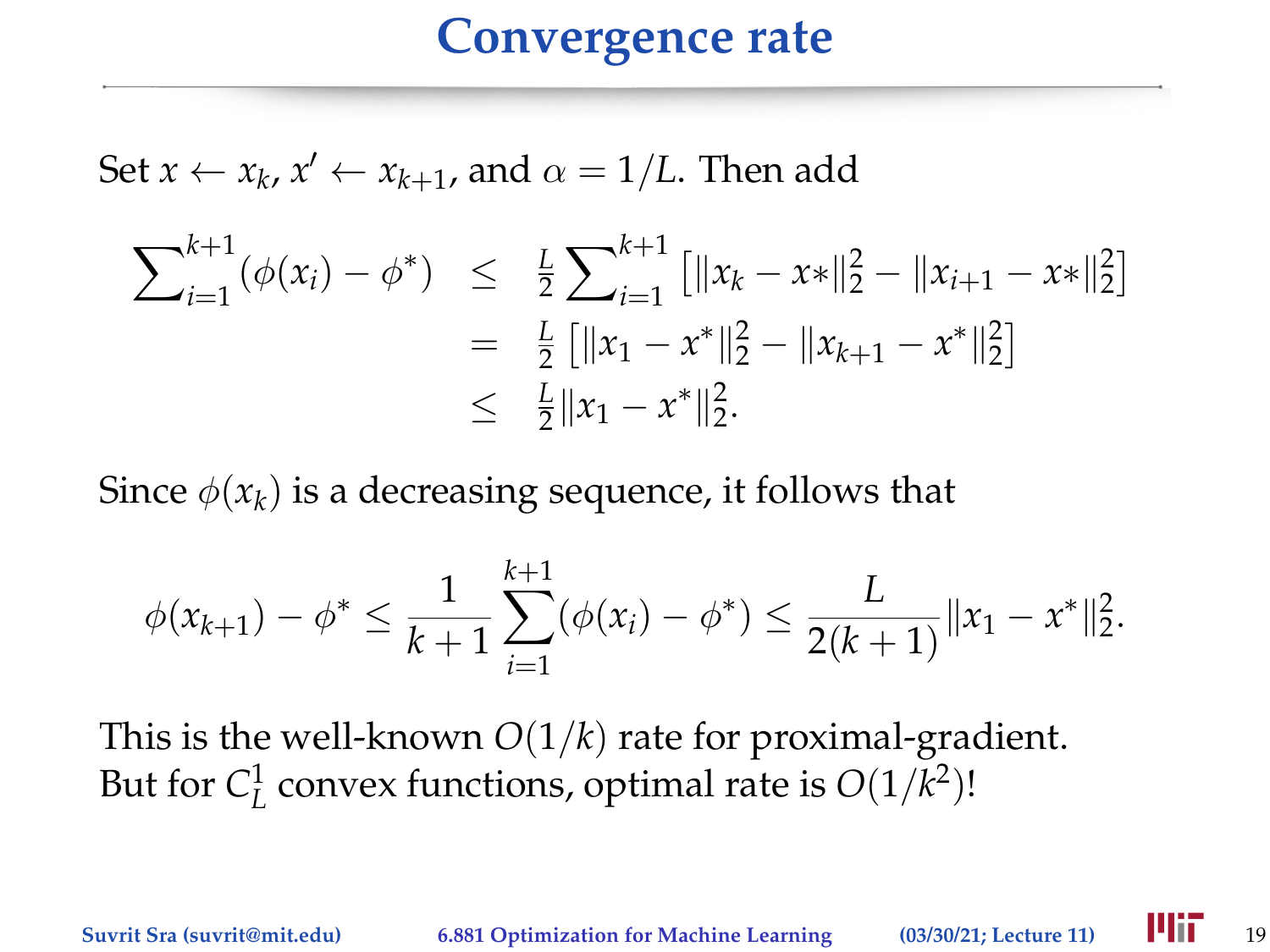#### **Accelerated Proximal Gradient**

Let  $x_0 = y_0 \in \text{dom } h$ . For  $k \geq 1$ :

$$
x_k = \text{prox}_{\alpha_k h}(y_{k-1} - \alpha_k \nabla f(y_{k-1}))
$$
  

$$
y_k = x_k + \frac{k-1}{k+2}(x_k - x_{k-1}).
$$

Framework due to: Nesterov (1983, 2004); also Beck, Teboulle (2009). Simplified analysis: Tseng (2008).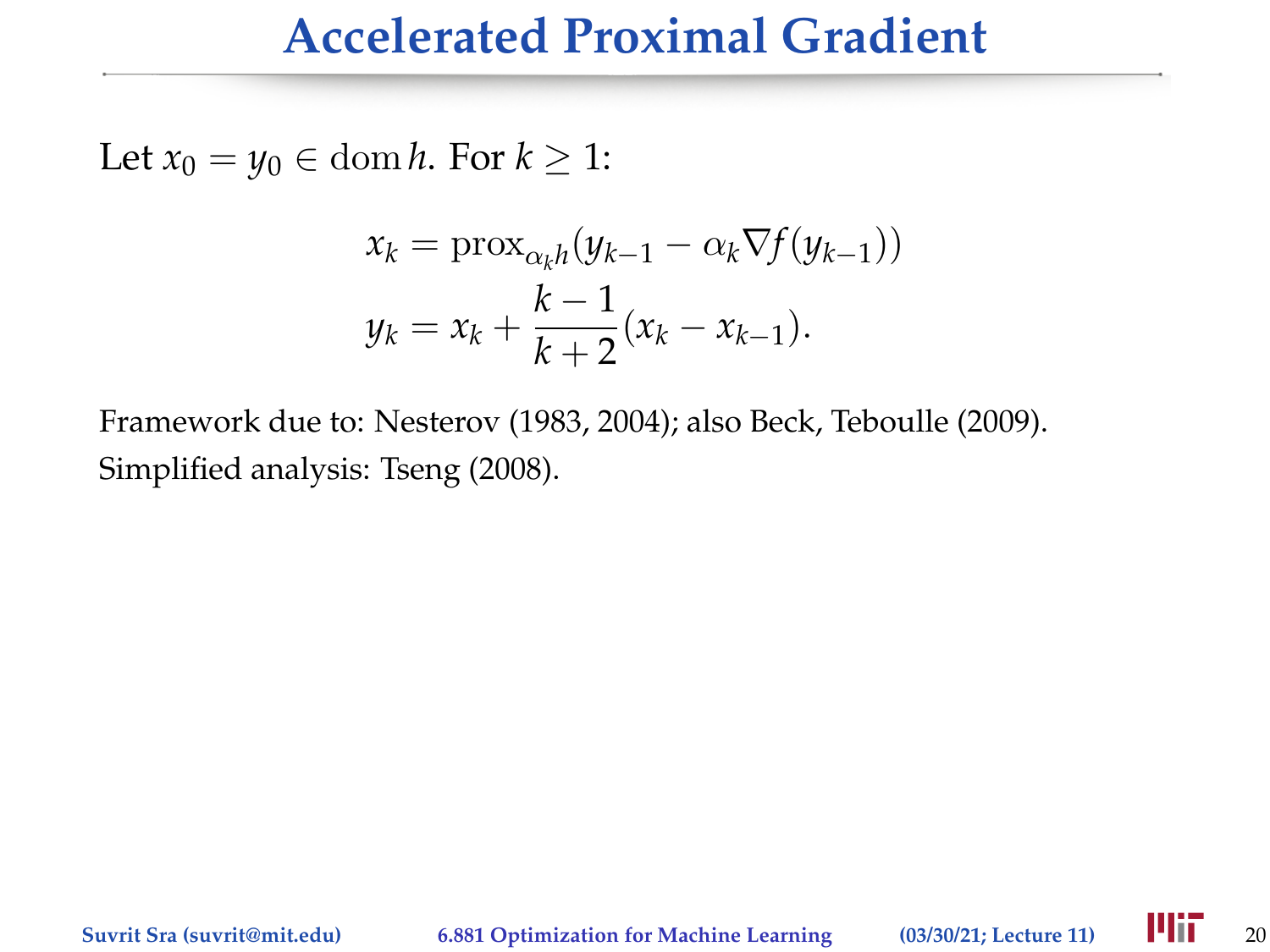#### **Accelerated Proximal Gradient**

Let  $x_0 = y_0 \in \text{dom } h$ . For  $k \geq 1$ :

$$
x_k = \text{prox}_{\alpha_k h}(y_{k-1} - \alpha_k \nabla f(y_{k-1}))
$$
  

$$
y_k = x_k + \frac{k-1}{k+2}(x_k - x_{k-1}).
$$

Framework due to: Nesterov (1983, 2004); also Beck, Teboulle (2009). Simplified analysis: Tseng (2008).

- Uses extra "memory" for interpolation
- Same computational cost as ordinary prox-grad
- Convergence rate theoretically optimal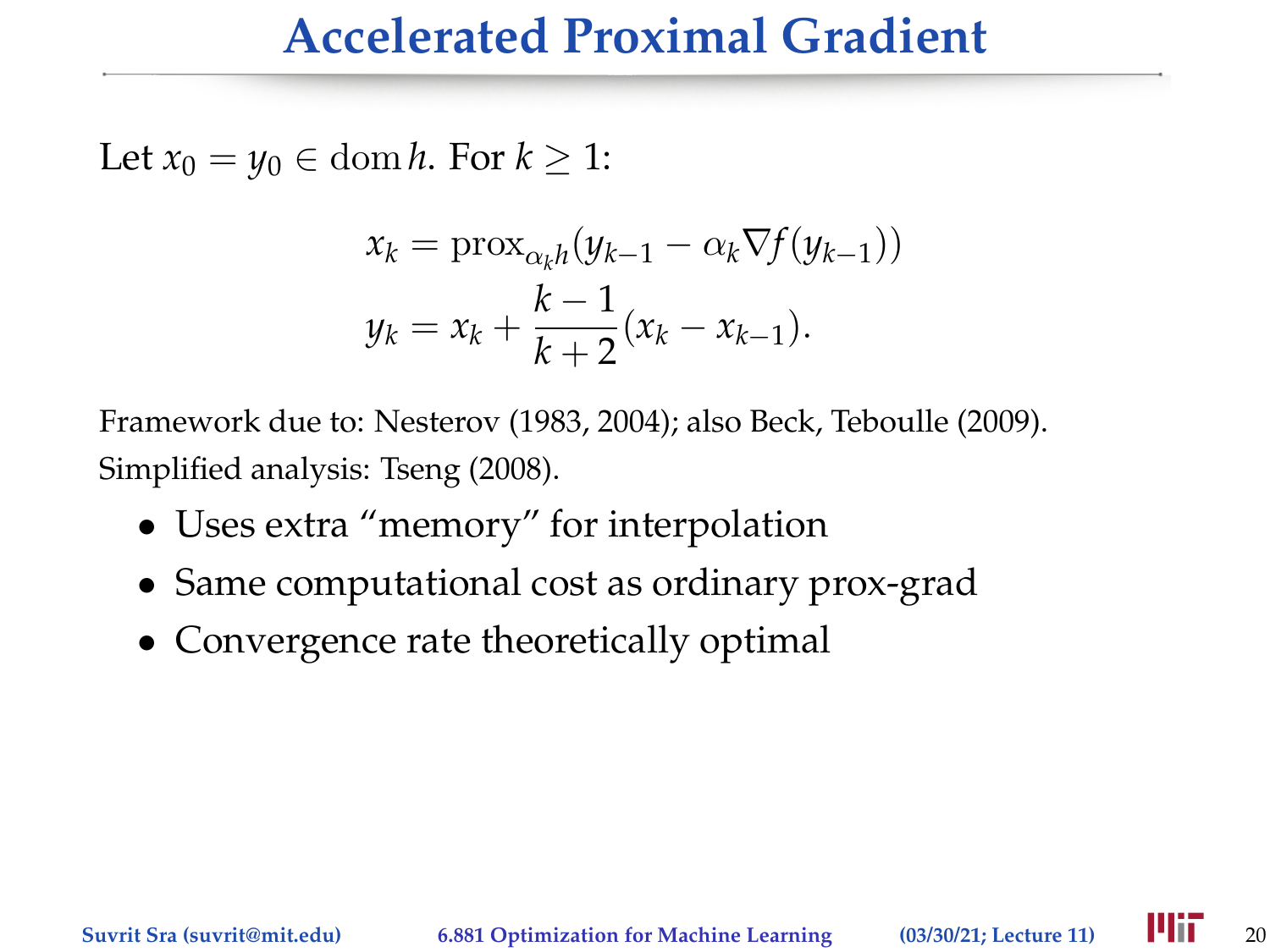#### **Accelerated Proximal Gradient**

Let  $x_0 = y_0 \in \text{dom } h$ . For  $k \geq 1$ :

$$
x_k = \text{prox}_{\alpha_k h}(y_{k-1} - \alpha_k \nabla f(y_{k-1}))
$$
  

$$
y_k = x_k + \frac{k-1}{k+2}(x_k - x_{k-1}).
$$

Framework due to: Nesterov (1983, 2004); also Beck, Teboulle (2009). Simplified analysis: Tseng (2008).

- Uses extra "memory" for interpolation
- Same computational cost as ordinary prox-grad
- Convergence rate theoretically optimal

$$
\phi(x_k) - \phi^* \leq \frac{2L}{(k+1)^2} ||x_0 - x^*||_2^2.
$$

**Exercise:** Prove this claim!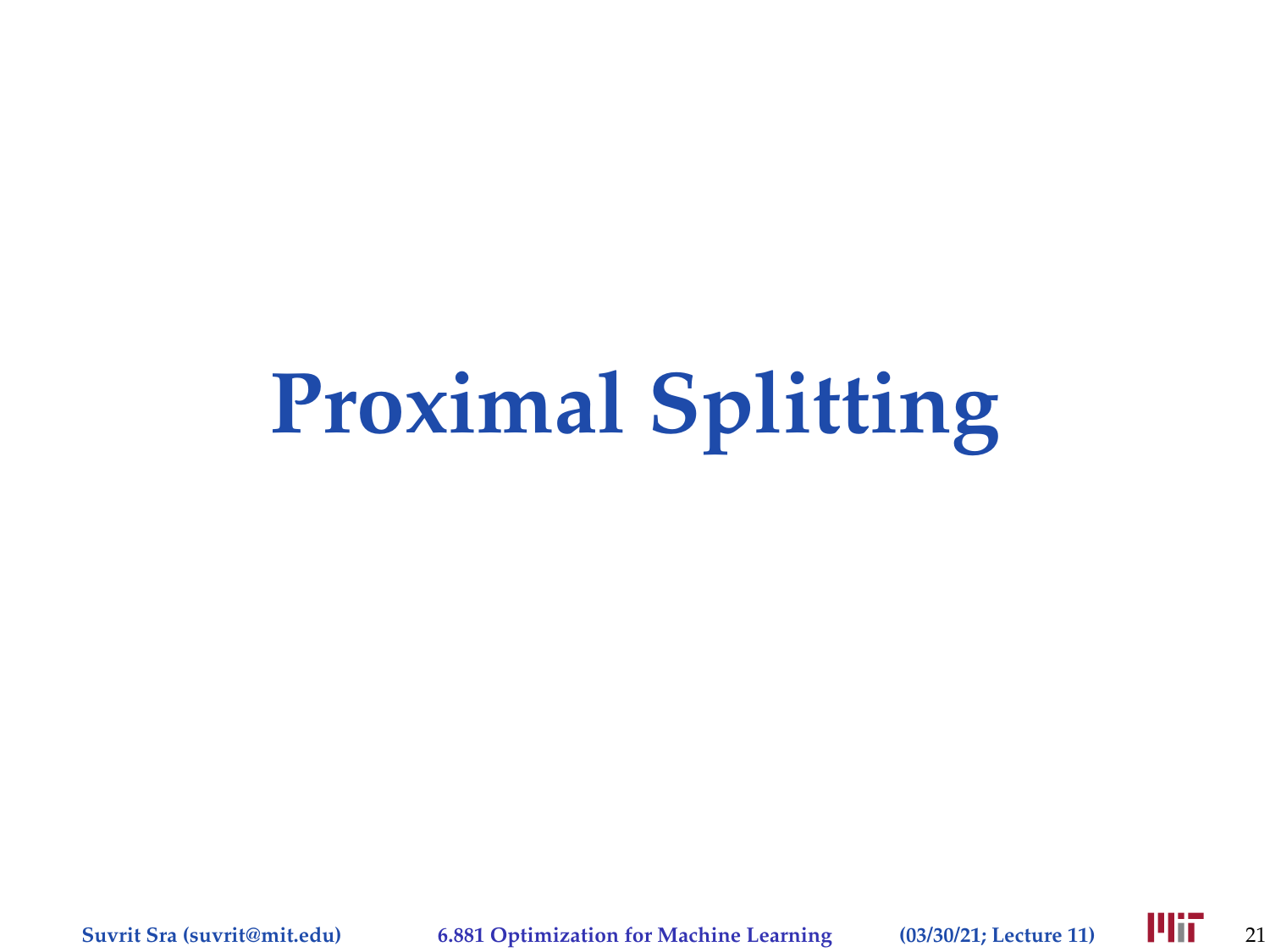# **Proximal splitting methods**

#### $\ell(x) + f(x) + h(x)$

- $\triangleright$  Direct use of prox-grad not easy
- ► Requires computation of:  $prox_{\lambda(f+h)}$  (i.e.,  $(I + \lambda(\partial f + \partial h))^{-1}$ )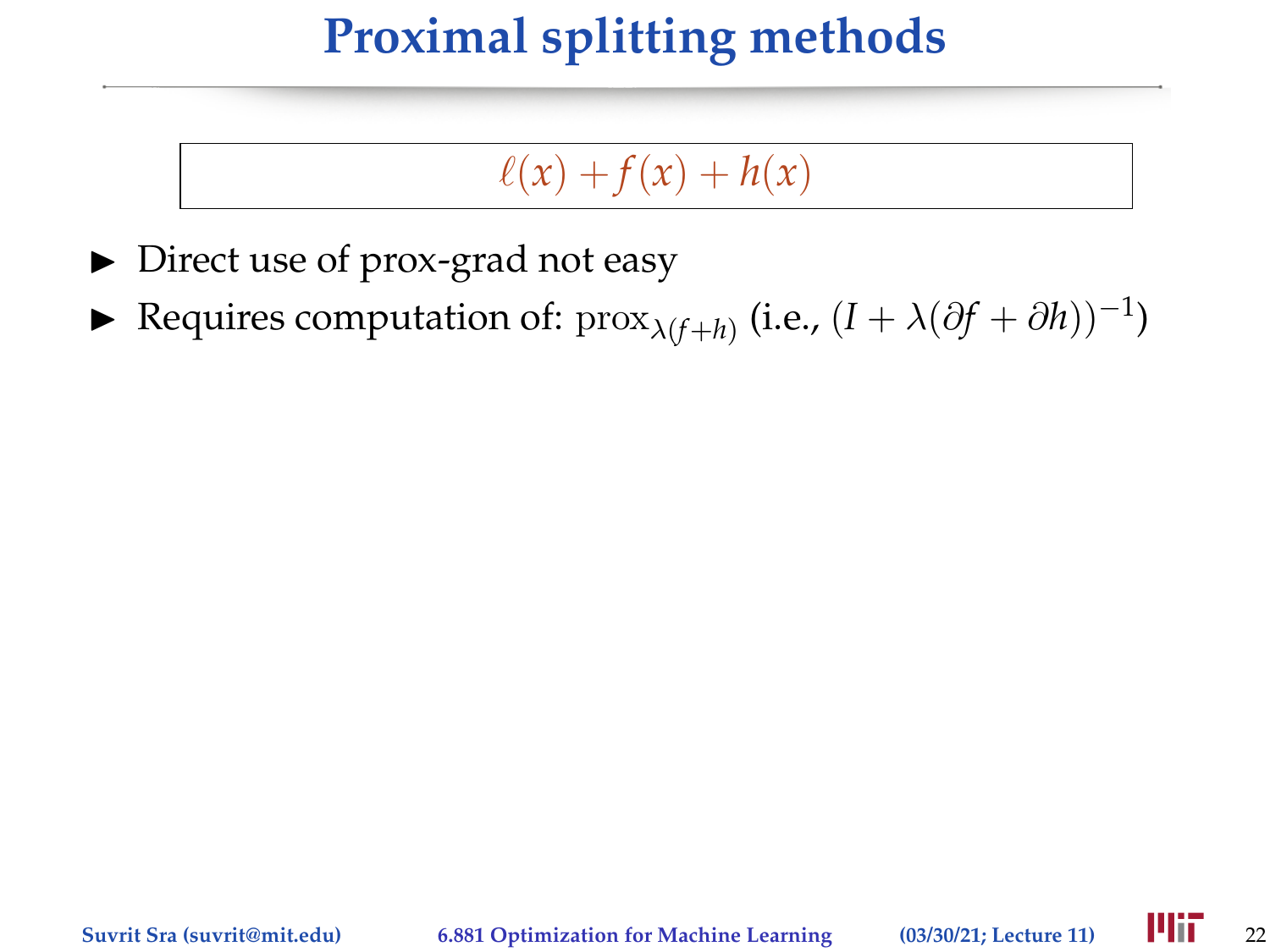# **Proximal splitting methods**

#### $\ell(x) + f(x) + h(x)$

- $\triangleright$  Direct use of prox-grad not easy
- ► Requires computation of:  $prox_{\lambda(f+h)}$  (i.e.,  $(I + \lambda(\partial f + \partial h))^{-1}$ ) **Example:**

$$
\min \quad \frac{1}{2} \|x - y\|_2^2 + \underbrace{\lambda \|x\|_2}_{f(x)} + \underbrace{\mu \sum_{i=1}^{n-1} |x_{i+1} - x_i|}_{h(x)}.
$$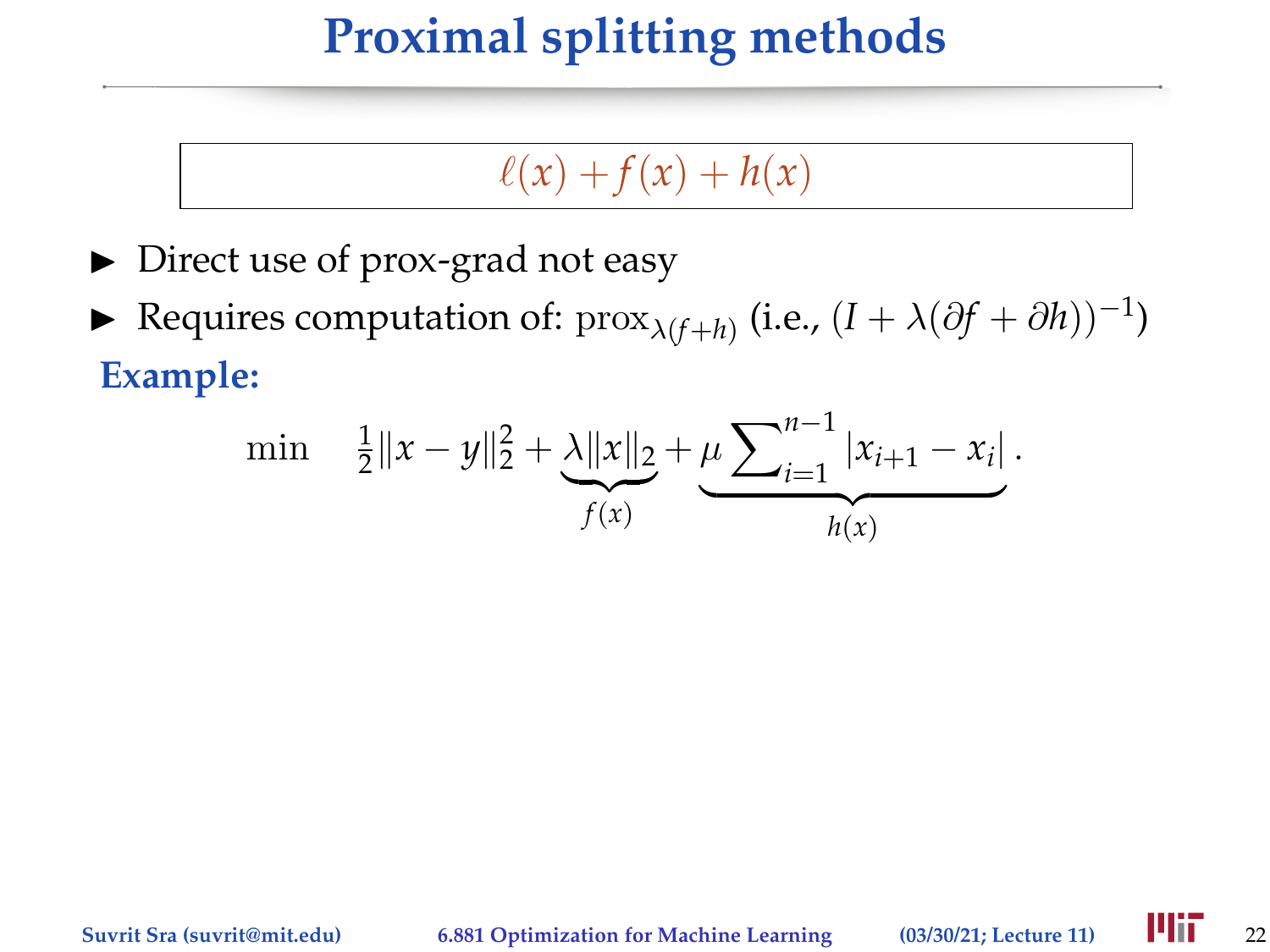# **Proximal splitting methods**

### $\ell(x) + f(x) + h(x)$

- $\triangleright$  Direct use of prox-grad not easy
- ► Requires computation of:  $prox_{\lambda(f+h)}$  (i.e.,  $(I + \lambda(\partial f + \partial h))^{-1}$ ) **Example:**

$$
\min \quad \frac{1}{2} \|x - y\|_2^2 + \underbrace{\lambda \|x\|_2}_{f(x)} + \underbrace{\mu \sum_{i=1}^{n-1} |x_{i+1} - x_i|}_{h(x)}.
$$

- $\blacktriangleright$  But good feature:  $prox_f$  and  $prox_h$  separately easier
- $\blacktriangleright$  Can we exploit that?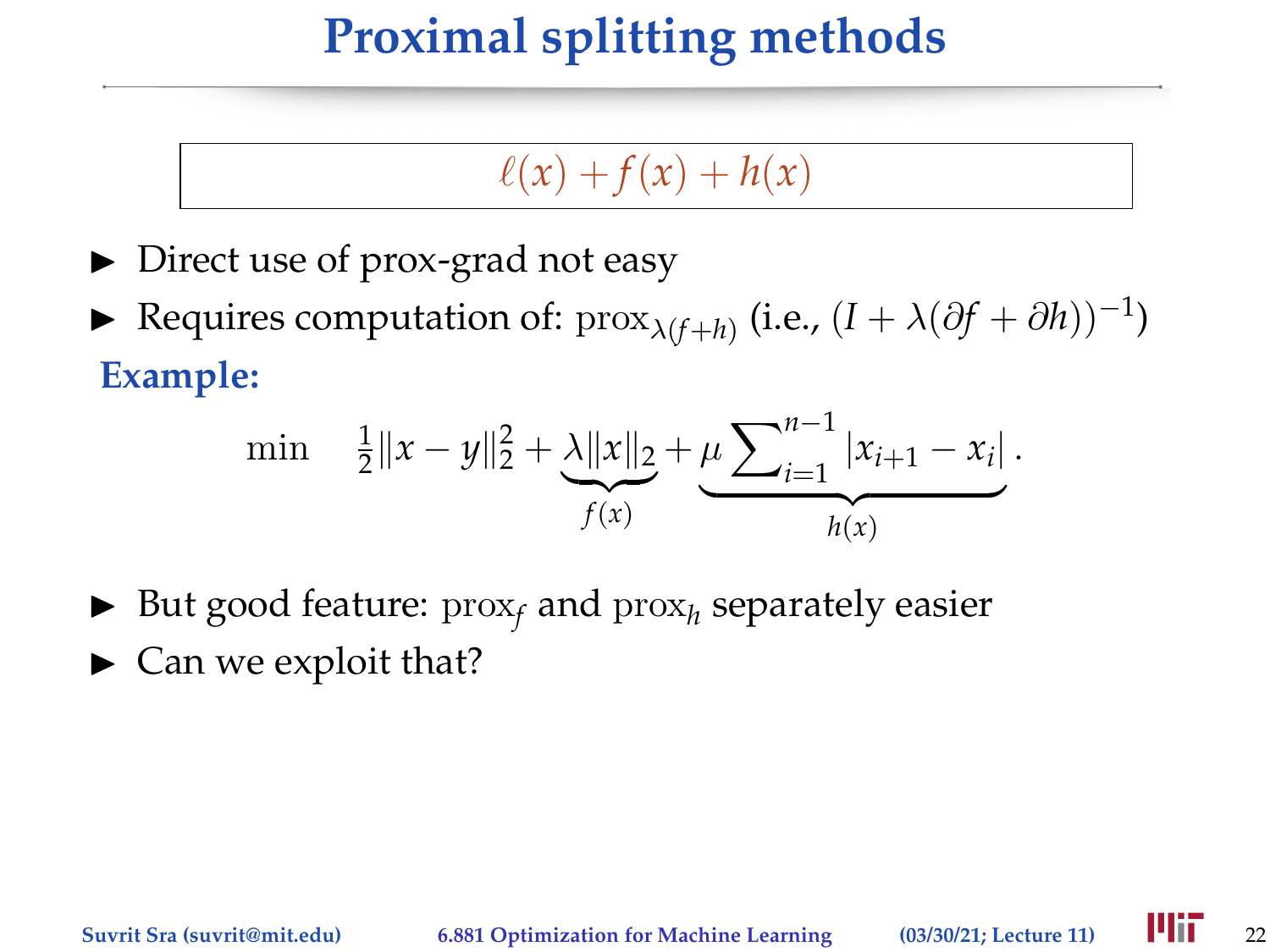$\blacktriangleright$  If  $(I + \partial f + \partial h)^{-1}$  hard, but  $(I + \partial f)^{-1}$  and  $(I + \partial h)^{-1}$  "easy"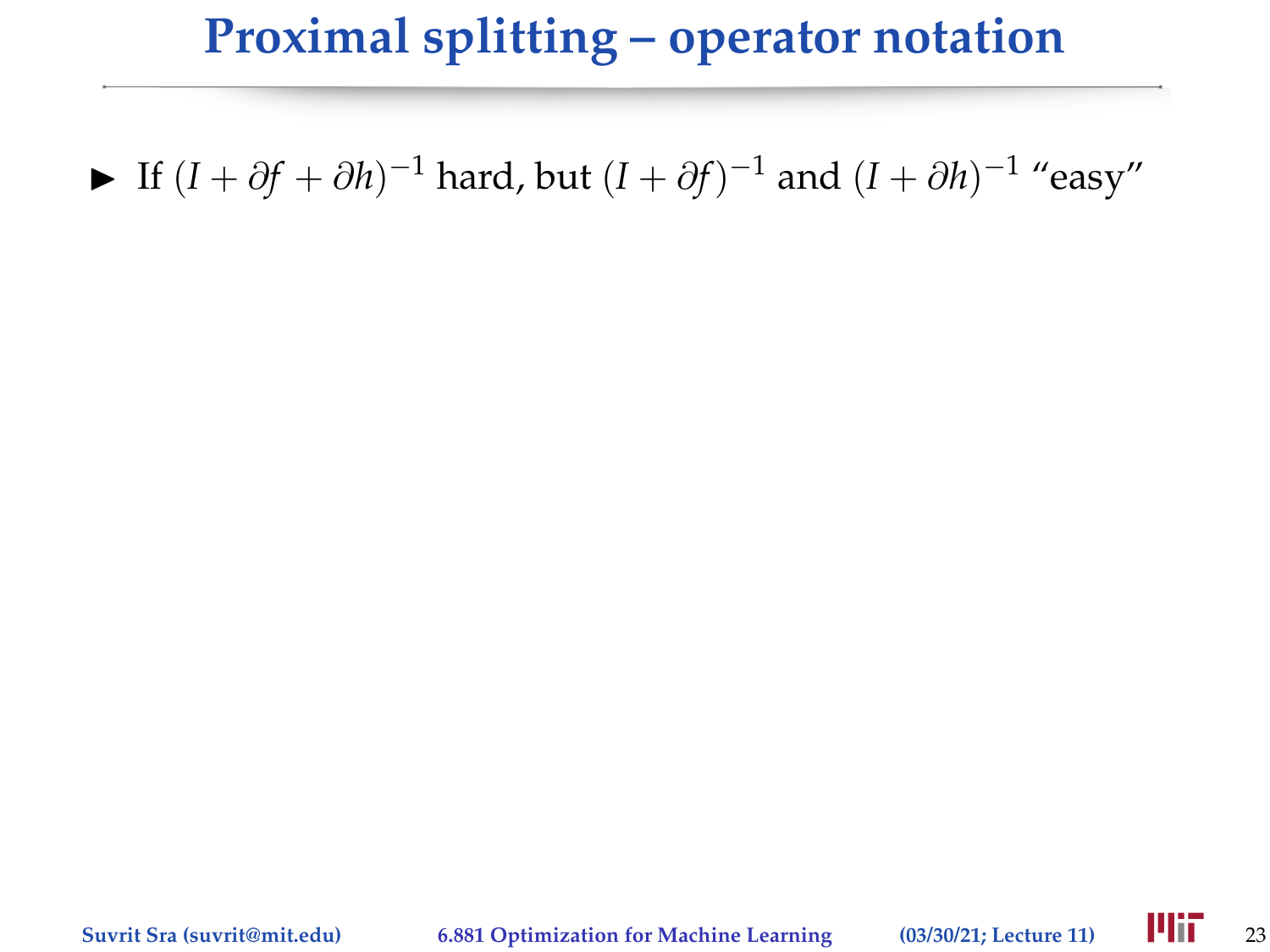- $\blacktriangleright$  If  $(I + \partial f + \partial h)^{-1}$  hard, but  $(I + \partial f)^{-1}$  and  $(I + \partial h)^{-1}$  "easy"
- $\triangleright$  Derive a fixed-point equation that "splits" the operators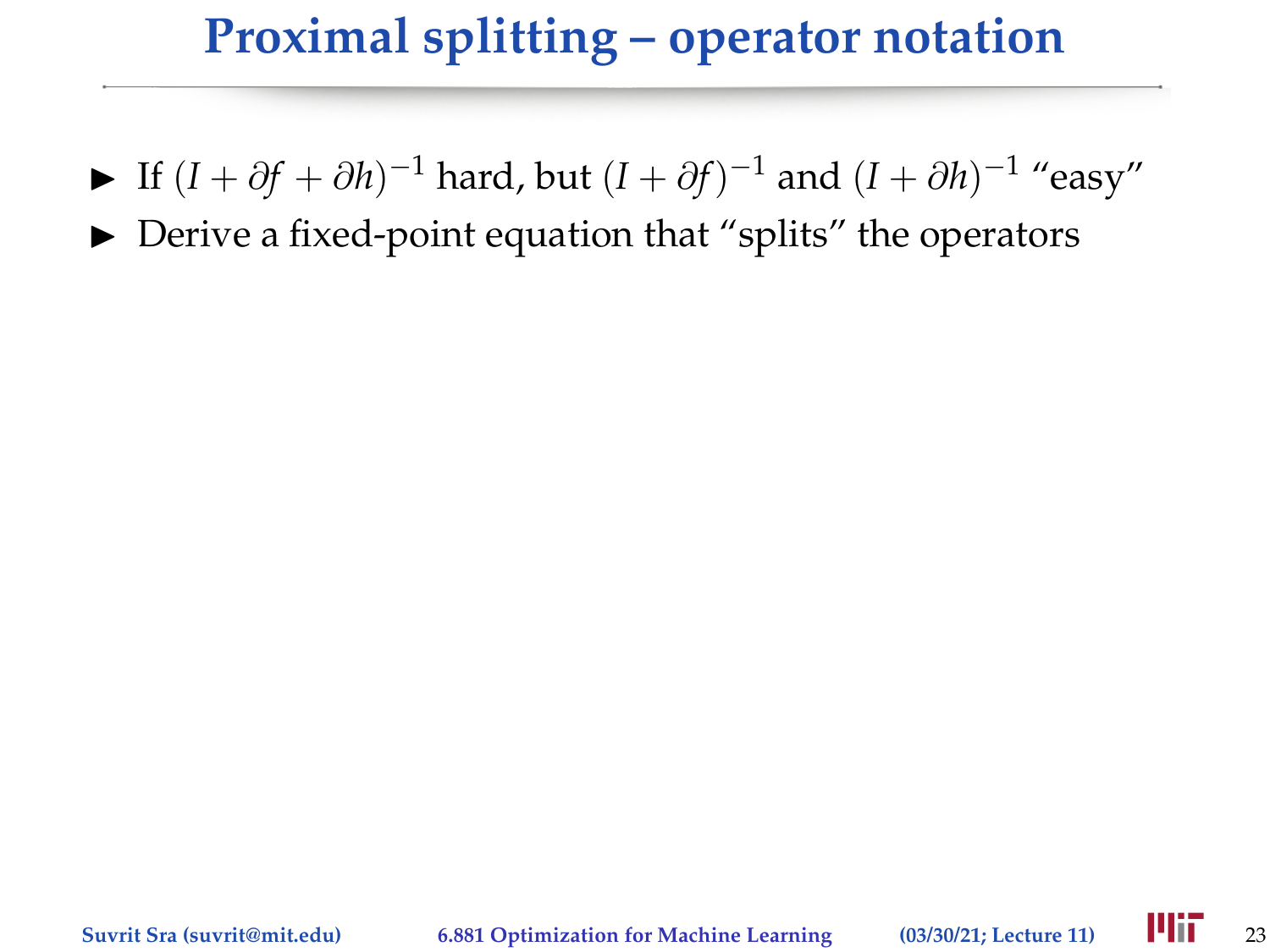- $\blacktriangleright$  If  $(I + \partial f + \partial h)^{-1}$  hard, but  $(I + \partial f)^{-1}$  and  $(I + \partial h)^{-1}$  "easy"
- $\triangleright$  Derive a fixed-point equation that "splits" the operators **Assume we are solving**

min  $f(x) + h(x)$ ,

where both *f* and *h* are convex but potentially nondifferentiable. **Warning:** We implicitly assumed:  $\partial(f + h) = \partial f + \partial h$ .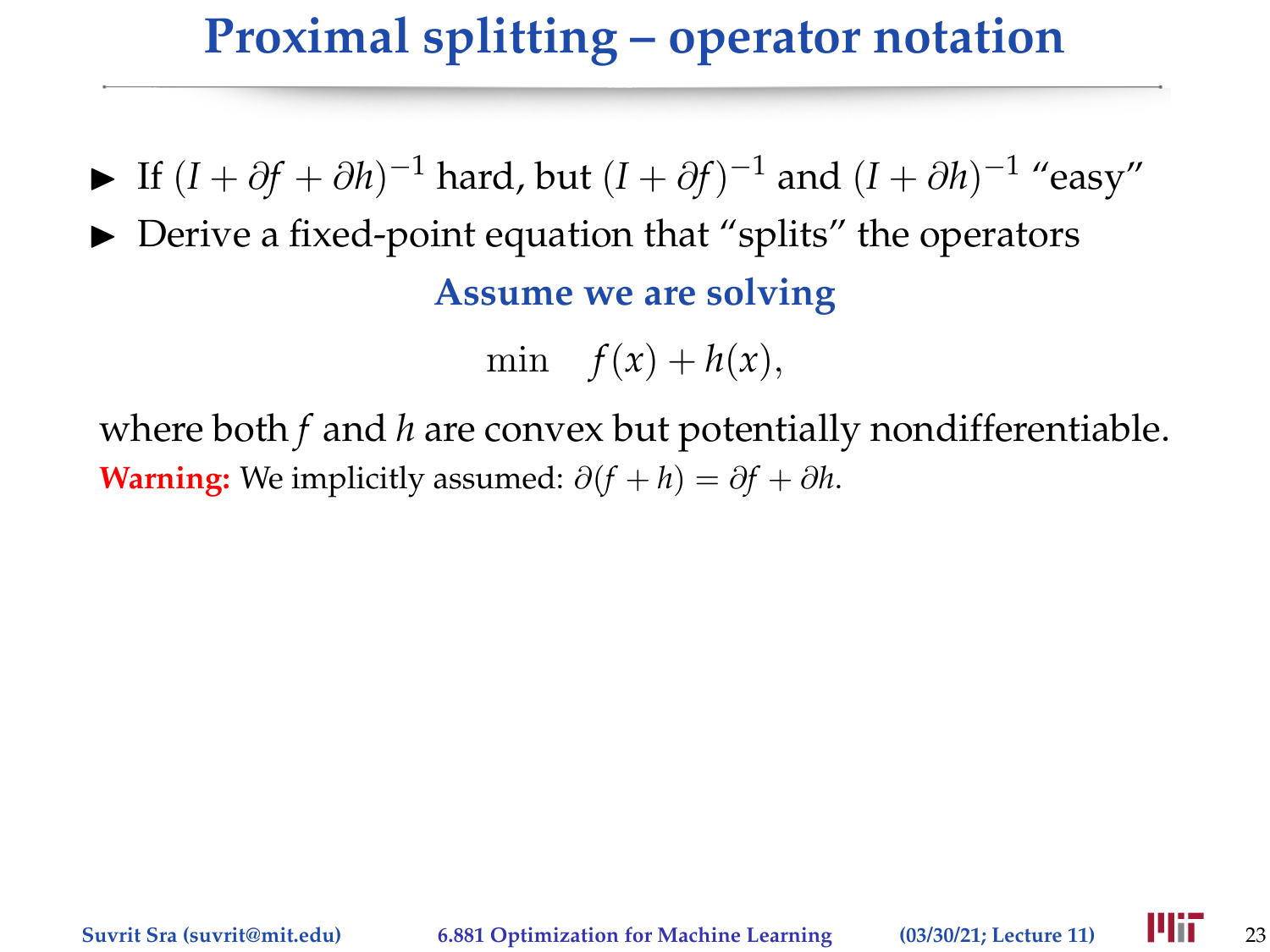- $\blacktriangleright$  If  $(I + \partial f + \partial h)^{-1}$  hard, but  $(I + \partial f)^{-1}$  and  $(I + \partial h)^{-1}$  "easy"
- $\triangleright$  Derive a fixed-point equation that "splits" the operators **Assume we are solving**

min  $f(x) + h(x)$ ,

where both *f* and *h* are convex but potentially nondifferentiable. **Warning:** We implicitly assumed:  $\partial(f + h) = \partial f + \partial h$ .

#### **Intuitive thinking**

Seeking a "nice" fixed-point equation  $(\text{inspiration } x = \text{prox}_r(x - \alpha \nabla f))$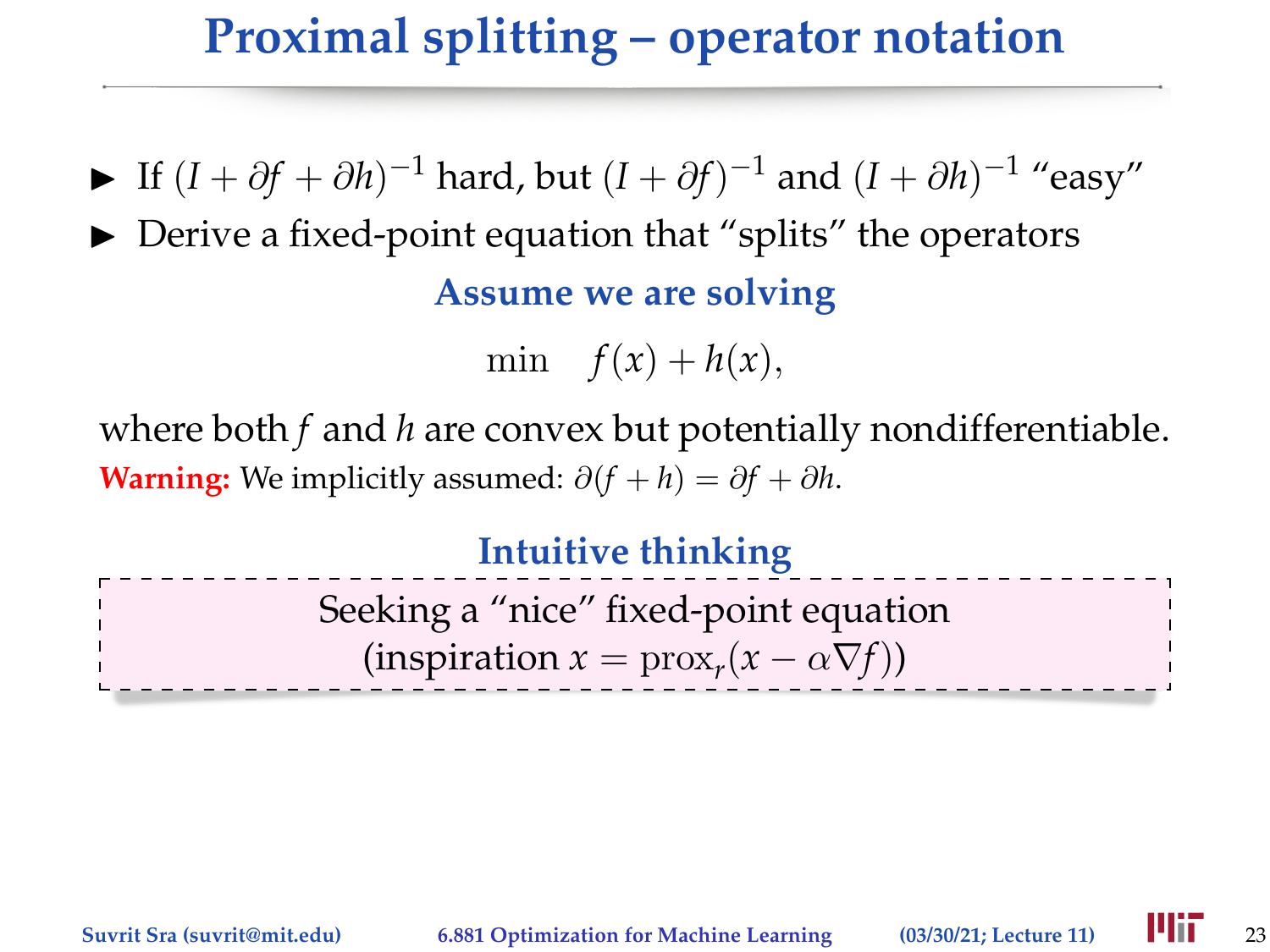$$
0 \in \partial f(x) + \partial h(x)
$$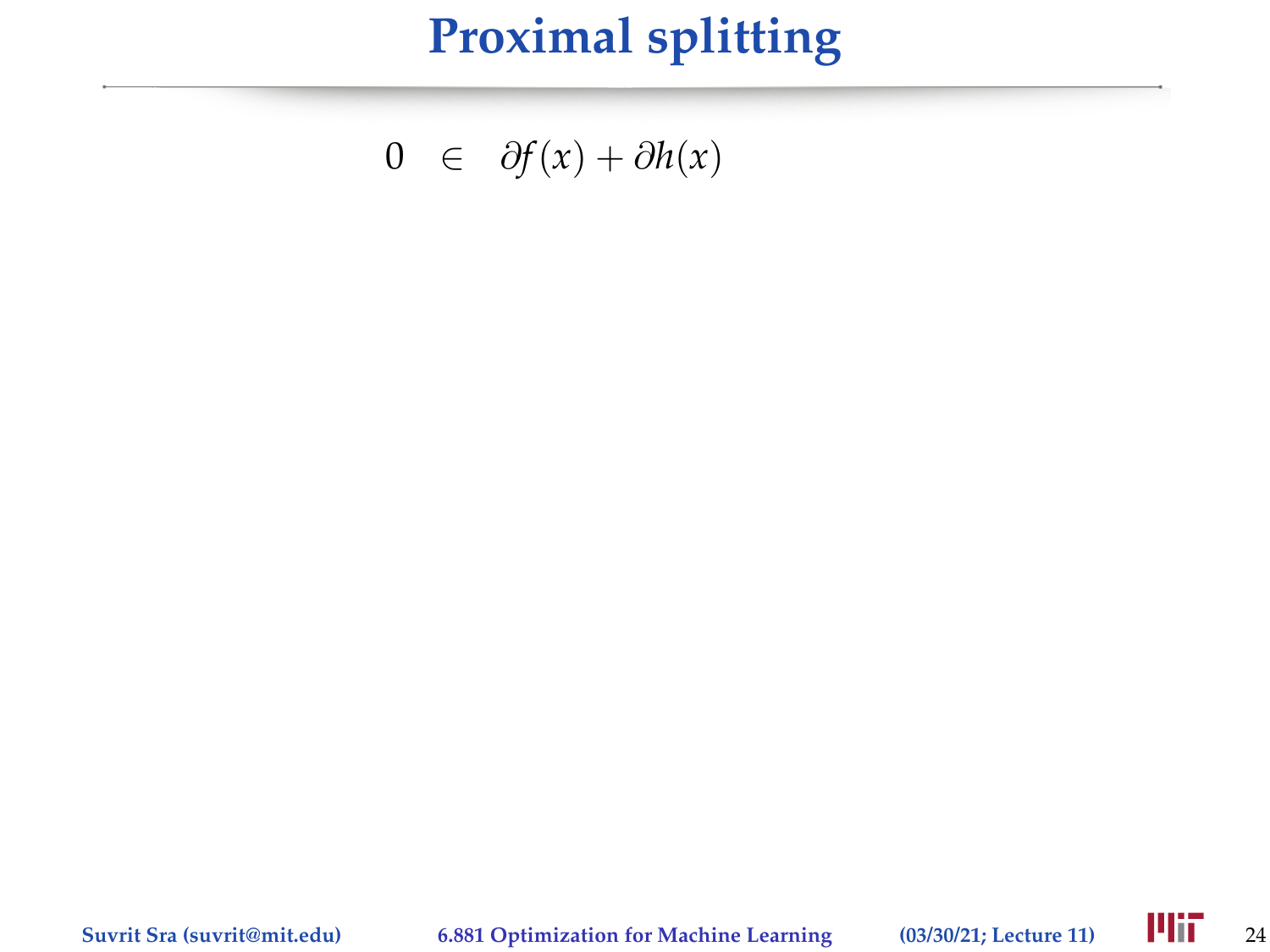$$
0 \in \partial f(x) + \partial h(x)
$$
  
2x \in (I + \partial f)(x) + (I + \partial h)(x)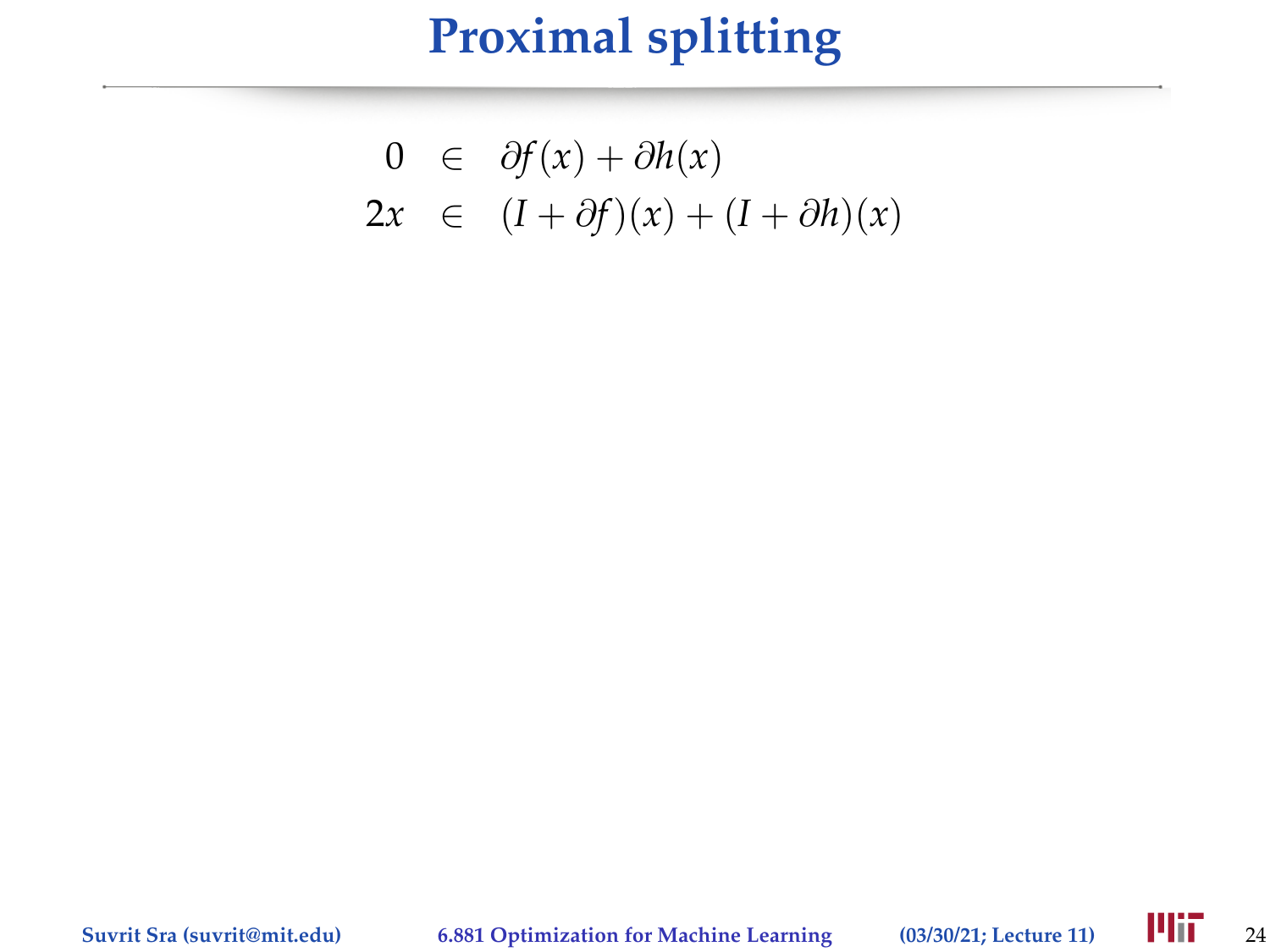$$
0 \in \partial f(x) + \partial h(x)
$$
  
2x \in (I + \partial f)(x) + (I + \partial h)(x)

# **Key idea of splitting: new variable!**  $z \in (I + \partial h)(x) \implies x = \text{prox}_h(z)$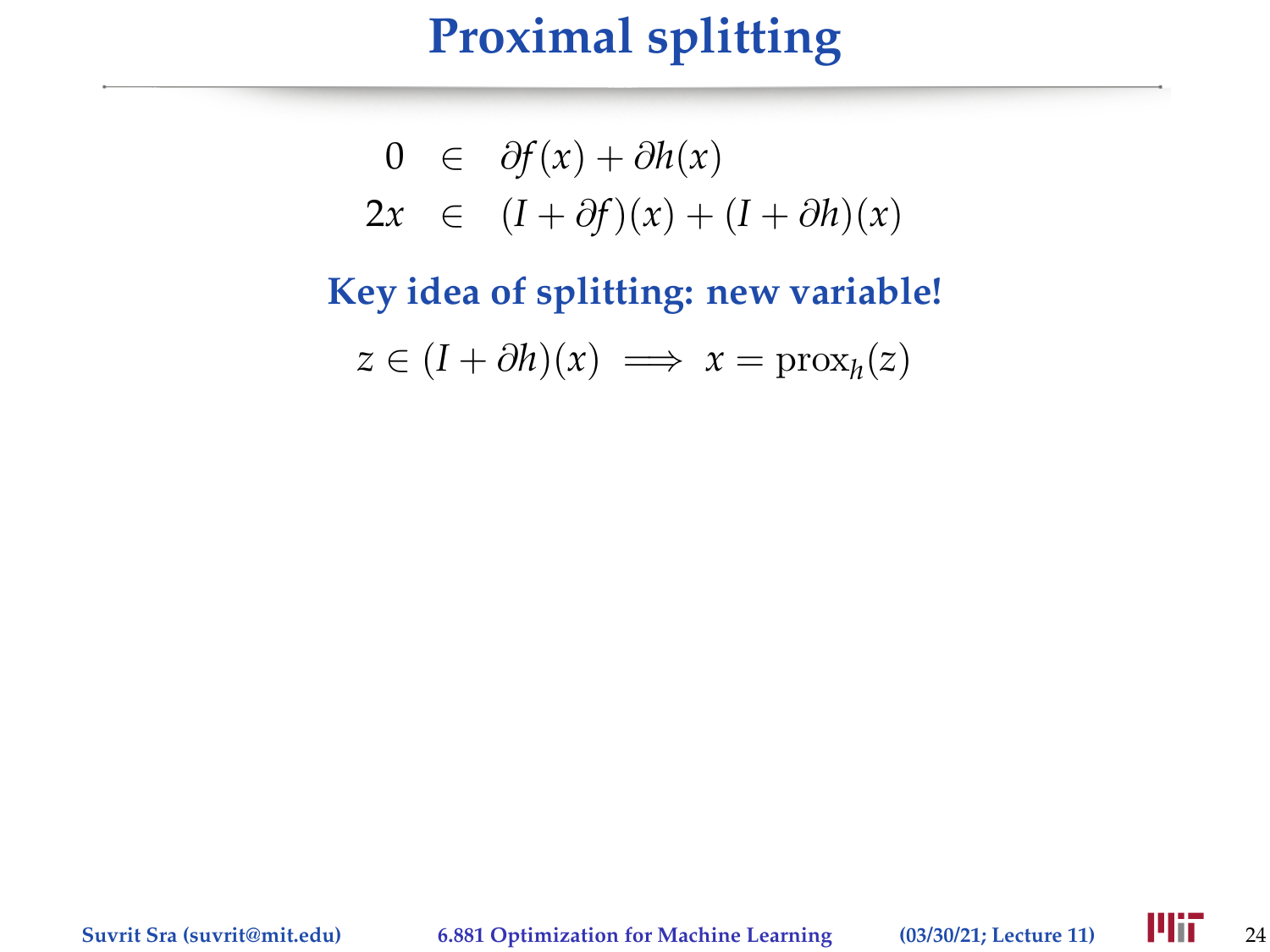$$
0 \in \partial f(x) + \partial h(x)
$$
  
2x \in (I + \partial f)(x) + (I + \partial h)(x)

# **Key idea of splitting: new variable!**  $z \in (I + \partial h)(x) \implies x = \text{prox}_h(z)$

 $2x - z \in (I + \partial f)(x)$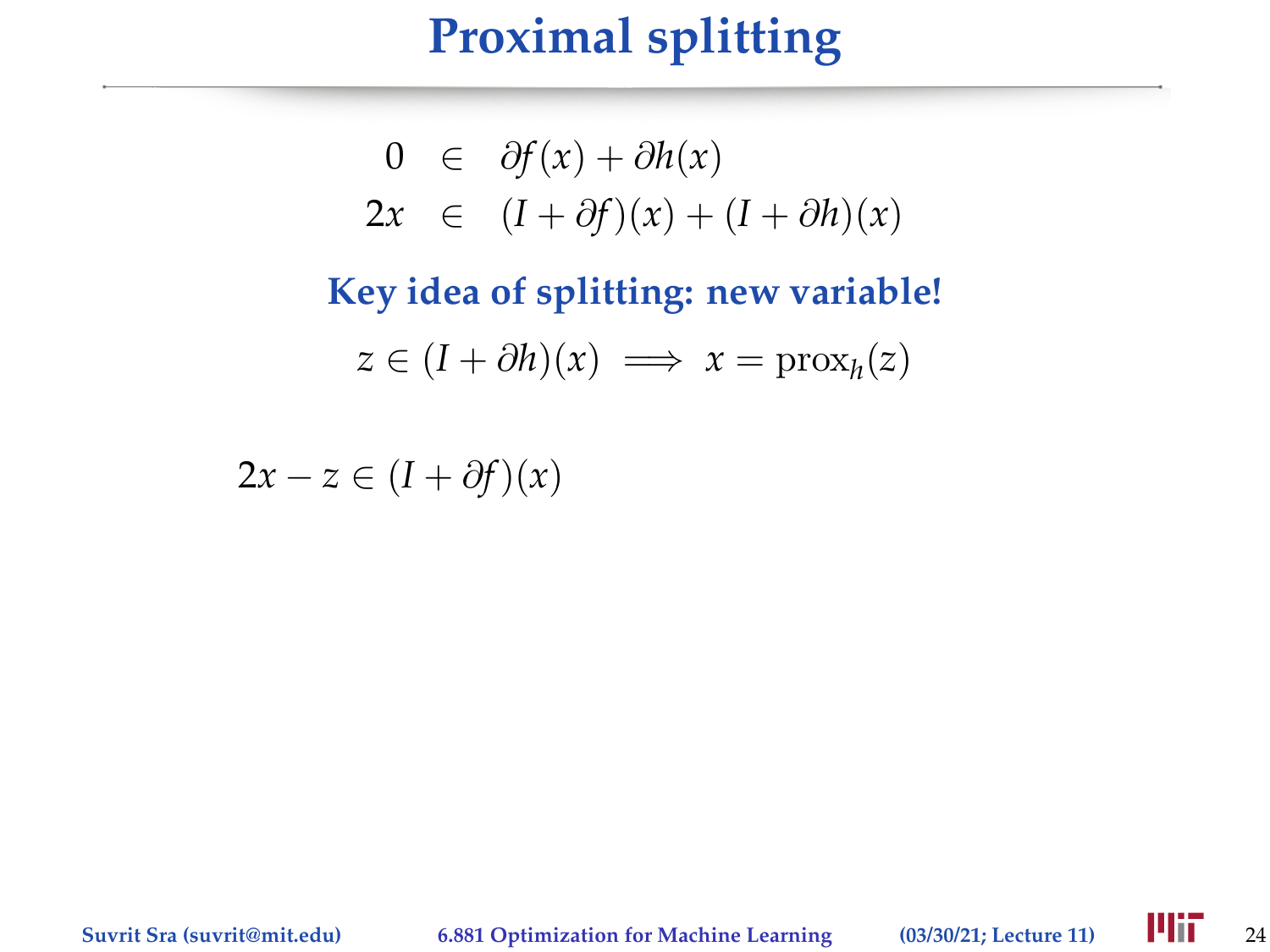# **Proximal splitting**

$$
0 \in \partial f(x) + \partial h(x)
$$
  
2x \in (I + \partial f)(x) + (I + \partial h)(x)

**Key idea of splitting: new variable!**  $z \in (I + \partial h)(x) \implies x = \text{prox}_h(z)$ 

$$
2x - z \in (I + \partial f)(x) \implies x \in (I + \partial f)^{-1}(2x - z)
$$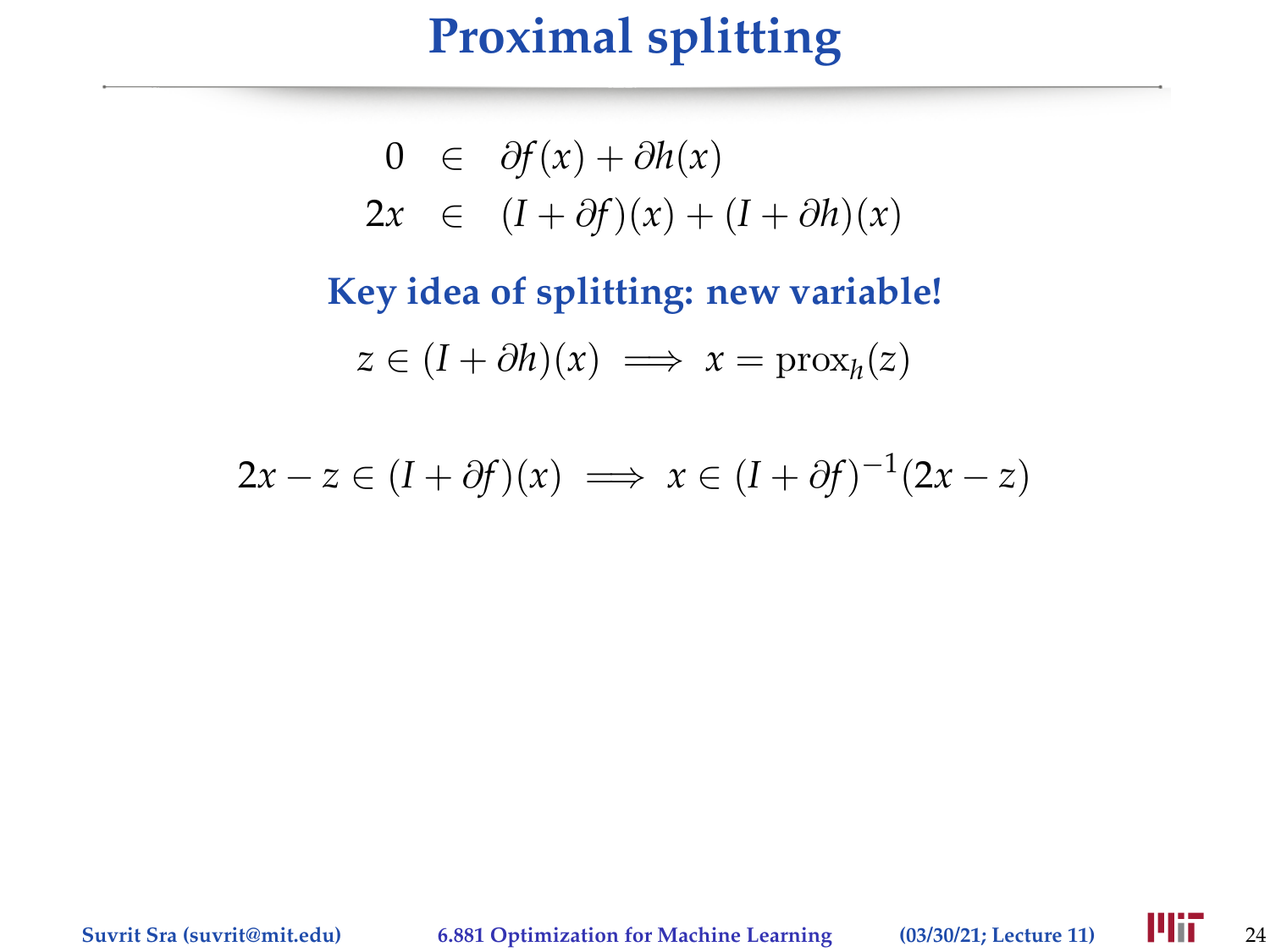# **Proximal splitting**

$$
0 \in \partial f(x) + \partial h(x)
$$
  
2x \in (I + \partial f)(x) + (I + \partial h)(x)

**Key idea of splitting: new variable!**  $z \in (I + \partial h)(x) \implies x = \text{prox}_h(z)$ 

$$
2x - z \in (I + \partial f)(x) \implies x \in (I + \partial f)^{-1}(2x - z)
$$

 $\triangleright$  Not a fixed-point equation yet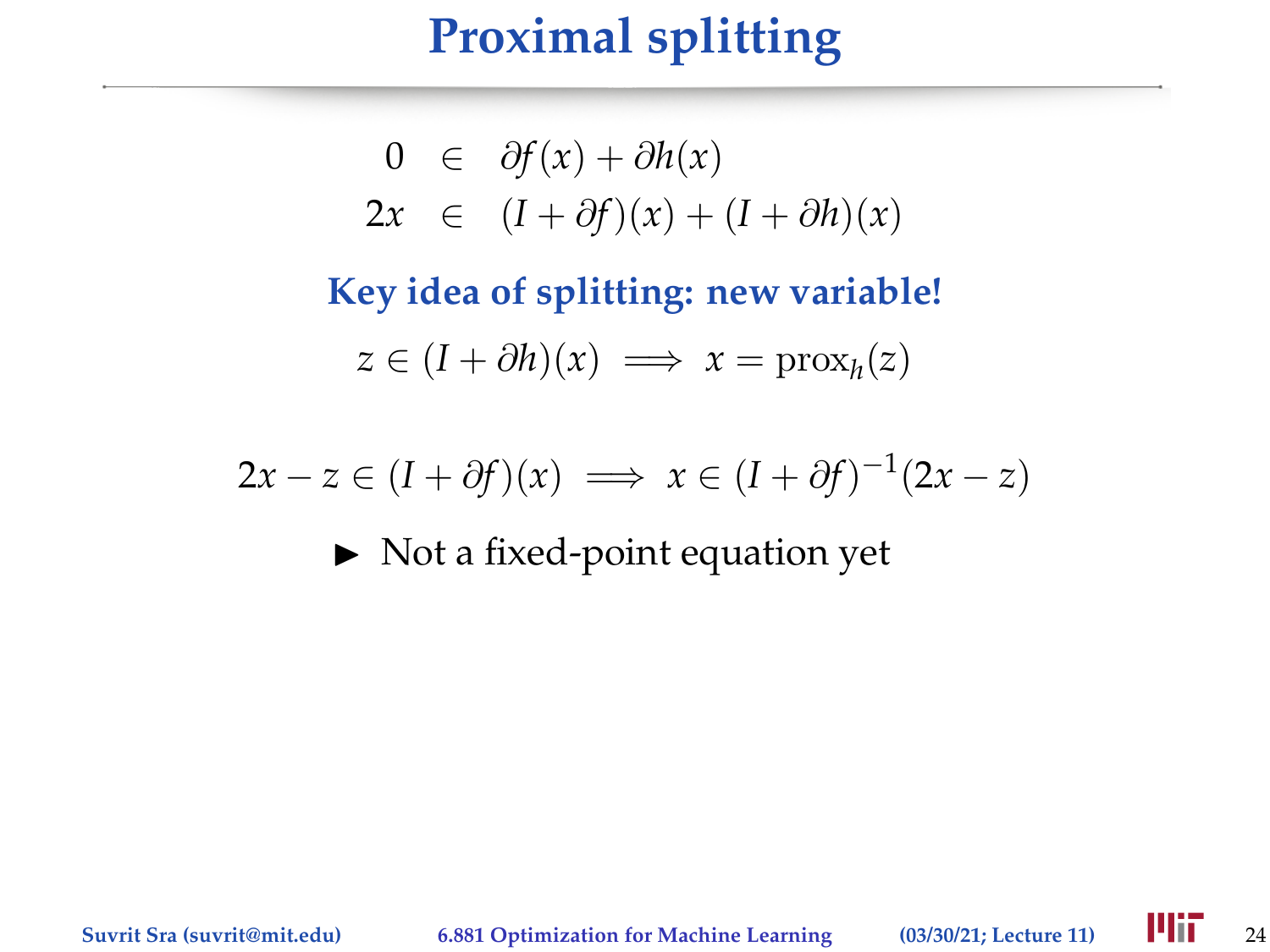# **Proximal splitting**

$$
0 \in \partial f(x) + \partial h(x)
$$
  
2x \in (I + \partial f)(x) + (I + \partial h)(x)

**Key idea of splitting: new variable!**  $z \in (I + \partial h)(x) \implies x = \text{prox}_h(z)$ 

 $2x - z \in (I + \partial f)(x) \implies x \in (I + \partial f)^{-1}(2x - z)$ 

- $\triangleright$  Not a fixed-point equation yet
- $\blacktriangleright$  We need one more idea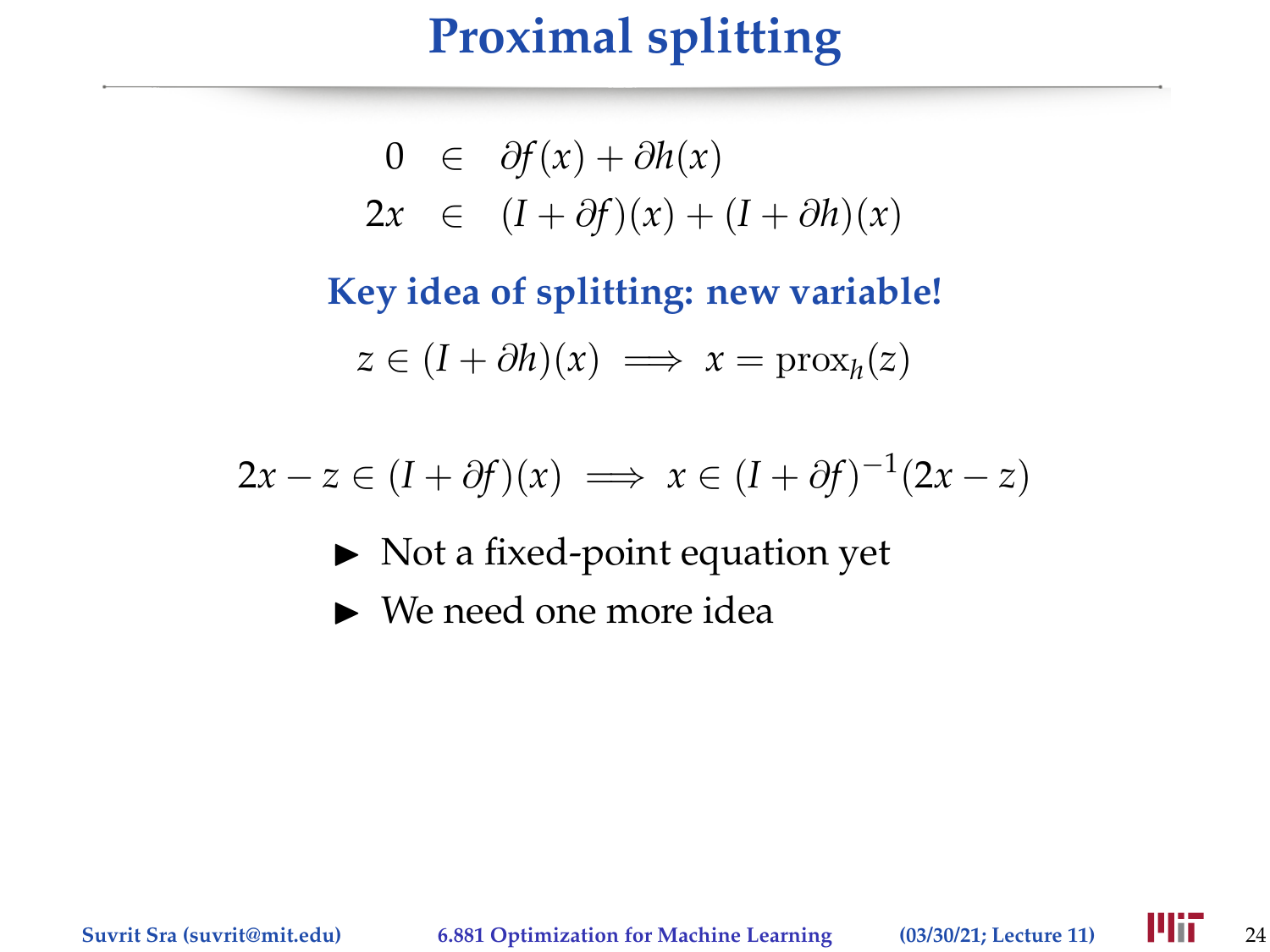**Reflection operator**

 $R_h(z) := 2 \operatorname{prox}_h(z) - z$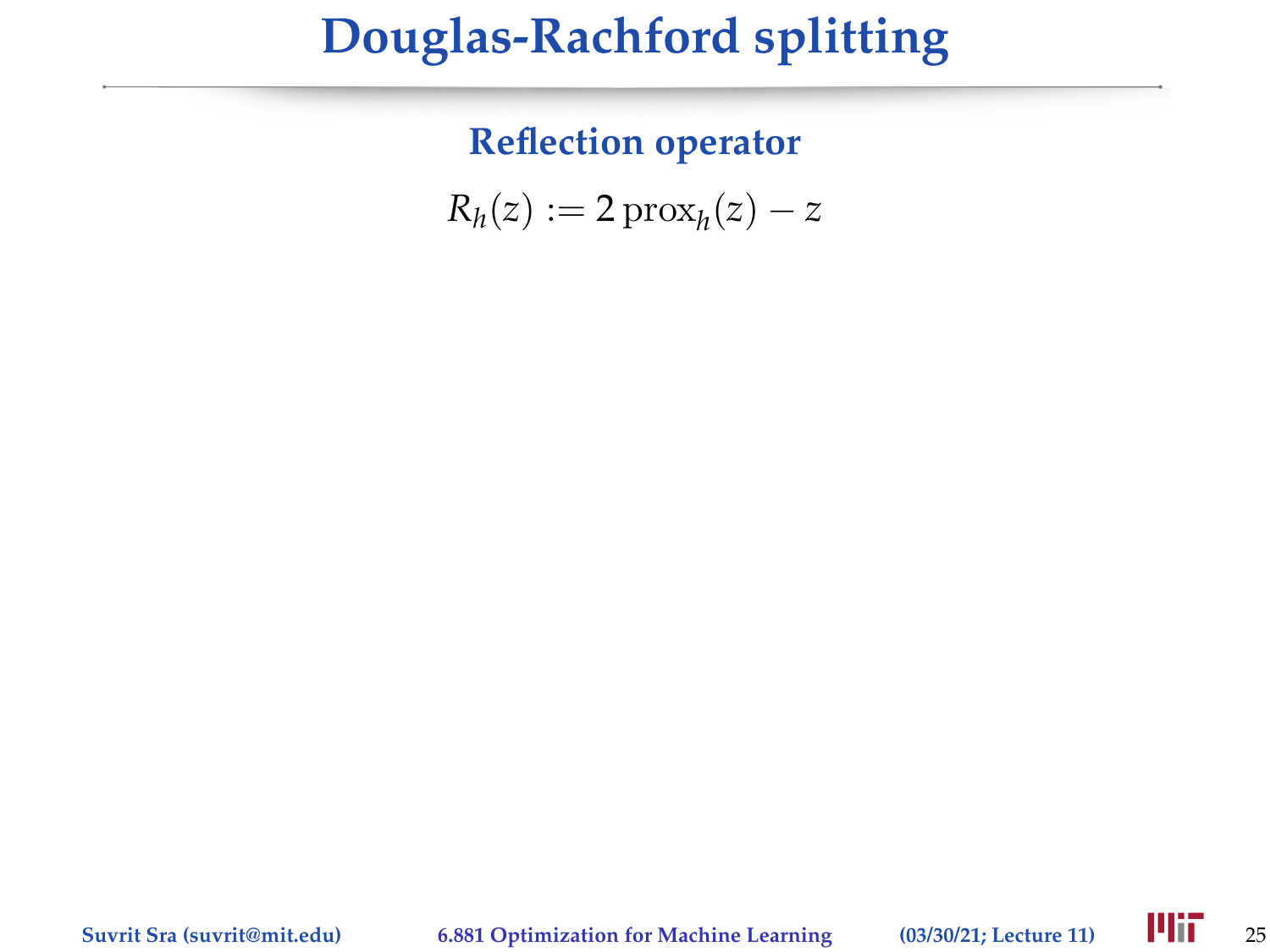### **Reflection operator**

 $R_h(z) := 2 \operatorname{prox}_h(z) - z$ 

**Douglas-Rachford method**

 $z \in (I + \partial h)(x), \quad x = \text{prox}_h(z)$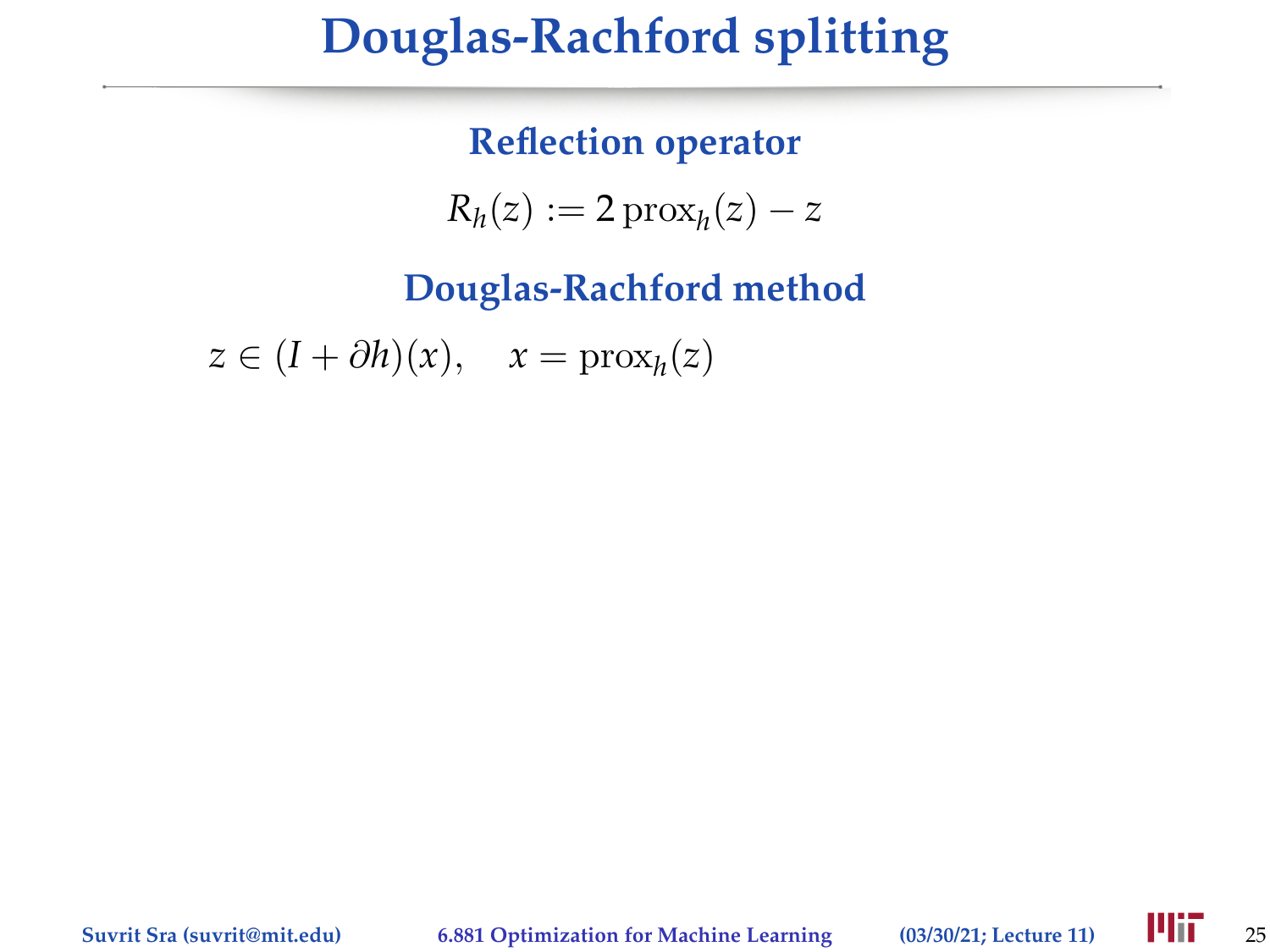#### **Reflection operator**

 $R_h(z) := 2 \operatorname{prox}_h(z) - z$ 

**Douglas-Rachford method**

 $z \in (I + \partial h)(x), \quad x = \text{prox}_h(z) \implies R_h(z) = 2x - z$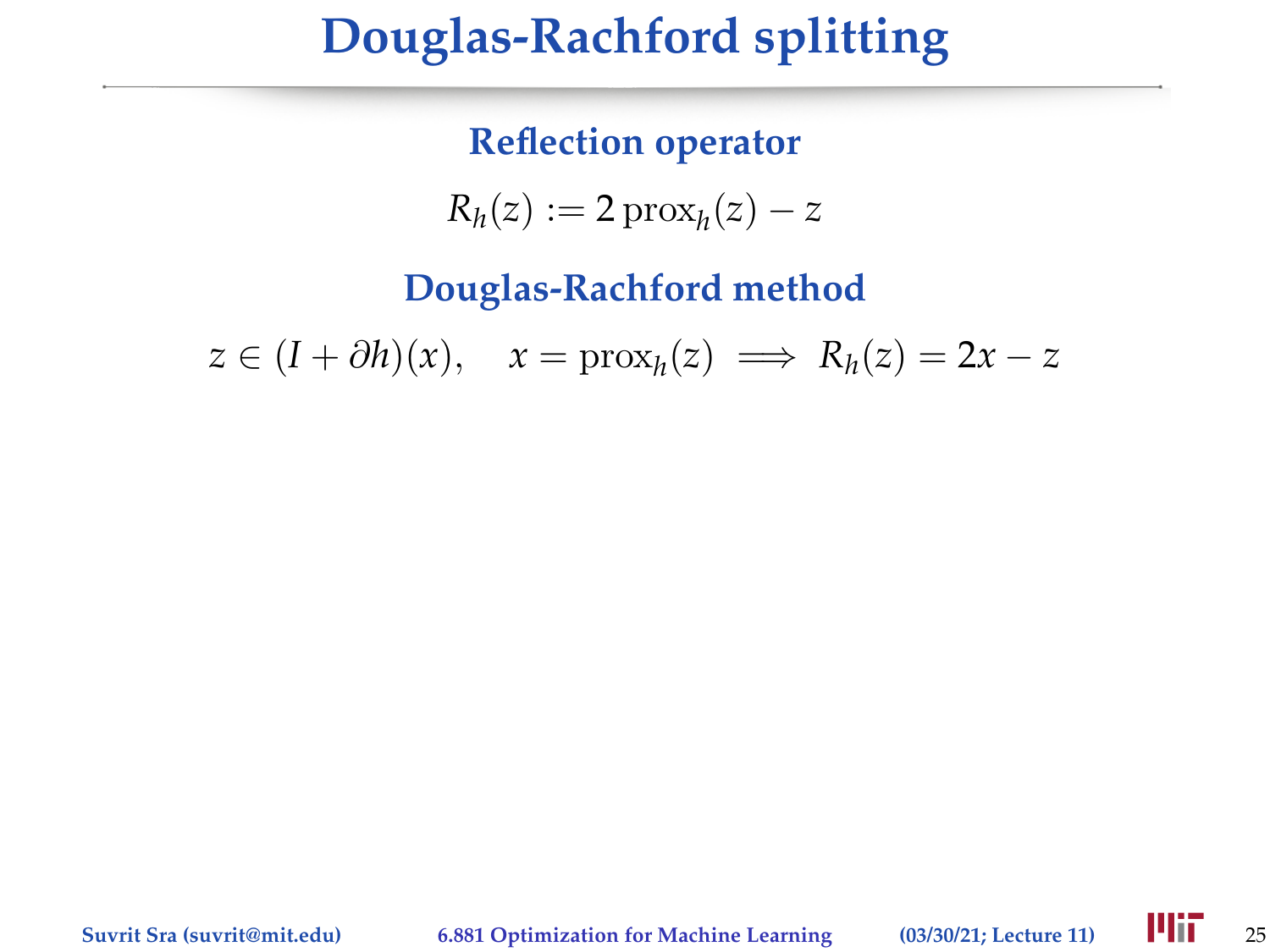**Reflection operator**

 $R_h(z) := 2 \operatorname{prox}_h(z) - z$ 

**Douglas-Rachford method**

 $z \in (I + \partial h)(x), \quad x = \text{prox}_h(z) \implies R_h(z) = 2x - z$ 0 ∈ ∂*f*(*x*) + ∂*g*(*x*)  $2x \in (I + \partial f)(x) + (I + \partial g)(x)$  $2x - z \in (I + \partial f)(x)$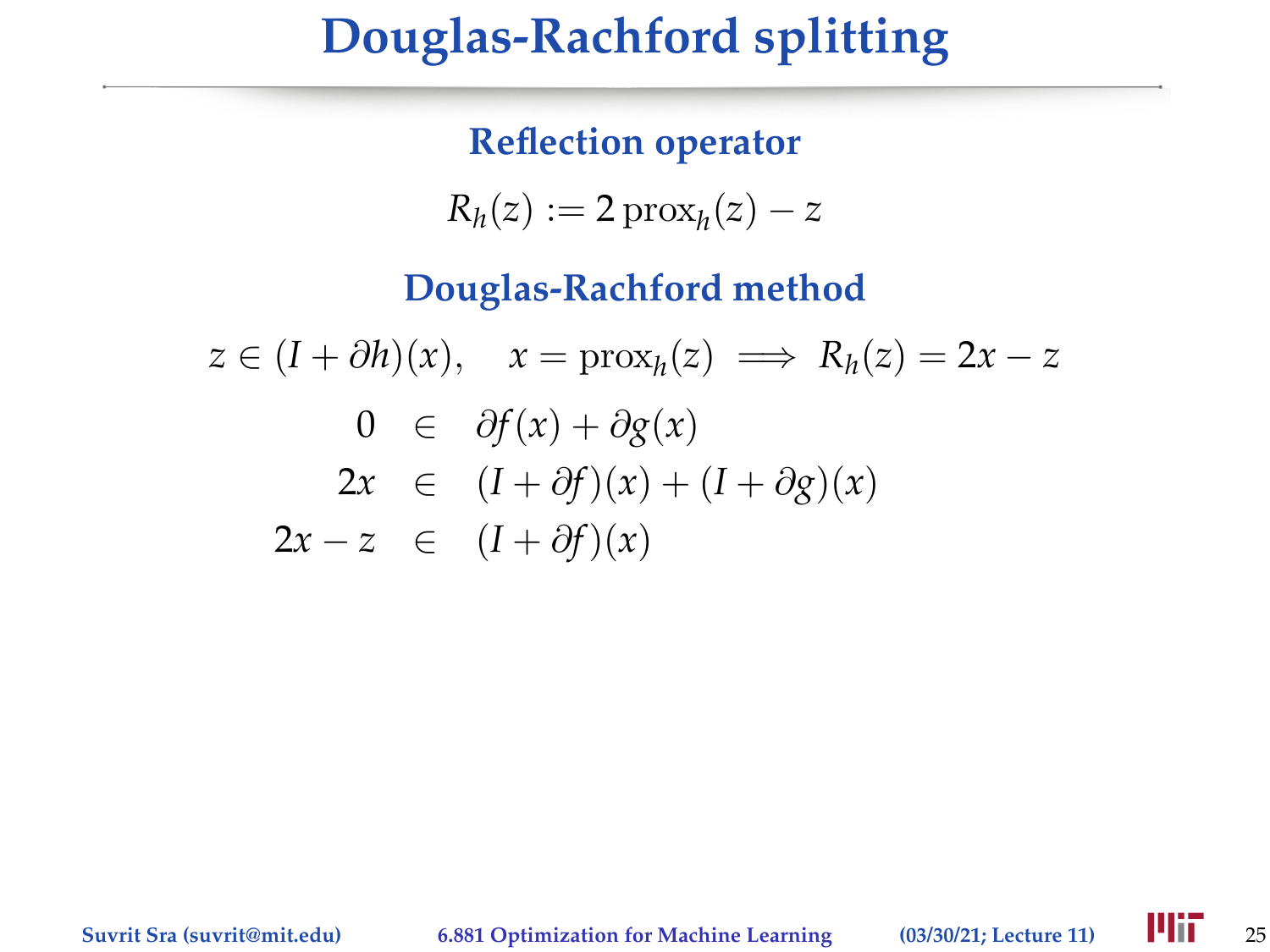### **Reflection operator**

$$
R_h(z) := 2 \operatorname{prox}_h(z) - z
$$

**Douglas-Rachford method**

$$
z \in (I + \partial h)(x), \quad x = \text{prox}_{h}(z) \implies R_{h}(z) = 2x - z
$$

$$
0 \in \partial f(x) + \partial g(x)
$$

$$
2x \in (I + \partial f)(x) + (I + \partial g)(x)
$$

$$
2x - z \in (I + \partial f)(x)
$$

$$
x = \text{prox}_{f}(R_{h}(z))
$$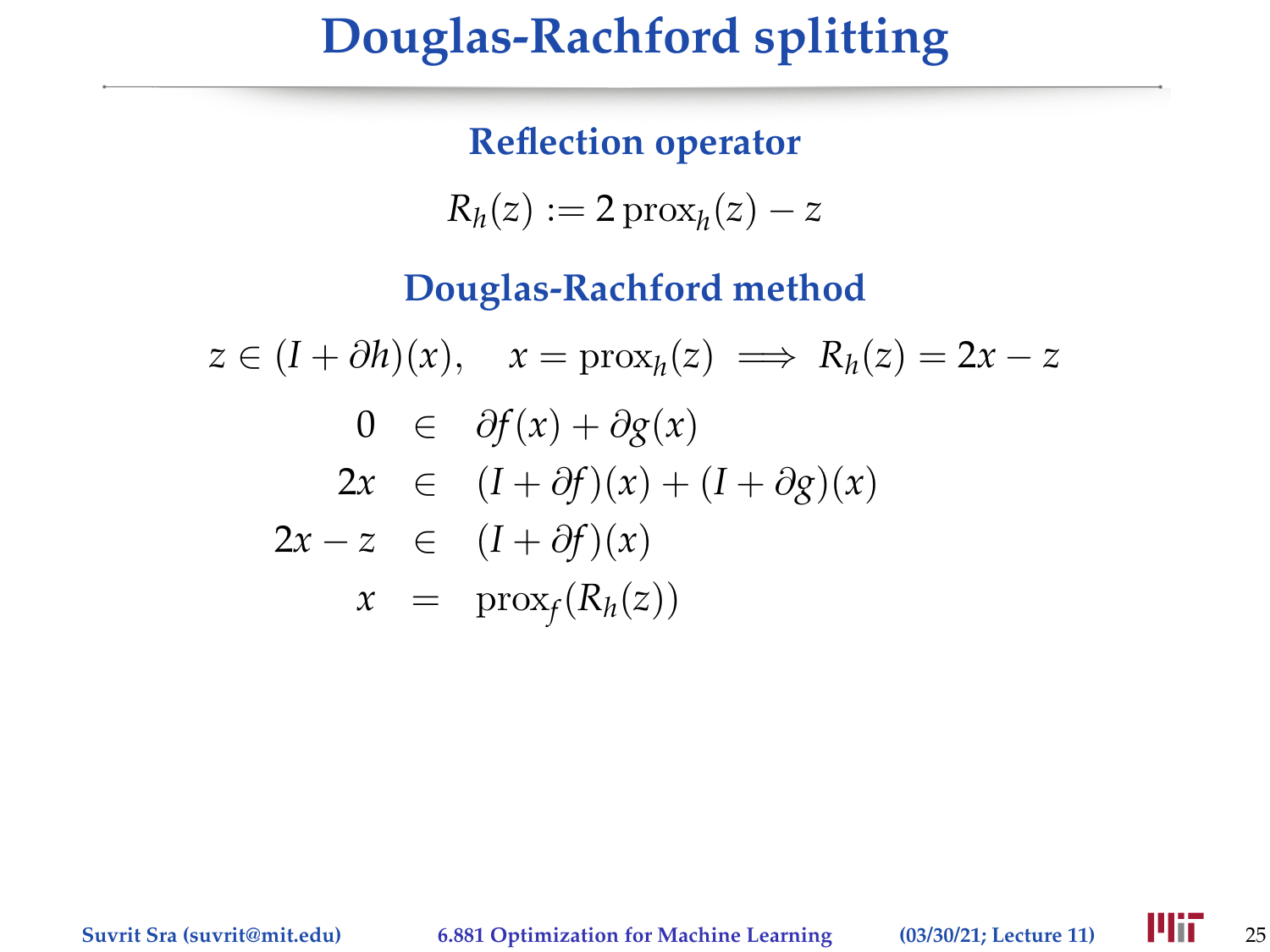### **Reflection operator**

$$
R_h(z) := 2 \operatorname{prox}_h(z) - z
$$

#### **Douglas-Rachford method**

$$
z \in (I + \partial h)(x), \quad x = \text{prox}_{h}(z) \implies R_{h}(z) = 2x - z
$$
  
\n
$$
0 \in \partial f(x) + \partial g(x)
$$
  
\n
$$
2x \in (I + \partial f)(x) + (I + \partial g)(x)
$$
  
\n
$$
2x - z \in (I + \partial f)(x)
$$
  
\n
$$
x = \text{prox}_{f}(R_{h}(z))
$$
  
\nbut  $R_{h}(z) = 2x - z \implies z = 2x - R_{h}(z)$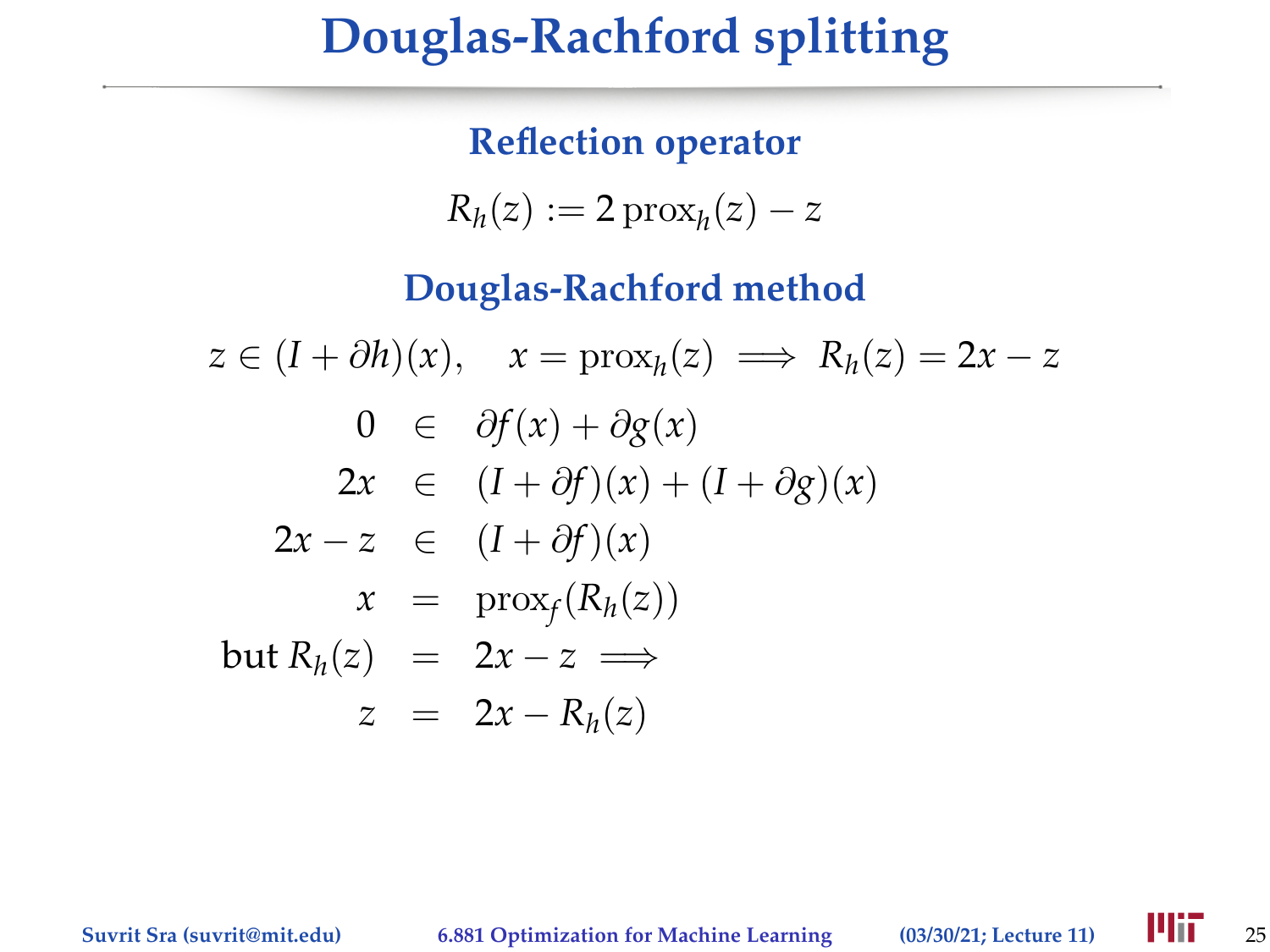### **Reflection operator**

$$
R_h(z) := 2 \operatorname{prox}_h(z) - z
$$

#### **Douglas-Rachford method**

$$
z \in (I + \partial h)(x), \quad x = \text{prox}_{h}(z) \implies R_{h}(z) = 2x - z
$$
  
\n
$$
0 \in \partial f(x) + \partial g(x)
$$
  
\n
$$
2x \in (I + \partial f)(x) + (I + \partial g)(x)
$$
  
\n
$$
2x - z \in (I + \partial f)(x)
$$
  
\n
$$
x = \text{prox}_{f}(R_{h}(z))
$$
  
\nbut  $R_{h}(z) = 2x - z \implies z = 2x - R_{h}(z)$   
\n
$$
z = 2\text{prox}_{f}(R_{h}(z)) - R_{h}(z) = 0
$$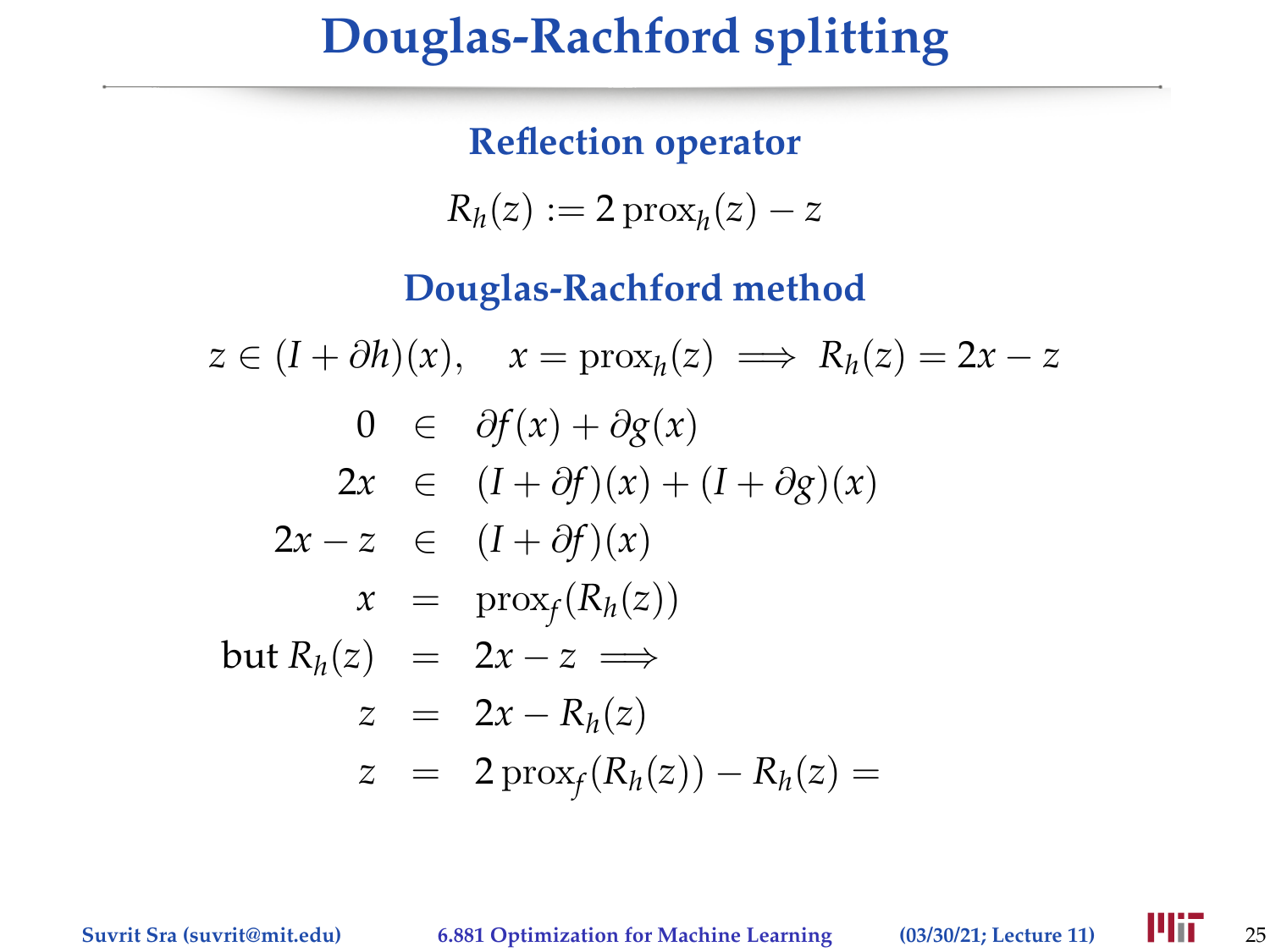### **Reflection operator**

$$
R_h(z) := 2 \operatorname{prox}_h(z) - z
$$

### **Douglas-Rachford method**

$$
z \in (I + \partial h)(x), \quad x = \text{prox}_{h}(z) \implies R_{h}(z) = 2x - z
$$
  
\n
$$
0 \in \partial f(x) + \partial g(x)
$$
  
\n
$$
2x \in (I + \partial f)(x) + (I + \partial g)(x)
$$
  
\n
$$
2x - z \in (I + \partial f)(x)
$$
  
\n
$$
x = \text{prox}_{f}(R_{h}(z))
$$
  
\nbut  $R_{h}(z) = 2x - z \implies z = 2x - R_{h}(z)$   
\n
$$
z = 2x - R_{h}(z)
$$
  
\n
$$
z = 2 \text{prox}_{f}(R_{h}(z)) - R_{h}(z) = R_{f}(R_{h}(z))
$$

Finally, *z* is on both sides of the eqn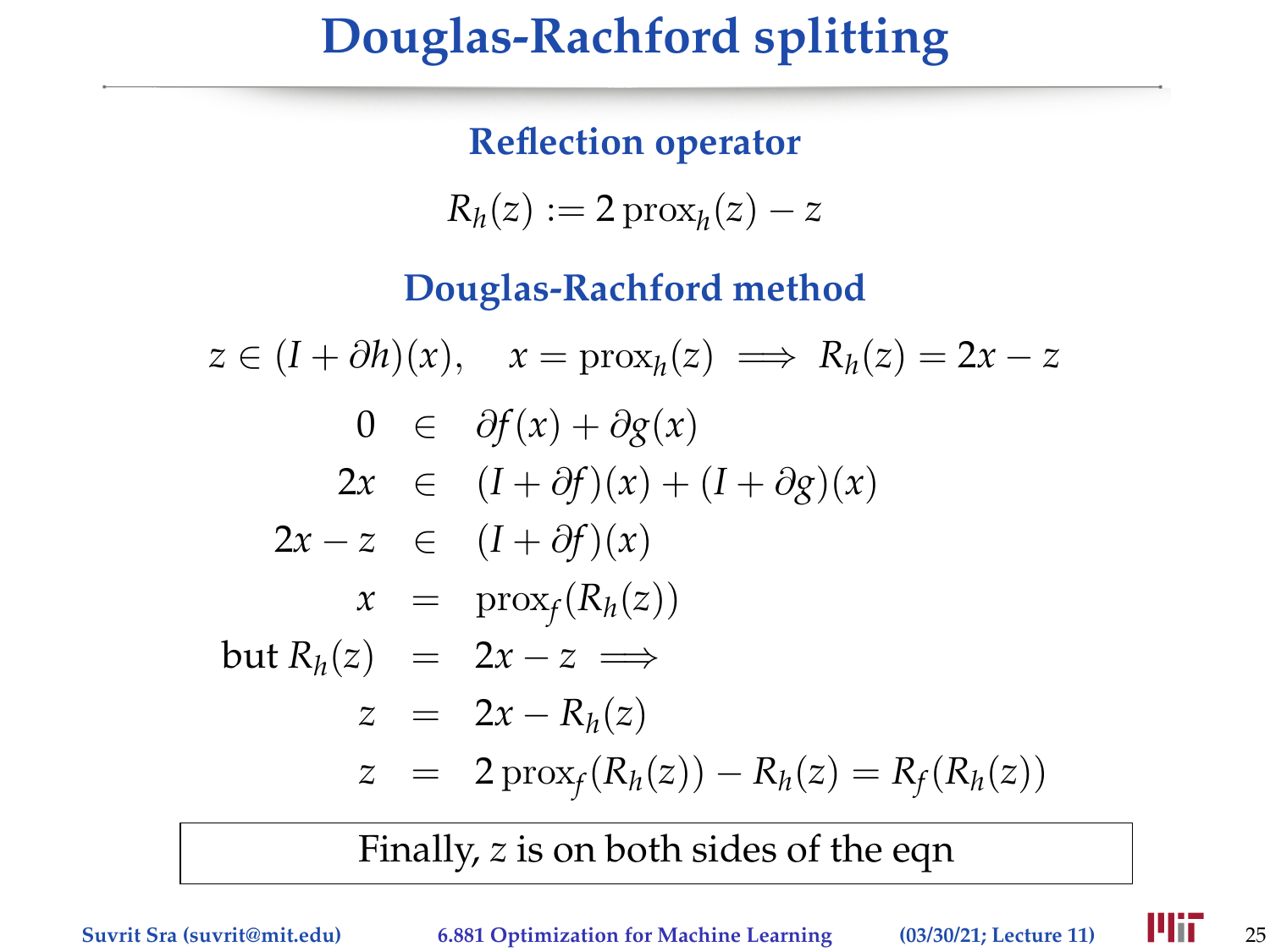$$
0 \in \partial f(x) + \partial h(x) \Leftrightarrow \begin{cases} x = \text{prox}_{h}(z) \\ z = R_f(R_h(z)) \end{cases}
$$

**DR method:** given  $z_0$ , iterate for  $k \geq 0$ 

$$
x_k = \text{prox}_h(z_k)
$$
  
\n
$$
v_k = \text{prox}_f(2x_k - z_k)
$$
  
\n
$$
z_{k+1} = z_k + \gamma_k(v_k - x_k)
$$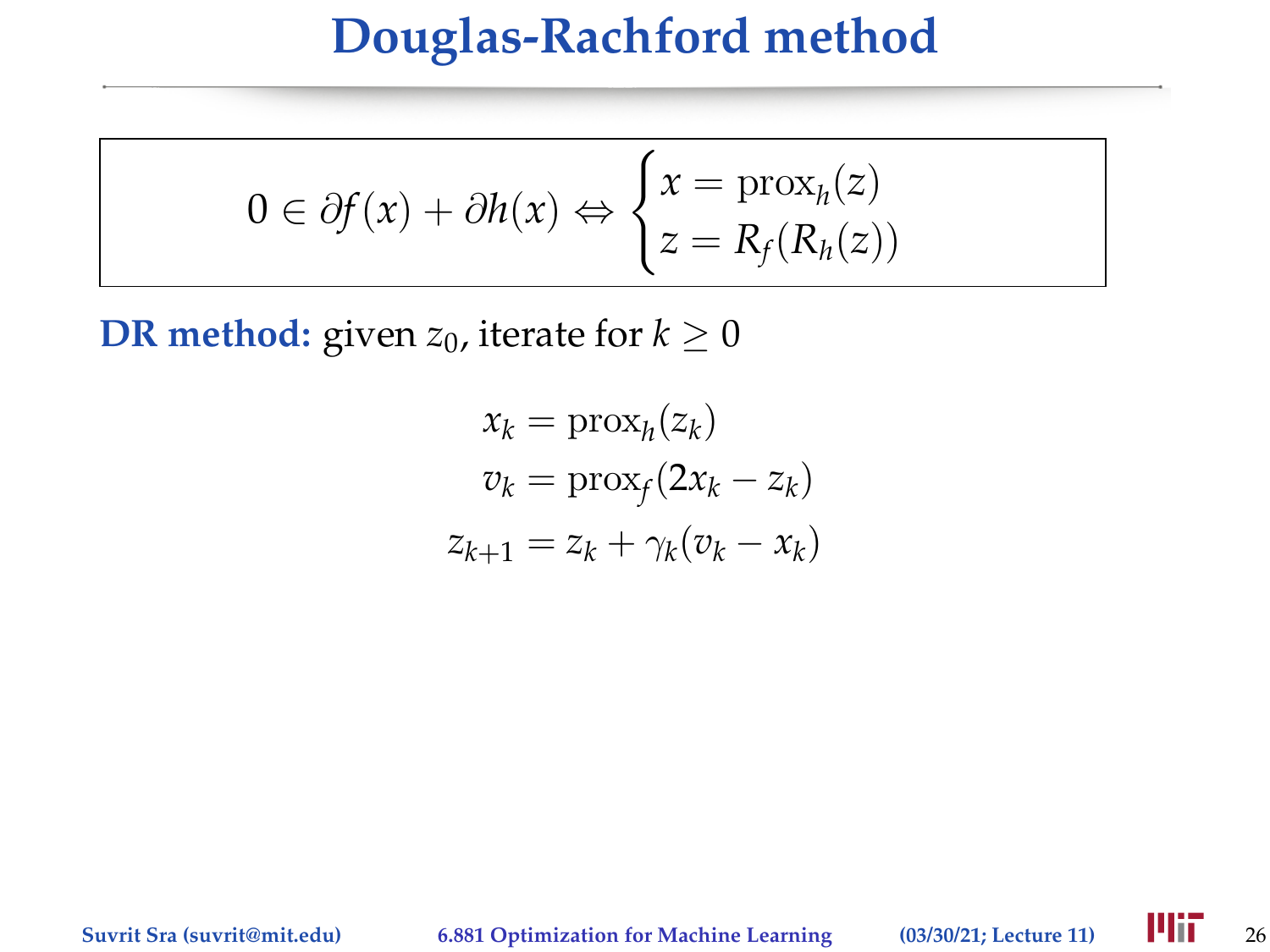$$
0 \in \partial f(x) + \partial h(x) \Leftrightarrow \begin{cases} x = \text{prox}_{h}(z) \\ z = R_f(R_h(z)) \end{cases}
$$

**DR method:** given  $z_0$ , iterate for  $k \geq 0$ 

$$
x_k = \text{prox}_h(z_k)
$$
  
\n
$$
v_k = \text{prox}_f(2x_k - z_k)
$$
  
\n
$$
z_{k+1} = z_k + \gamma_k(v_k - x_k)
$$

**Theorem.** If  $f + h$  admits minimizers, and  $(\gamma_k)$  satisfy  $\gamma_k\in[0,2],\qquad \sum$  $\gamma_k(\gamma_k(2-\gamma_k)=\infty,$ then the DR-iterates  $v_k$  and  $x_k$  converge to a minimizer.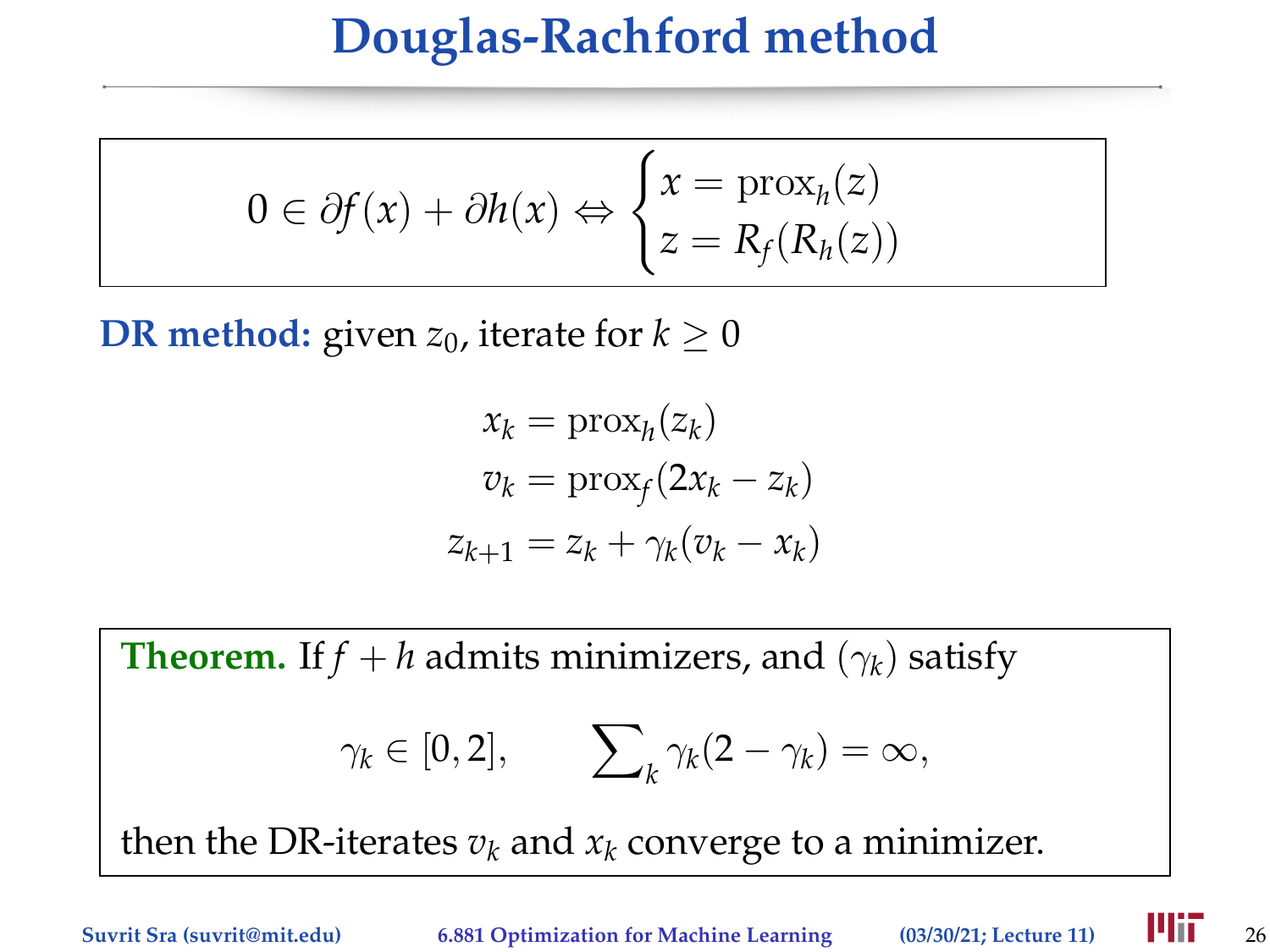For  $\gamma_k = 1$ , we have

$$
z_{k+1} = z_k + v_k - x_k
$$
  

$$
z_{k+1} = z_k + \text{prox}_f(2\,\text{prox}_h(z_k) - z_k) - \text{prox}_h(z_k)
$$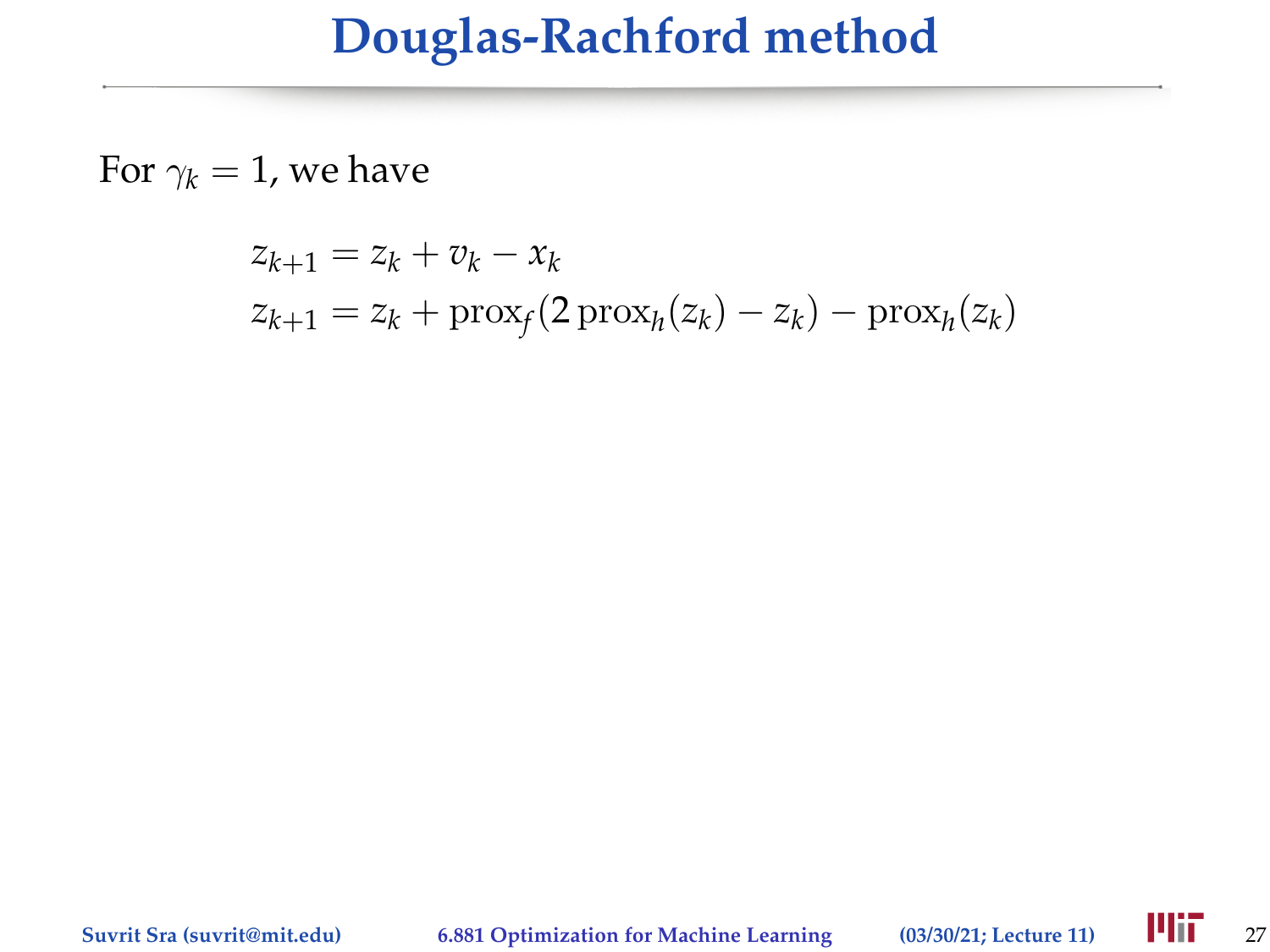For  $\gamma_k = 1$ , we have

$$
z_{k+1} = z_k + v_k - x_k
$$
  

$$
z_{k+1} = z_k + \text{prox}_f(2\,\text{prox}_h(z_k) - z_k) - \text{prox}_h(z_k)
$$

Dropping superscripts, writing  $P \equiv \text{prox}$ , we have

$$
z \leftarrow Tz
$$

$$
T = I + P_f(2P_h - I) - P_h
$$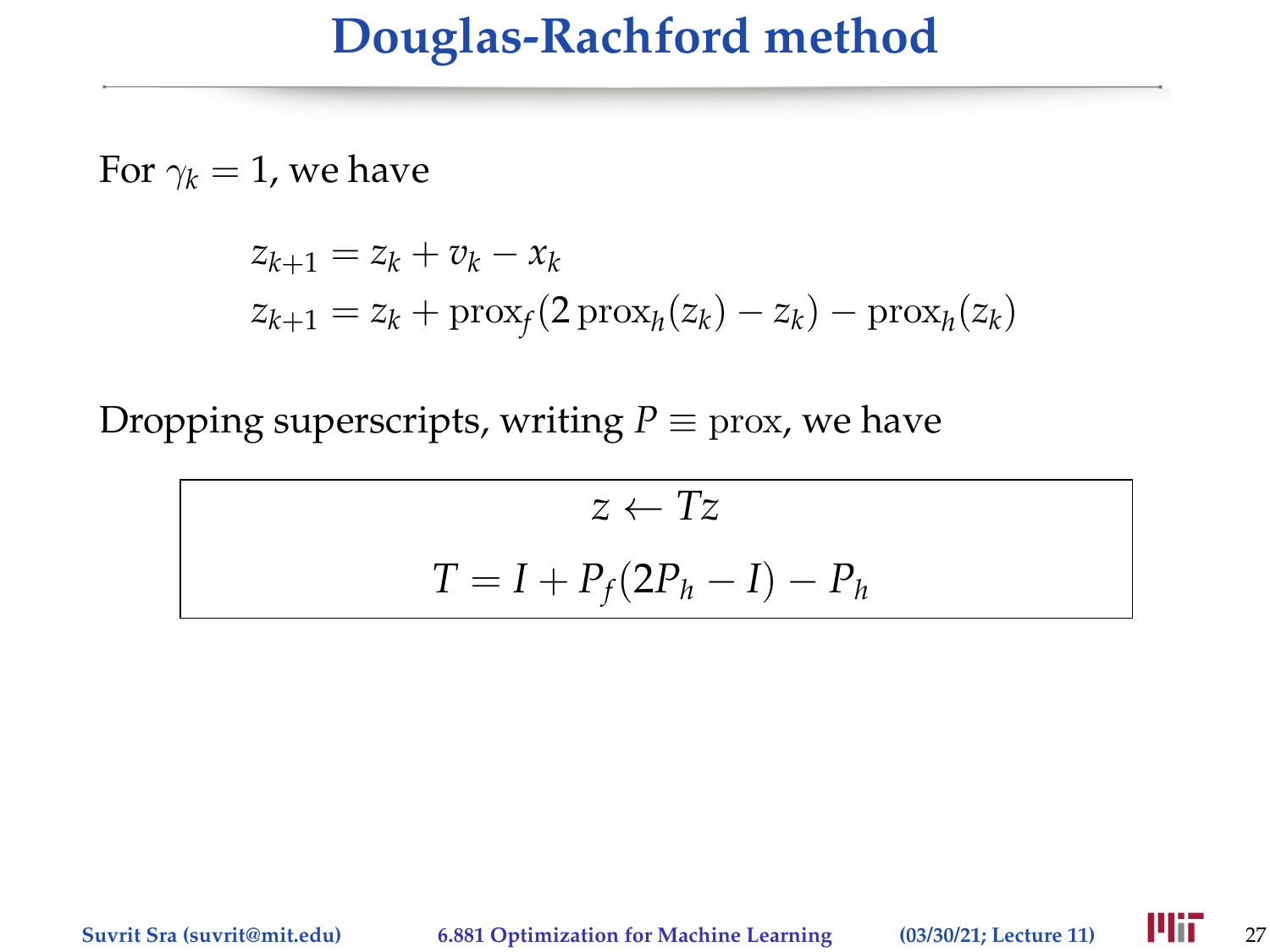For  $\gamma_k = 1$ , we have

$$
z_{k+1} = z_k + v_k - x_k
$$
  

$$
z_{k+1} = z_k + \text{prox}_f(2\operatorname{prox}_h(z_k) - z_k) - \text{prox}_h(z_k)
$$

Dropping superscripts, writing  $P \equiv \text{prox}$ , we have

$$
z \leftarrow Tz
$$

$$
T = I + P_f(2P_h - I) - P_h
$$

**Lemma** DR can be written as:  $z \leftarrow \frac{1}{2}(R_f R_h + I)z$ , where  $R_f$ denotes the *reflection operator*  $2P_f - I$  (similarly  $R_h$ ).

**Exercise:** Prove this claim.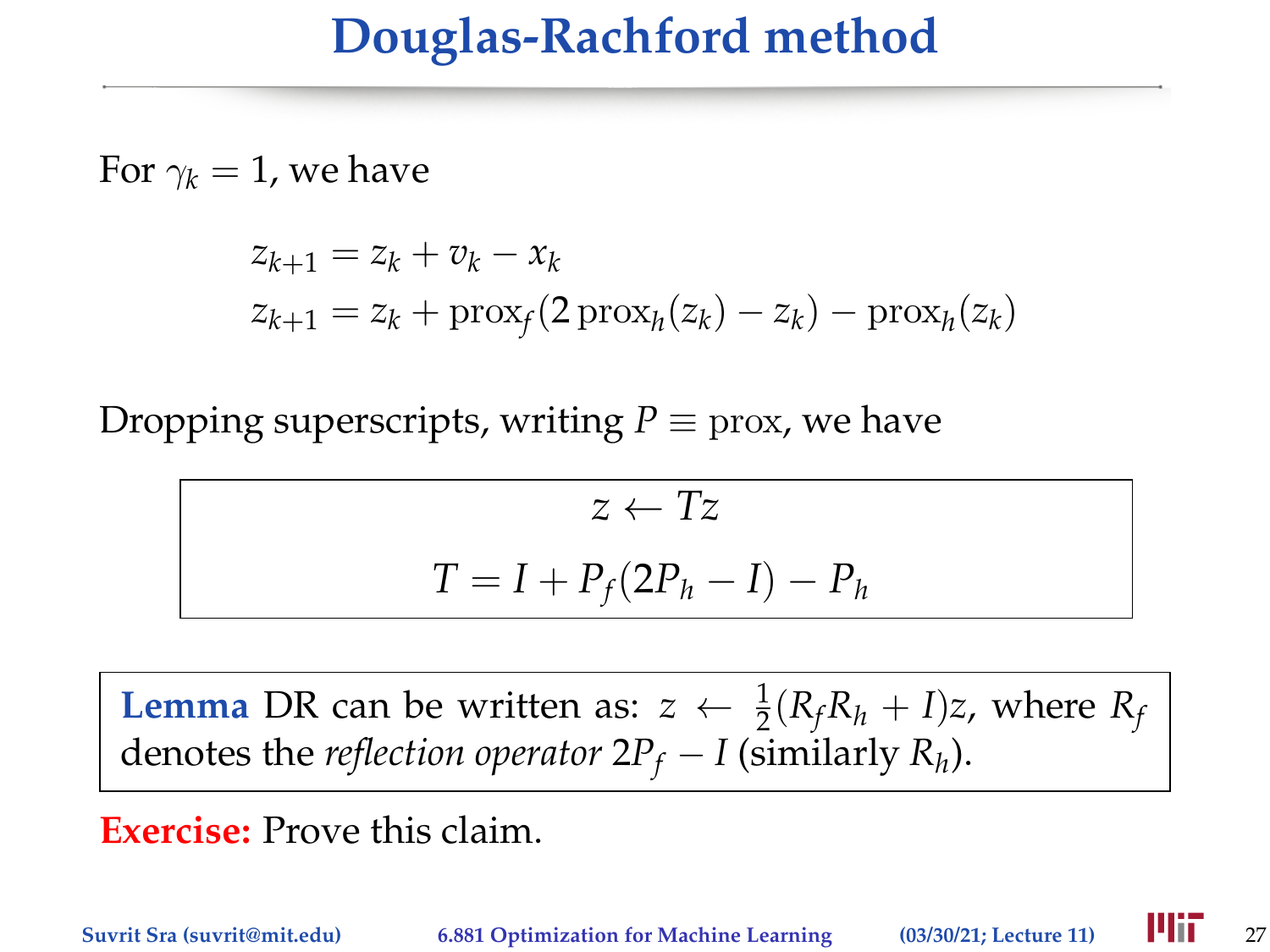## **Best approximation problem**

min  $\delta_A(x) + \delta_B(x)$  where  $A \cap B = \emptyset$ .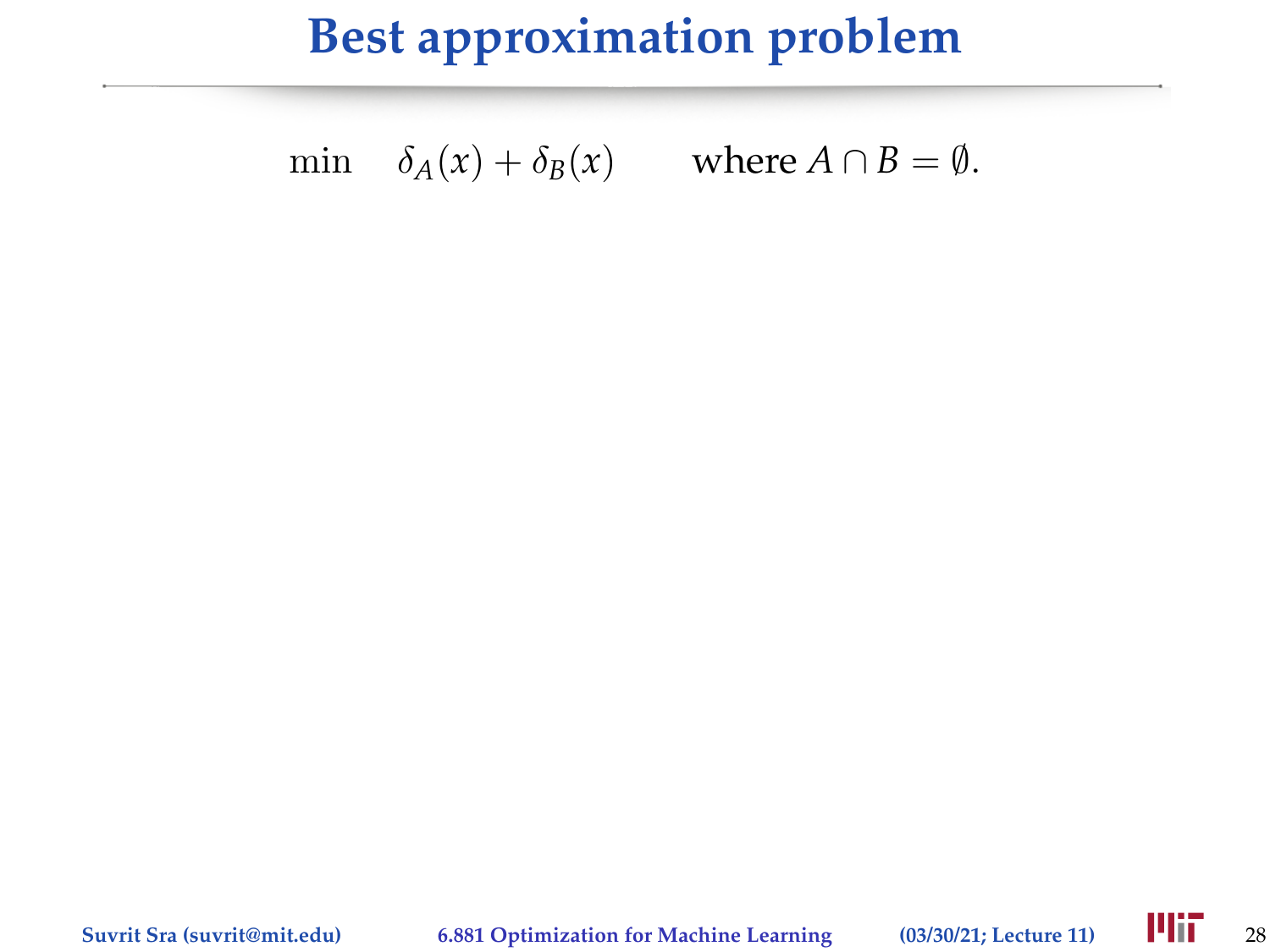# **Best approximation problem**

min  $\delta_A(x) + \delta_B(x)$  where  $A \cap B = \emptyset$ .

#### Can we use DR?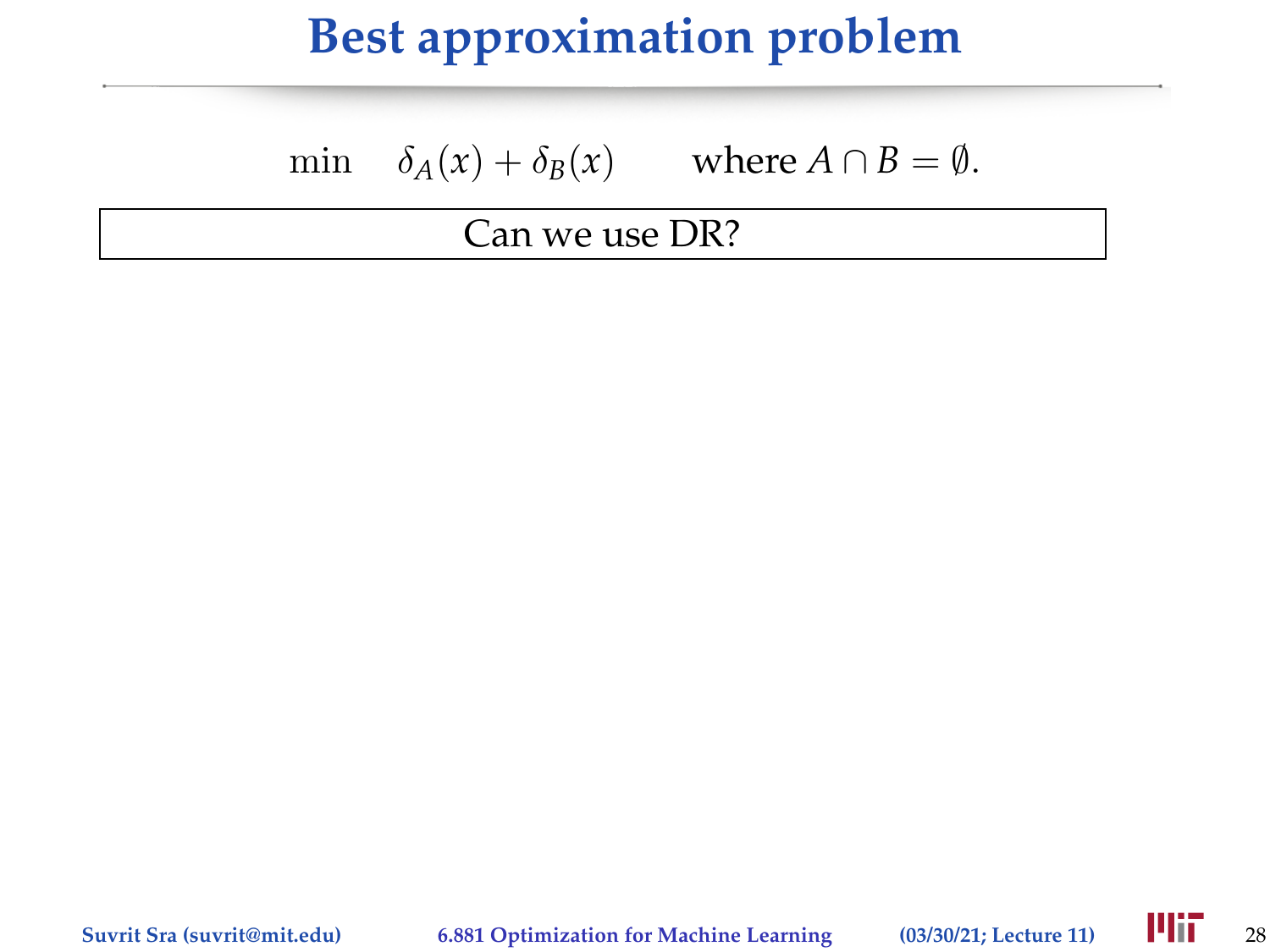# **Best approximation problem**

min  $\delta_A(x) + \delta_B(x)$  where  $A \cap B = \emptyset$ .

#### Can we use DR?

Using a clever analysis of Bauschke & Combettes (2004), DR can still be applied! However, it generates diverging iterates that can be "projected back" to obtain a solution to

min  $||a - b||_2$  *a* ∈ *A*, *b* ∈ *B*.

See: Jegelka, Bach, Sra (NIPS 2013) for an example.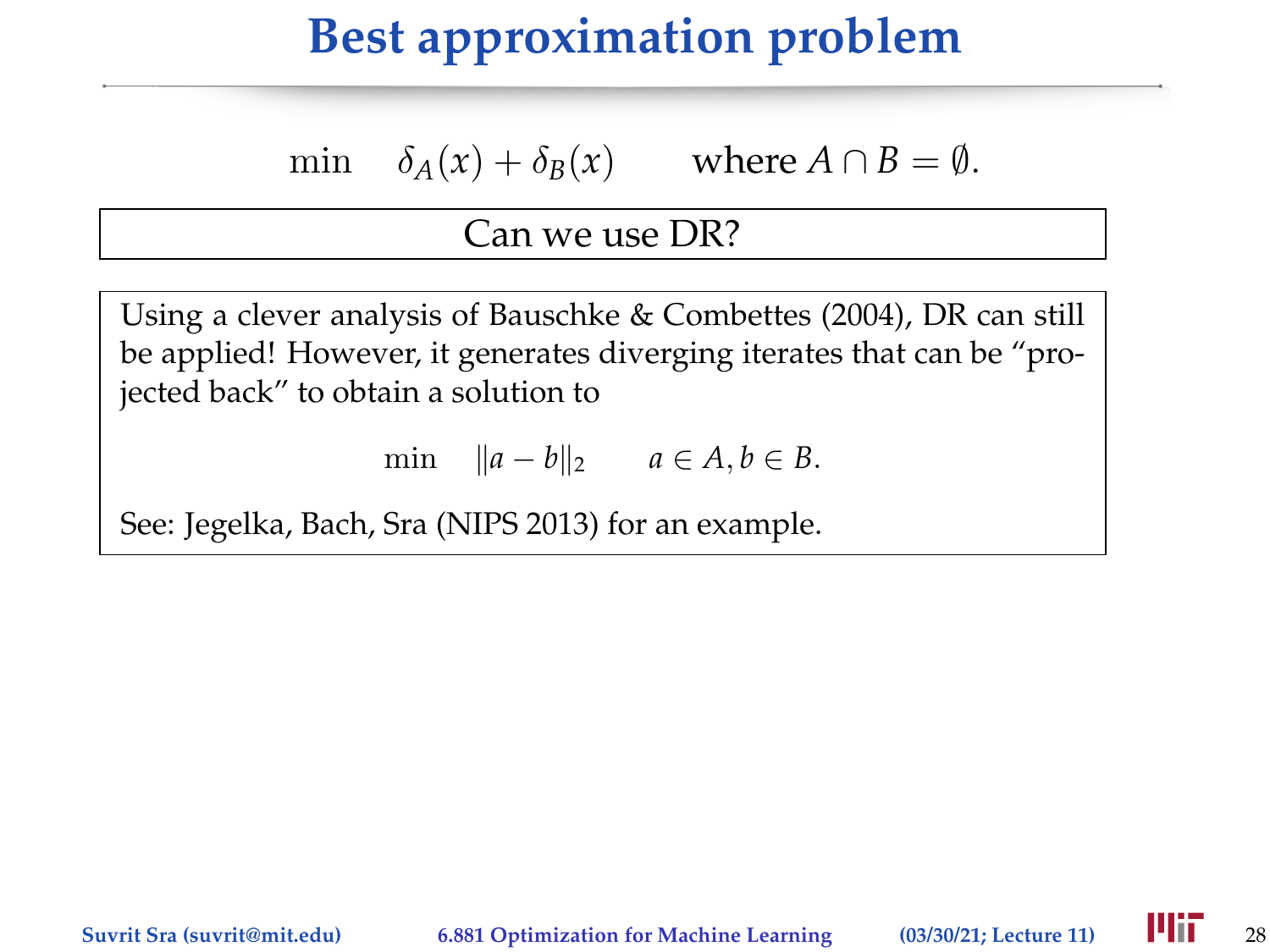### **Exercise**



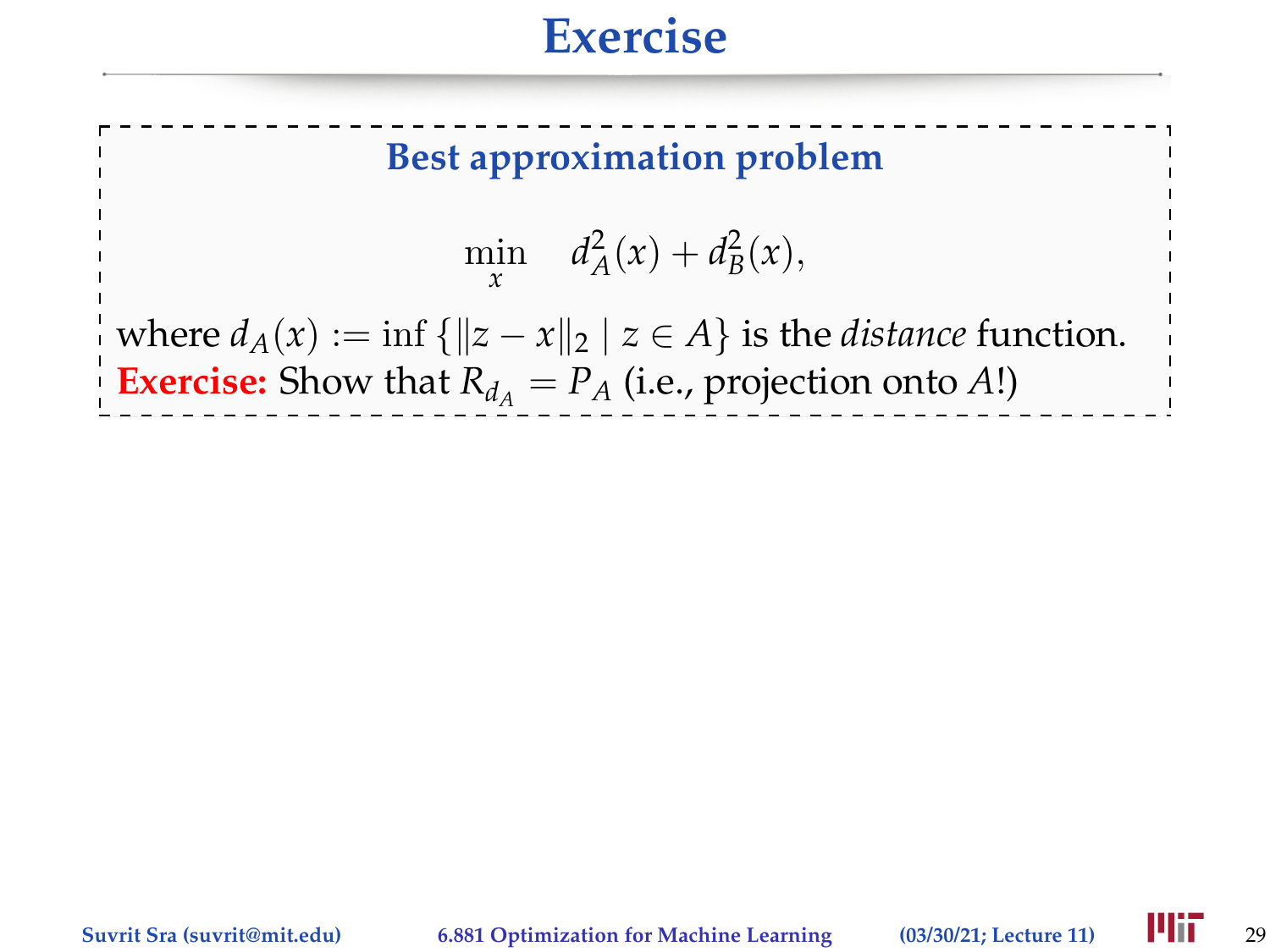## **Exercise**

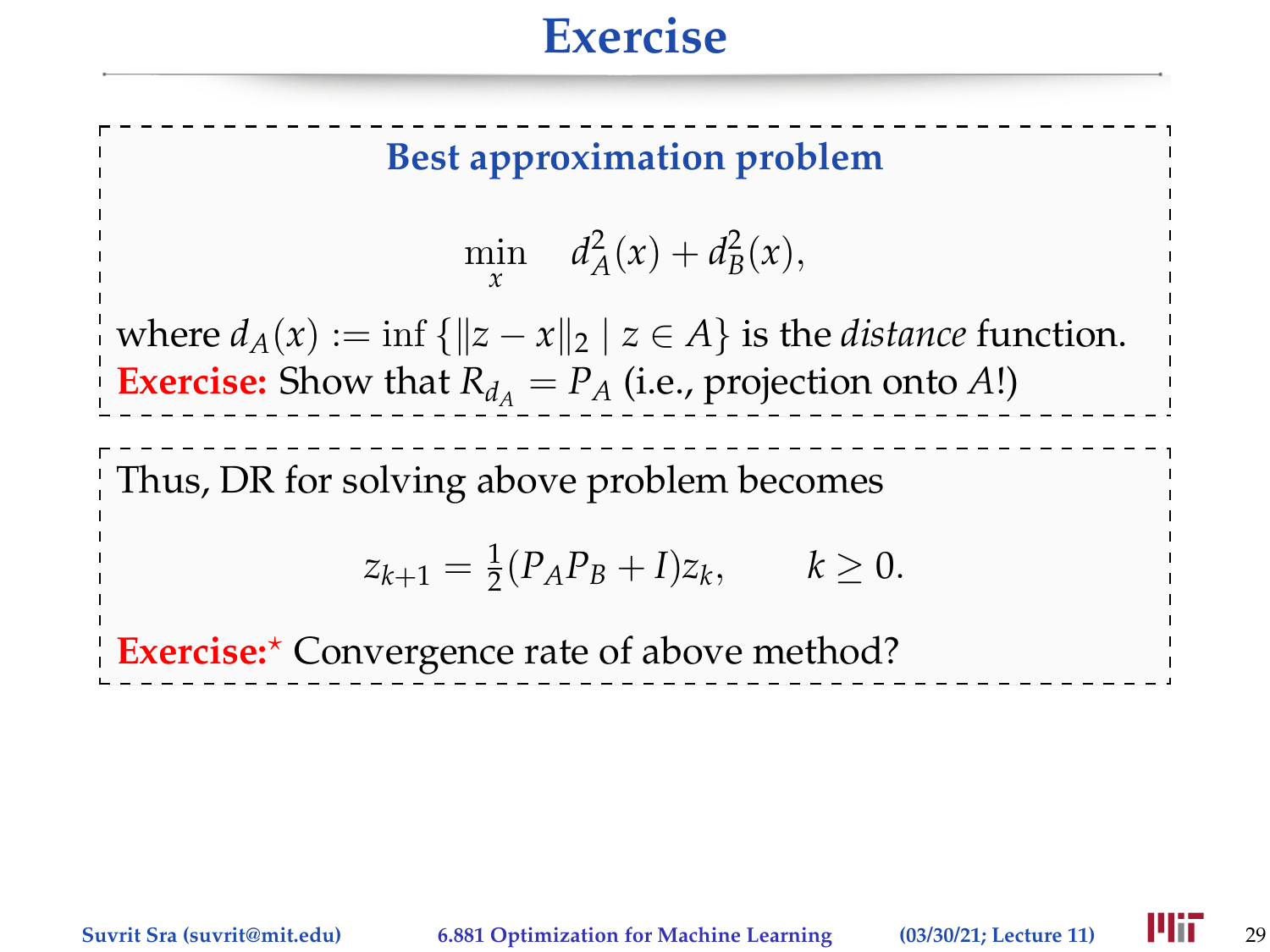## **Three operator splitting**



Not so easy for DR-splitting for general *f*.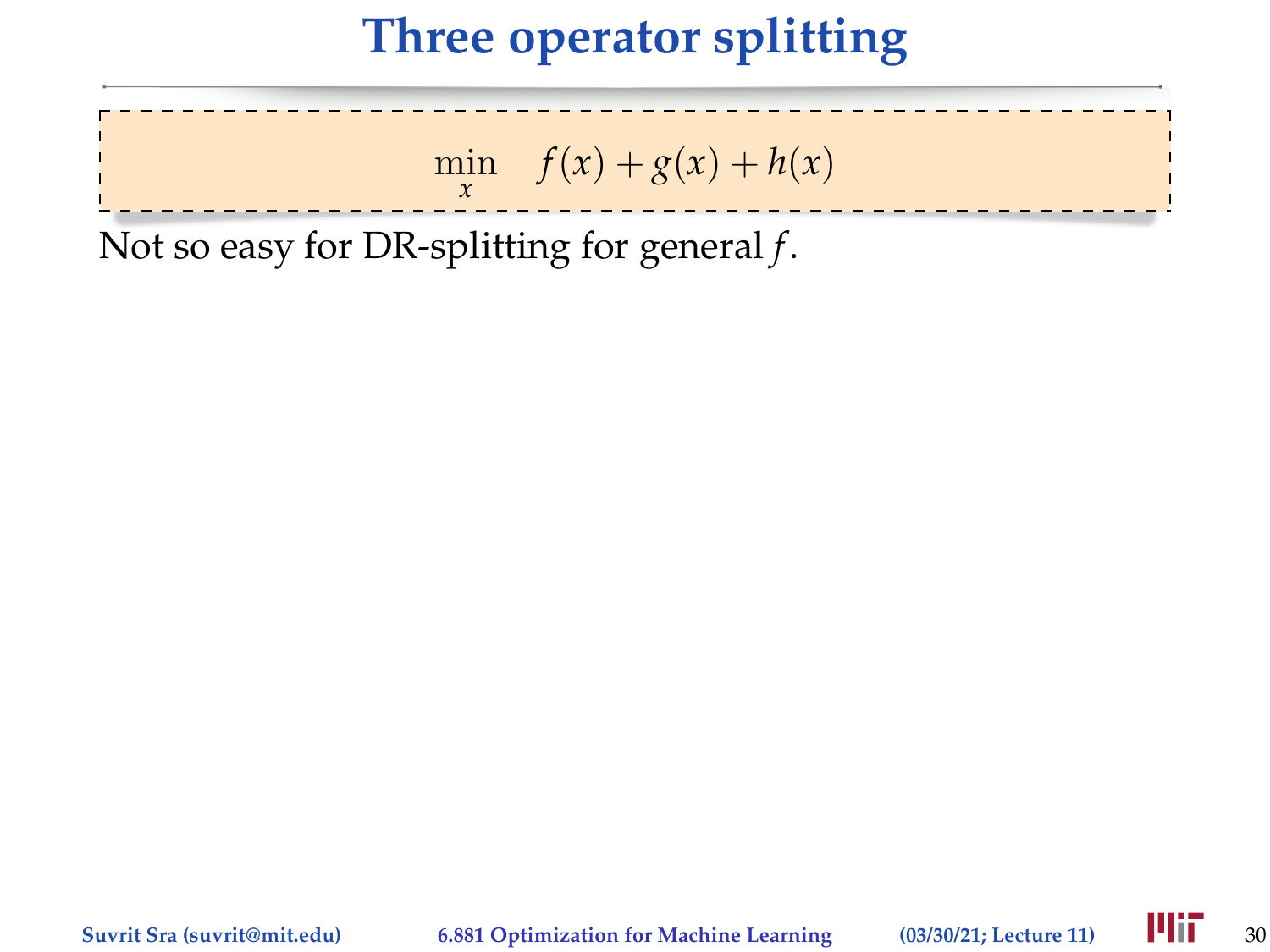# **Three operator splitting**

min  $f(x) + g(x) + h(x)$ *x*

Not so easy for DR-splitting for general *f*.

1 Initialize  $y^0 \in \mathbb{R}^n$ 2 For  $k > 0$ , iterate:  $z^k$  = prox<sub>γ</sub><sub>h</sub></sub> $(y^k)$  $x^k$  = prox<sub> $\gamma g$ </sub> $(2z^k - y^k - \gamma \nabla f(z^k))$  $y^{k+1} = y^k + x^k - z^k$